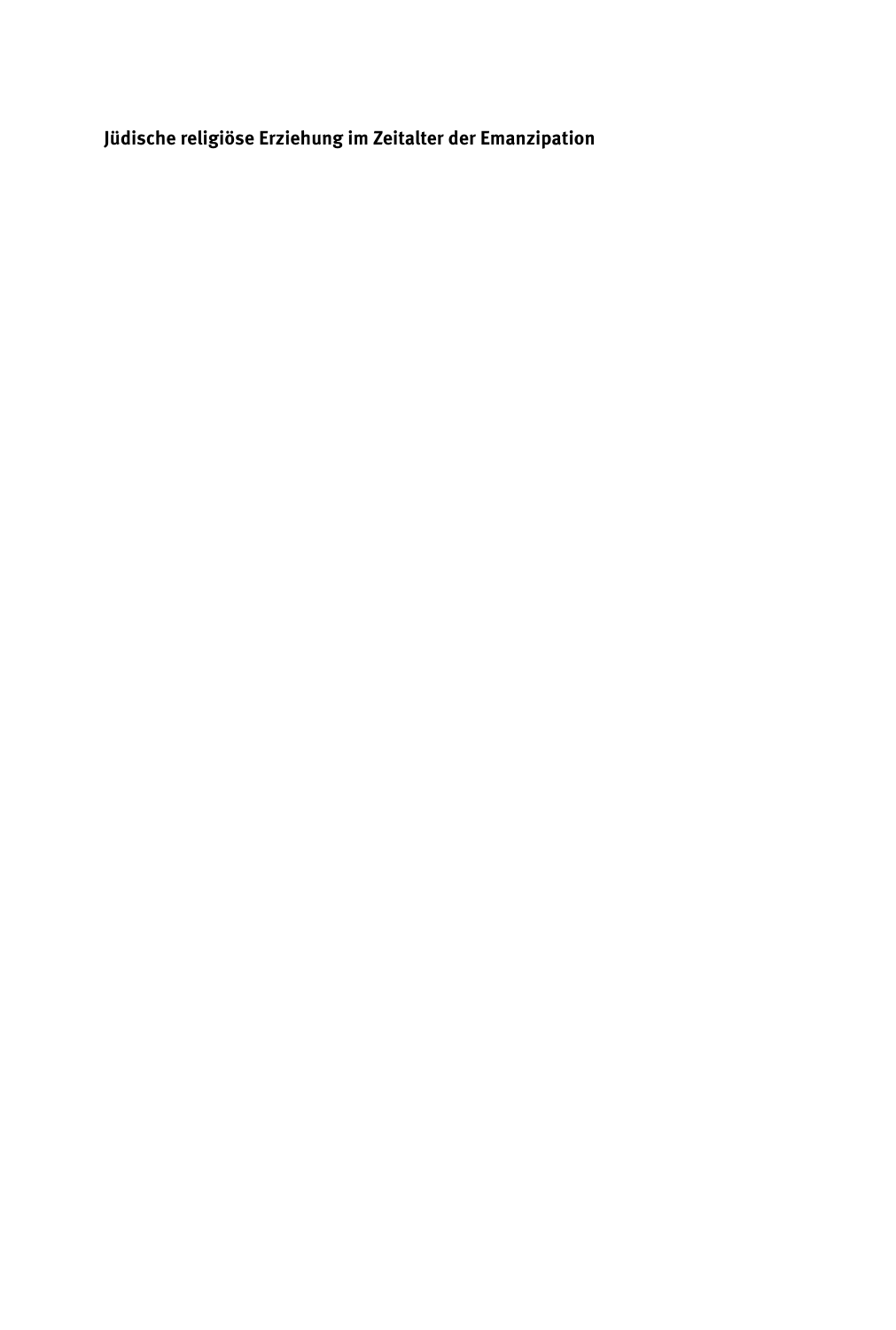## **Europäisch-jüdische Studien Beiträge European-Jewish Studies Contributions**

Herausgegeben vom Moses Mendelssohn Zentrum für europäisch-jüdische Studien, Potsdam

Redaktion: Werner Treß

# **Volume 56**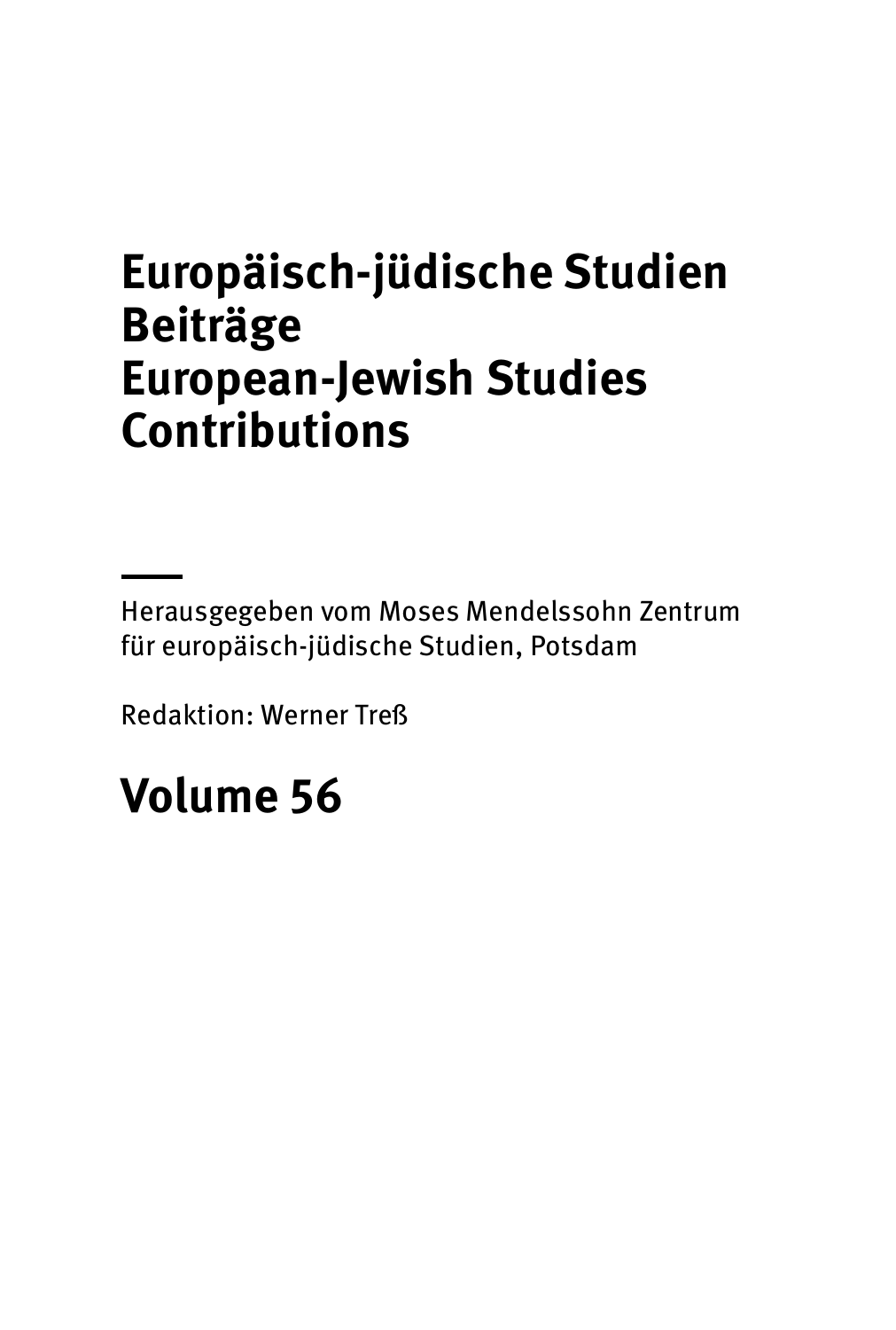# **Jüdische religiöse Erziehung im Zeitalter der Emanzipation**

Konzepte und Praxis

Herausgegeben von Dorothea M. Salzer

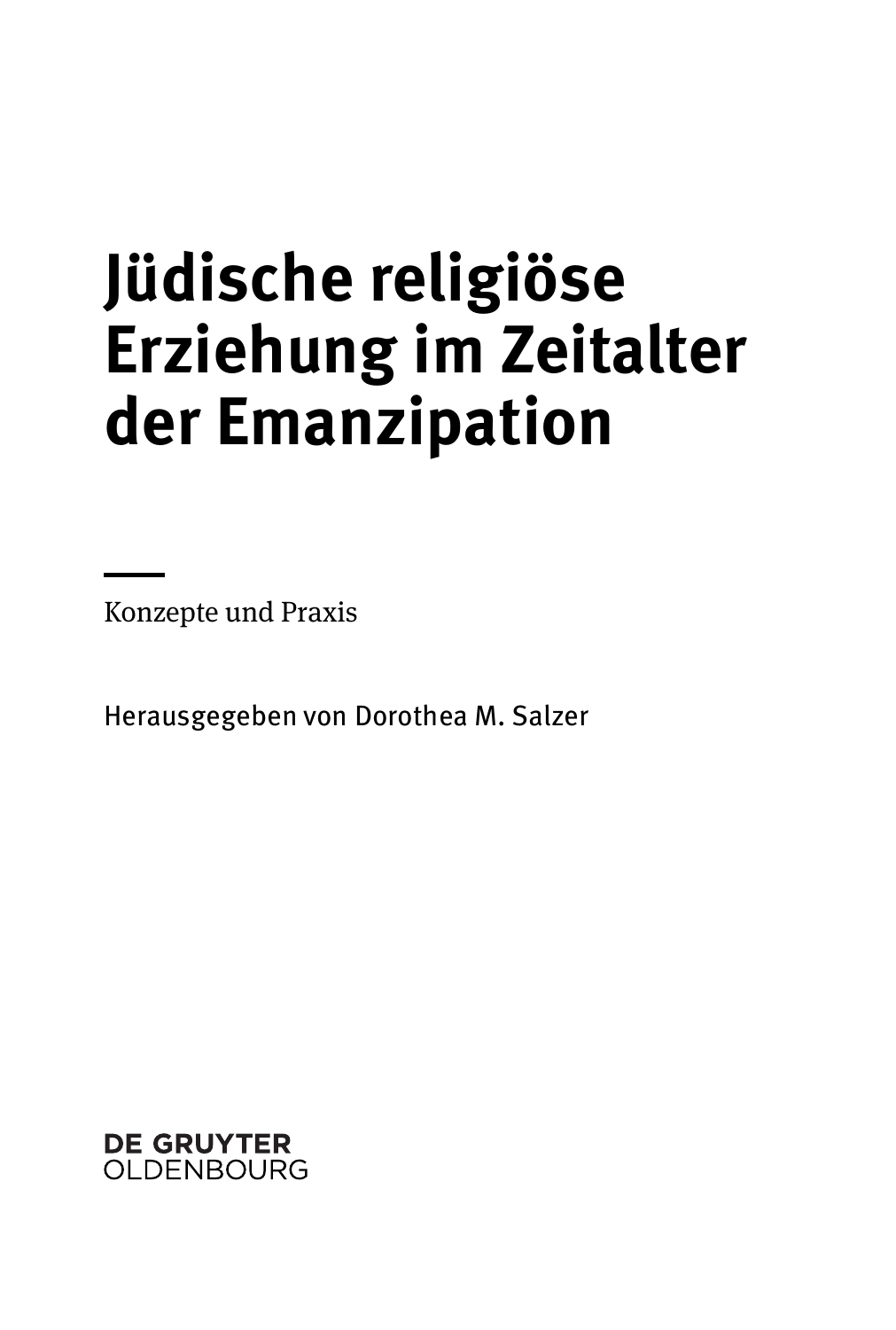ISBN 978-3-11-074289-3 e-ISBN (PDF) 978-3-11-074305-0 e-ISBN (EPUB) 978-3-11-074314-2

#### **Library of Congress Control Number: 2021942782**

**Bibliografische Informationen der Deutschen Nationalbibliothek** Die Deutsche Nationalbibliothek verzeichnet diese Publikation in der Deutschen Nationalbibliografie; detaillierte bibliografische Daten sind im Internet über http://dnb.dnb.de abrufbar.

Umschlagbild: Stanzbild, um 1900, Hebrew Publishing Company. © 2022 Walter de Gruyter GmbH, Berlin/Boston Druck und Bindung: CPI books GmbH, Leck

www.degruyter.com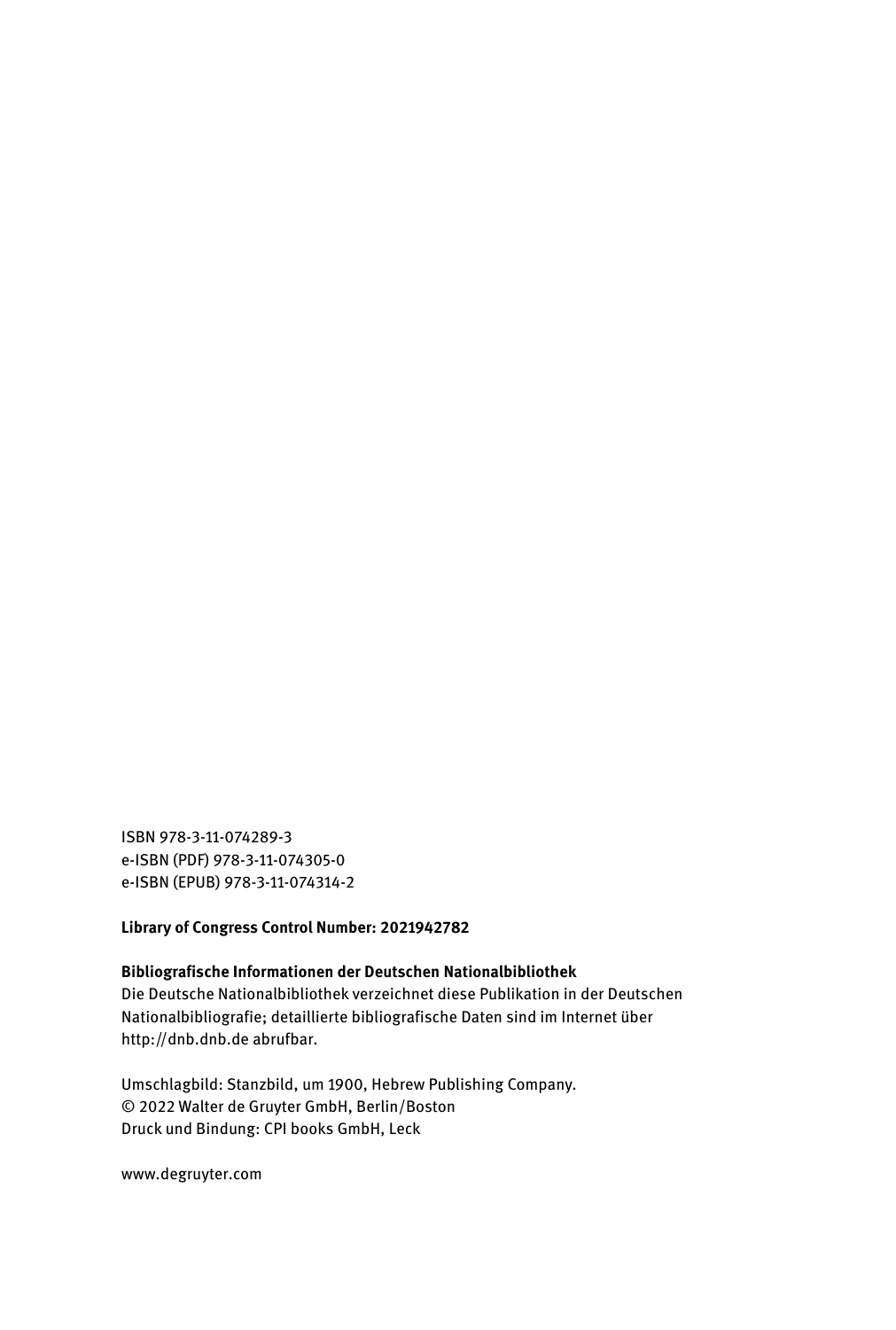## Inhalt

Dorothea M. Salzer Wie aus Kindern Juden werden. Religiöse Erziehung im Judentum vor dem Hintergrund von Aufklärung und Emanzipation – 1

#### Christliche Konzepte der religiösen Unterweisung

Walter Sparn Wie aus Kindern Christen werden. Die pädagogische Reform des 18. Jahrhunderts im Kontext frommer Aufklärung -21

Karen Lambrecht "Kompatible Katechese?" – Zum Erfolg der Lehrart Johann Ignaz von Felbigers (1724-1788) - 41

#### Jüdische Konzepte der religiösen Unterweisung

Uta Lohmann "Dieses allgemein einzuführende Schulbuch muß für uns von einem außerordentlichen Nutzen seyn" – Von den Bildungsentwürfen zur Buchproduktion der Berliner Haskala. Der Israelitische Kinderfreund von Moses Hirsch Bock -65

Louise Hecht Die Reform der Haskala. Moderne Bildungskonzepte in Juda Jeitteles' Redlichen Worten - 93

#### Jüdische Lehrbücher

Dirk Sadowski Neues Wissen, Lernmedien und pädagogische Motive im Werk eines frühmaskilischen hebräischen Druckers - 123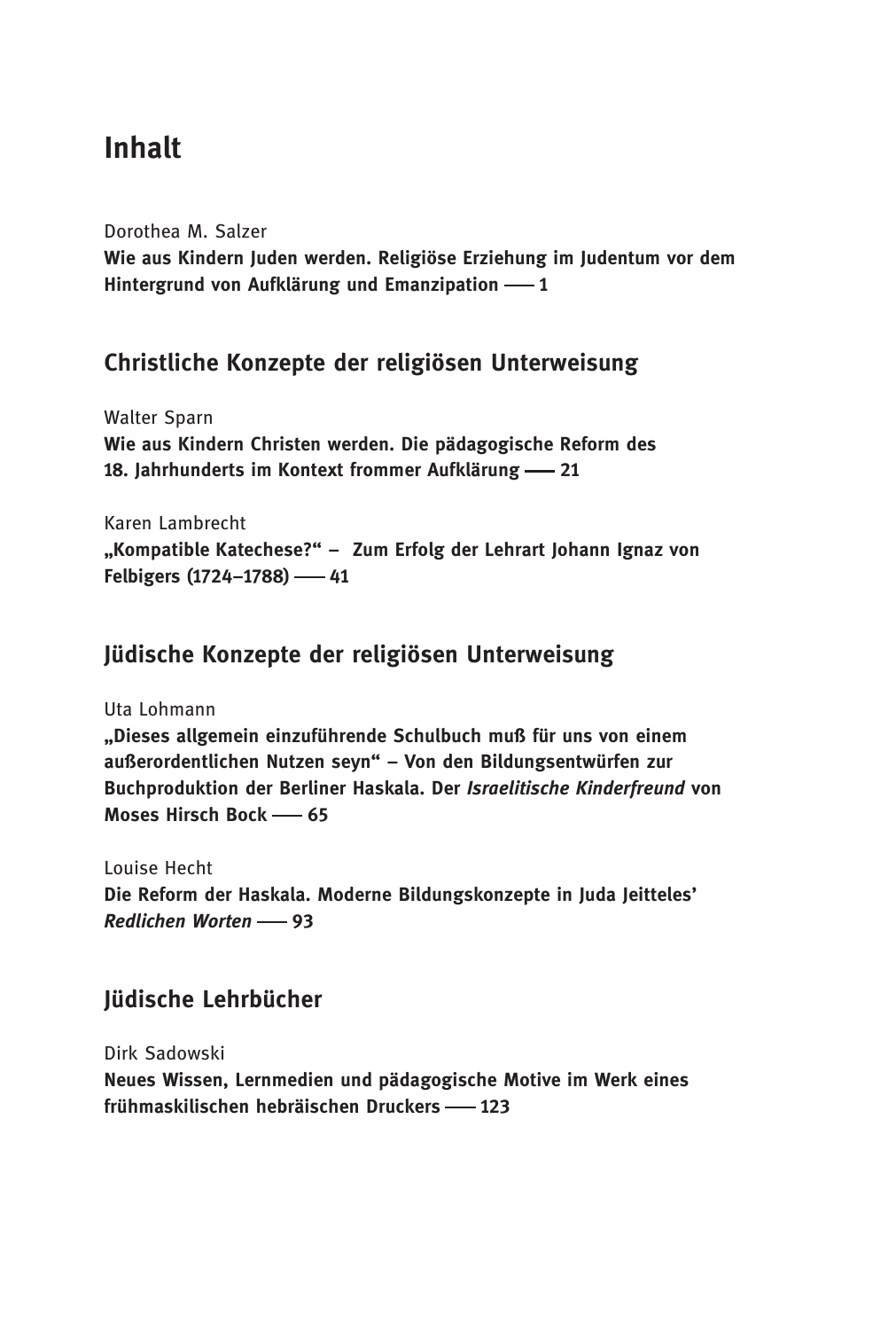$VI \longrightarrow Inhalt$ 

Dorothea M. Salzer Peter Beers Dekalogkommentar im Sefer Toledot Israel (1796) und seine christlichen Vorlagen - 151

Irene Zwiep Hyphenated Histories. Teaching the Past and the Making of the Modern Dutch Israelite -177

#### Unterhaltende Kinder- und Jugendliteratur als Mittel der religiösen Unterweisung

Zohar Shavit

Robinson der Jüngere in the Service of the Haskalah: Joachim Heinrich Campe, the Haskalah and the "Bildung" Project in Jewish Society -201

Annegret Völpel Religiöse Erziehung in Szene gesetzt: Chanukka-Kinderschauspiele 253

Über die Autorinnen und Autoren 279

Personenregister - 283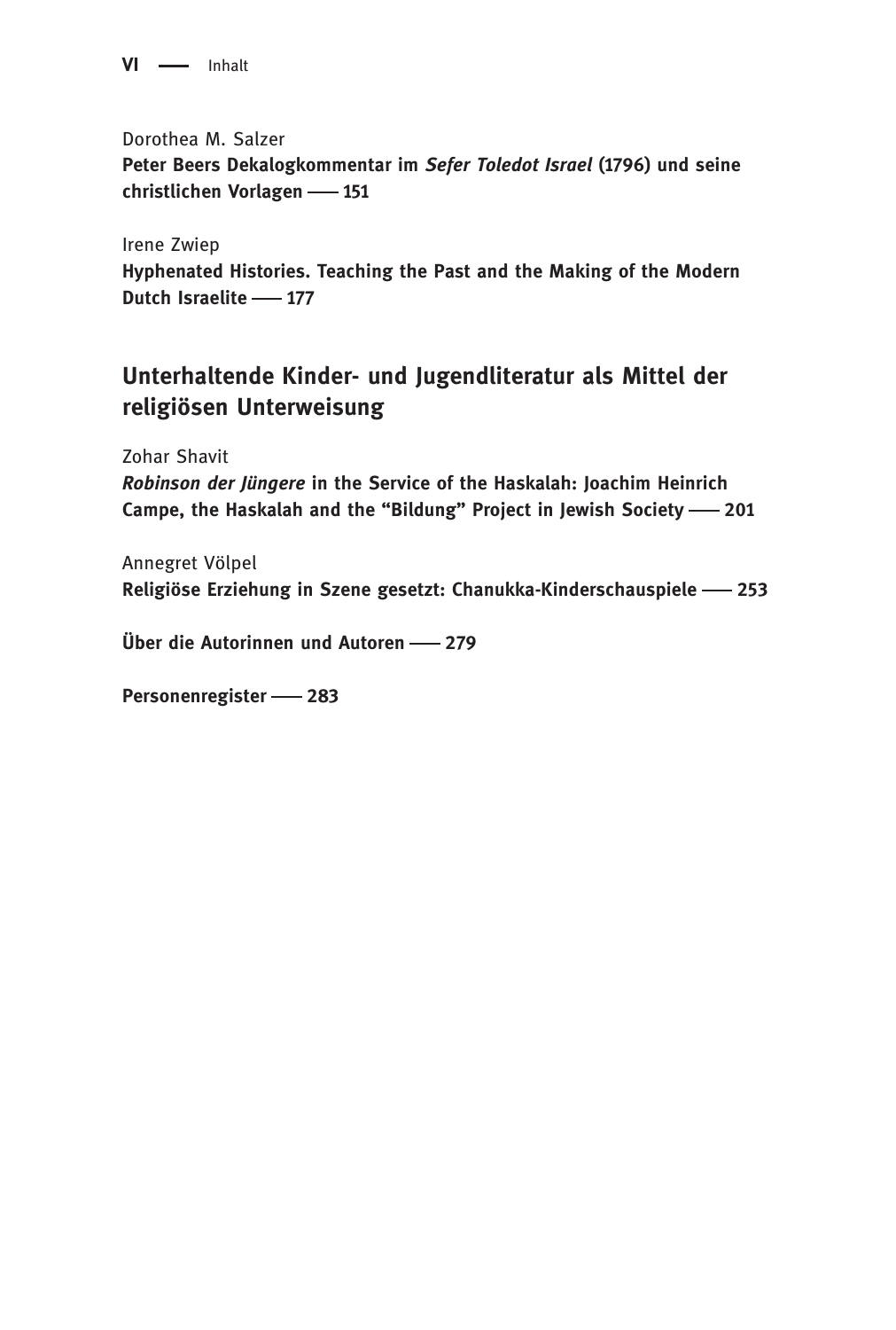#### Zohar Shavit

## Robinson der Jüngere in the Service of the Haskalah: Joachim Heinrich Campe, the Haskalah and the "Bildung" Project in Jewish Society

"These people have a heart like mine." (David Samosc [transl.], Robinson der Jüngere. Ein Lesebuch für Kinder von Joachim Heinrich Campe, p. 10)

What does a Jewish Maskil, unhappy about the poor state of Jewish education and residing in a province relatively far from the cultural center of Berlin, do to remedy the situation? A typical answer can be found in Haskalah literature of the early nineteenth century, in David Samosc's (1789–1864) 1824 Hebrew translation of Joachim Heinrich Campe's Robinson der Jüngere titled Robinson der Jüngere. Ein Lesebuch für Kinder (the book cover and title appeared in German transliterated into Hebrew letters; the language of the text itself was entirely Hebrew).<sup>1</sup> This translation demonstrates both the familiarity of members of the Haskalah movement – even those in the provinces – with contemporary German literature, and their use of translations as a tool to disseminate their ideas and ideals within the Jewish community. The ideas in this case were the Philanthropinist movement's approaches to education; David Samosc's translation was designed to provide teachers and parents (primarily fathers) with a text they could use to impart a new set of values to children, thereby generating change in Jewish society and its culture in the German-speaking parts of Europe.

This article will examine the circumstances that led to Samosc's translation of Robinson der Jüngere, an internationally renowned bestseller. Its author, Joachim Heinrich Campe (1746−1818), was among the most prominent writers of the

Note: This article was written in the framework of a DFG funded research project: "Innovation durch Tradition? Jüdische Bildungsmedien als Zugang zum Wandel kultureller Ordnungen während der 'Sattelzeit'" run together with Prof. Simone Lässig of the German Historical Institute, Washington D.C. I would like to thank Prof. Lässig for her cooperation and advice and I would like to deeply thank M. Engel, Irit Halavy, Irad ben Isaak, Ido Peled, and Ran Kalderon for their precious and indispensable help in the intricate work of writing this essay.

ן בא נינואהן דער יינגערע. איין לעזעבוד פיר קינדער. פאן יאאכים היינריך קאמפע. אינס 20x1 וואבינזאה שט שו מא זד וד ָן אפ ןע גא רט רע בי אע שי אֶ רב עה] Robinson der Jüngere, Ein Lehrbuch für Kinder. Von Joachim Heinrich Campe. In's Hebräische übertragen von David Samosc]. Breslau 1824.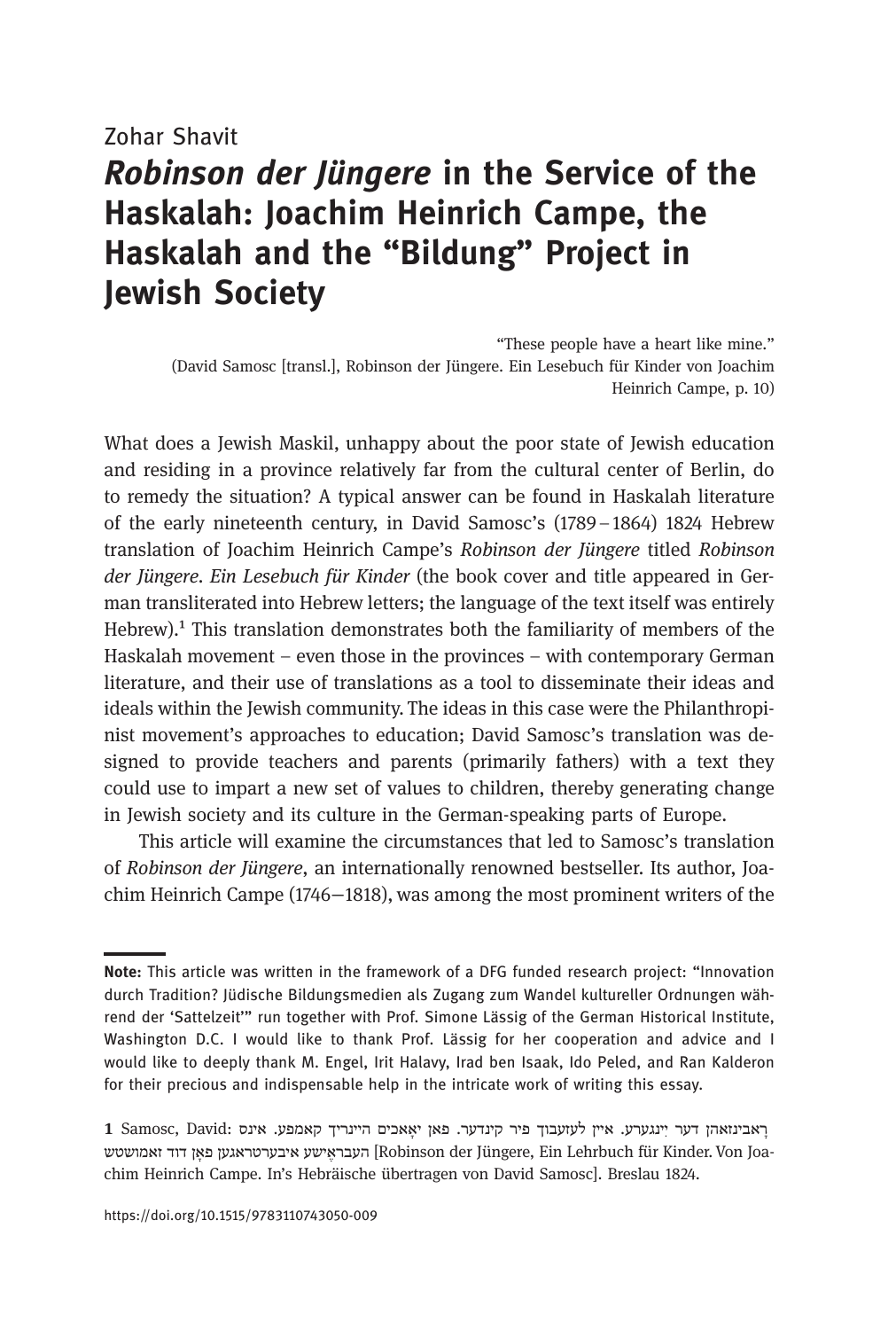Philanthropinist movement and had personal contacts among the Maskilim; his Robinson was considered the text that most clearly expressed the values of Philanthropinism. My study of Samosc's translation will focus on how he utilized Campe's status among the Maskilim to embed Philanthropinist approaches to education in Jewish literature; how he used his translation as a platform for imparting the values of "Bildung" to the Jewish communities of German-speaking areas of Europe; and how he leveraged his translation to introduce civil society, the values of "Bildung", and the bourgeois family model to Jews – all this in the context of the relationship between the Haskalah and Philanthropinism in general and with Joachim Heinrich Campe in particular. This article will also compare later translations of Robinson that were based on a different worldview than Samosc's, in order to better illustrate the objectives of his own work.

In previous articles I have demonstrated how Maskilim used translated texts to present Jewish society with an alternative habitus;<sup>2</sup> by embedding in those overt or implied instructions regarding everyday practices. This article will describe how Maskilim employed translation to put forth their ideal model for Jewish society – one which deviated from tradition and was based on the values of the German bourgeoisie, particularly in terms of familial relations, "Bildung", vocational training and relations with non-Jews.

David Samosc's translation was part of a major Maskilic project that emerged toward the late eighteenth century of publishing books for Jewish children and young adults. These books voiced the change that the Haskalah movement was trying to engender in Jewish communities, among other things by establishing a network of schools whose pedagogical approach embraced Philanthropinist values – albeit filtered through their own Maskilic interpretation. The Maskilim sought to become part of bourgeois civil society and to reform Jewish society via the dissemination of "Bildung" values, in the spirit of Christian Wilhelm von Dohm's<sup>3</sup> recommendation that Jews be granted equal civil rights provided that they adopt "Bildung" values and the behavioral codes of civil society's bourgeoisie (Bürgertum). The Maskilim understood that adopting such values would open up new horizons for Jews' integration into non-Jewish

<sup>2</sup> Shavit, Zohar: What Do You Do When You Get Up in The Morning: The Function of The Haskalah Library in The Change Which Took Place in the Jewish Habitus. In: The Library of the Haskalah. Ed. by Shmuel Feiner, Zohar Shavit, Natalie Naimark-Goldberg, and Tal Kogman. Tel Aviv 2014. P. 39−62 [Hebrew]; Shavit, Zohar: Train Up [a Child: On the Maskilic](http://www.tau.ac.il/sites/default/files/media_server/imported/308/files/2016/11/trainup.pdf) Attempt to Change the Habitus of [Jewish Children and](http://www.tau.ac.il/sites/default/files/media_server/imported/308/files/2016/11/trainup.pdf) Young Adults. In: Journal of Jewish Education 82,1 (2016). P. 28−53.

Dohm, Christian Wilhelm von: Über die bürgerliche Verbesserung der Juden (1781). Hildesheim − New York 1973.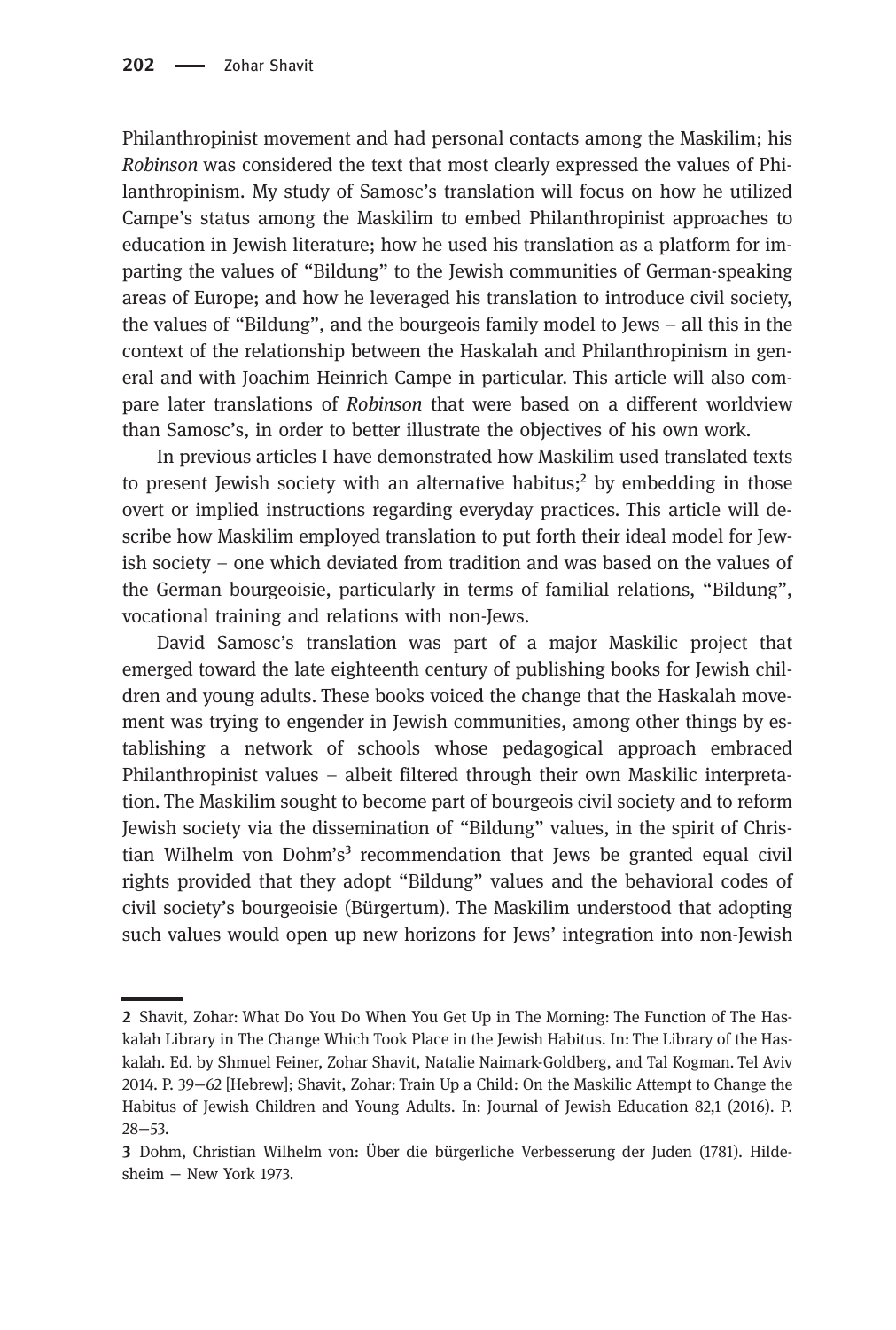bourgeois society, where one was judged by his ability to acquire independent status by attaining a profession, a broad education, and financial and cultural capital. The line separating the bourgeoisie from other socioeconomic strata was shaped by a unique bourgeois self-consciousness, cultural model, and ways of life.⁴ This Bürgerlichkeit was manifested in "individuelle Leistung, Arbeit und Arbeitsethos, Neigung zu rationaler Lebensführung, Selbständigkeit, Selbstorganisation, Bildung, ästhetisches Verhältnis zur Hochkultur, ein Familienideal, symbolische Alltagsformen (Tischsitten, Kleidung, Konventionen) etc. – und 'vielleicht' auch politische Werte wie ein 'Minimum an liberalen Tugenden".<sup>5</sup>

Embracing bourgeois values eased – and in fact made possible – Jews' integration into German speaking society. Their emancipation, as opposed, for example, to that of the Jews in France, was conditional. Whereas French Jews could decide for themselves what to make of their emancipation, the Edict of Tolerance, passed in 1782 in the Habsburg empire, demanded a prolonged preliminary process for Jews if they wished to earn emancipation.<sup>6</sup> Jews could enjoy equal (albeit limited) rights if they proved they had acquired "Bildung". In other words, emancipation meant adopting the German bourgeoisie's Enlightenment ideals: its unique social ethos, its rules of "Sittlichkeit", and its customs and etiquette.

Scholars have provided different answers to the question of how Jews adopted bourgeois values. Some, like Shulamit Volkov, $\bar{y}$  believe it involved a two-stage process that relied on Jews having first achieved economic prosperity. Others, like Simone Lässig,<sup>8</sup> argue the opposite: that Jews began acquiring a secular education and adopting the daily practices of the German bourgeoisie at an earlier rather than later stage of the process of entering that stratum; in other words, the "Bildung" that they acquired then enabled them to improve their economic sta-

For a comprehensive discussion on the subject, see: Hettling, Manfred: Bürger, Bürgertum, Bürgerlichkeit. http://docupedia.de/zg/hettling\_buerger\_v1\_2015 (4. 9. 2015).

Hettling, Bürger, Bürgertum, Bürgerlichkeit, p. 13.

<sup>6</sup> Rürup, Reinhard: Judenemanzipation und bürgerliche Gesellschaft in Deutschland. In: Emanzipation und Antisemitismus, Studien zur "Judenfrage" der bürgerlichen Gesellschaft. Göttingen 1975. P. 11−36, p. 17 f. Weissberg, Liliane: Moritz Daniel Oppenheim, Johann Wolfgang Goethe und die Erfindung des jüdischen Bürgertums. In: Trumah 22 (2012). P. 69−91, p. 71.

Volkov, Shulamit: Die Verbürgerlichung der Juden in Deutschland als Paradigma. In: Volkov, Shulamit: Jüdisches Leben und Antisemitismus im 19. und 20. Jahrhundert. Zehn Essays. München 1990. P. 111−130.

Lässig, Simone: How German Jewry Turned Bourgeois: Religion, Culture, and Social Mobility in the Age of Emancipation. In: Bulletin of the German Historical Institute (GHI) 37 (2005). P. 59−73.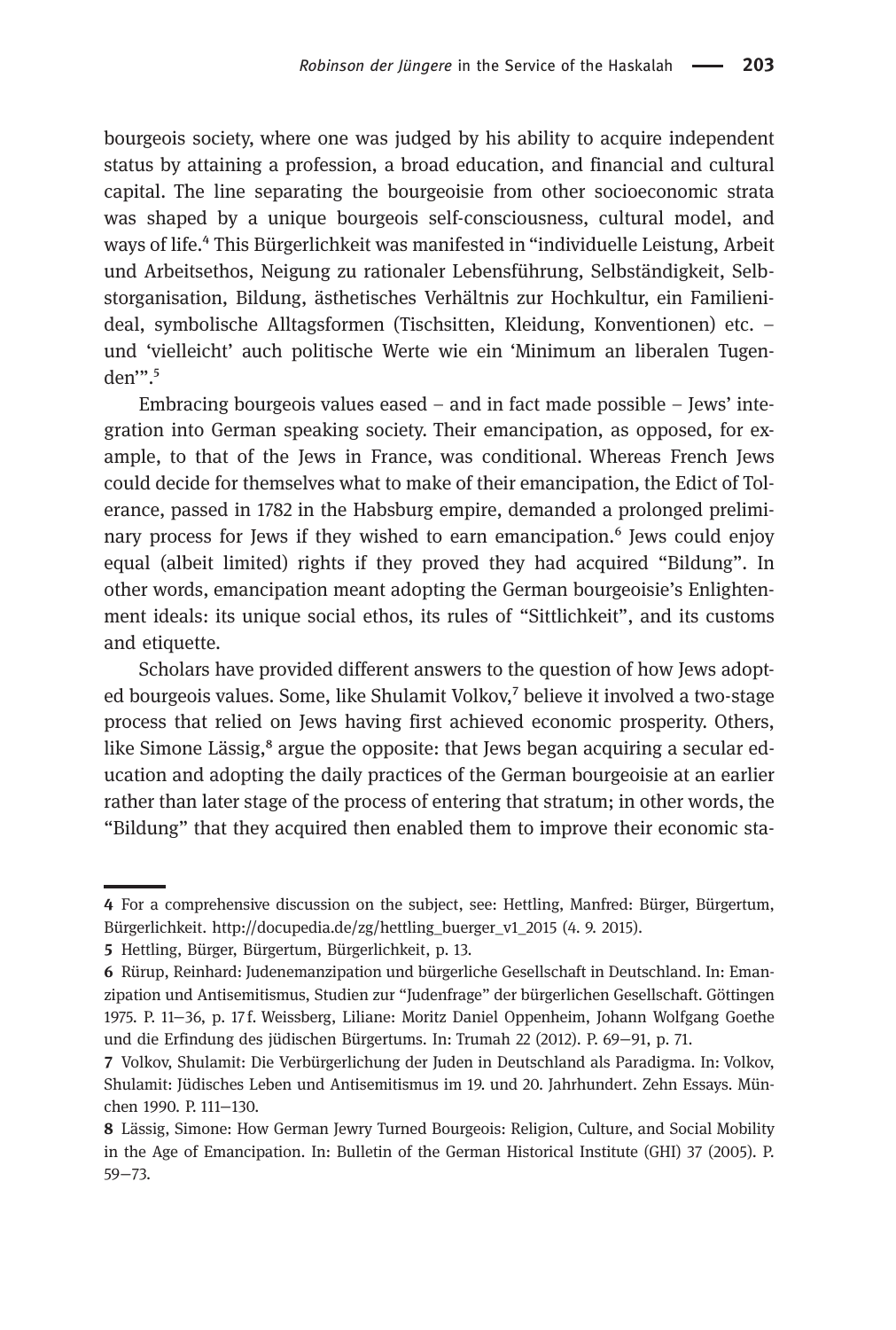tus, and most importantly the economic and social status of their children, who were raised on the values of "Bildung".

I propose to understand the process of bourgeoisification as both a continuation of and a departure from a long Jewish tradition in which intellectual capital was combined through marriage with financial capital. In this tradition, the bride's family supplied the capital necessary to fund the groom's Torah studies. The tradition continued during the Enlightenment, but with a change in the intellectual capital in question: the groom's assets were no longer religious education, but "Bildung", which allowed him and his family to climb the social ladder within one or two generations.

Whether Jews first acquired financial capital, and only then gained, in the words of Pierre Bourdieu, symbolic capital and established themselves within the bourgeoisie, or whether a parallel or inverse process took place, it is clear that by the end of the nineteenth century a significant number of Jews in German-speaking areas had become part of the bourgeoisie. This was evident from their ways of life and economic and social structures, which differed from those of Jewish communities in the German-speaking areas a century earlier. This revolution took place thanks to the confluence of two factors: a shift in the ruling regimes' policy towards Jews, from exclusion and discrimination to tolerance and inclusion; and the process of reform that the Haskalah movement strove to generate in Jewish society.<sup>9</sup>

That effort toward reform would involve several agents of change, among them a new educational system and the publication of non-religious texts explicitly aimed at children and young adults. These texts also unofficially addressed adults who were searching for a path towards Enlightenment, and presented Jewish readers with a new social model. Such was the case with the translation into Hebrew of Robinson der Jüngere, whose story, built on the framing device of a dialog between father and children, dramatized various scenarios in a typical bourgeois family and thus provided an almost visual illustration of the ideal model of bourgeois life.<sup>10</sup>

Bodian, Miriam: The Jewish Entrepreneurs in Berlin and the 'Civil Improvement of the Jews' in the 1780's and 1790's. In: Zion 49, 2 (1984). P. 159−184 [Hebrew with English summary].

<sup>10</sup> On Campe's presentation of familial life and on his changes to Defoe's text, see Mouchet, Claude: Robinson Crusoé. Un héros pédagogique entre Rousseau et Campe. In: Revue Philosophique de la France et de l'Étranger 185,3 (1995). P. 311−336, p. 321 f.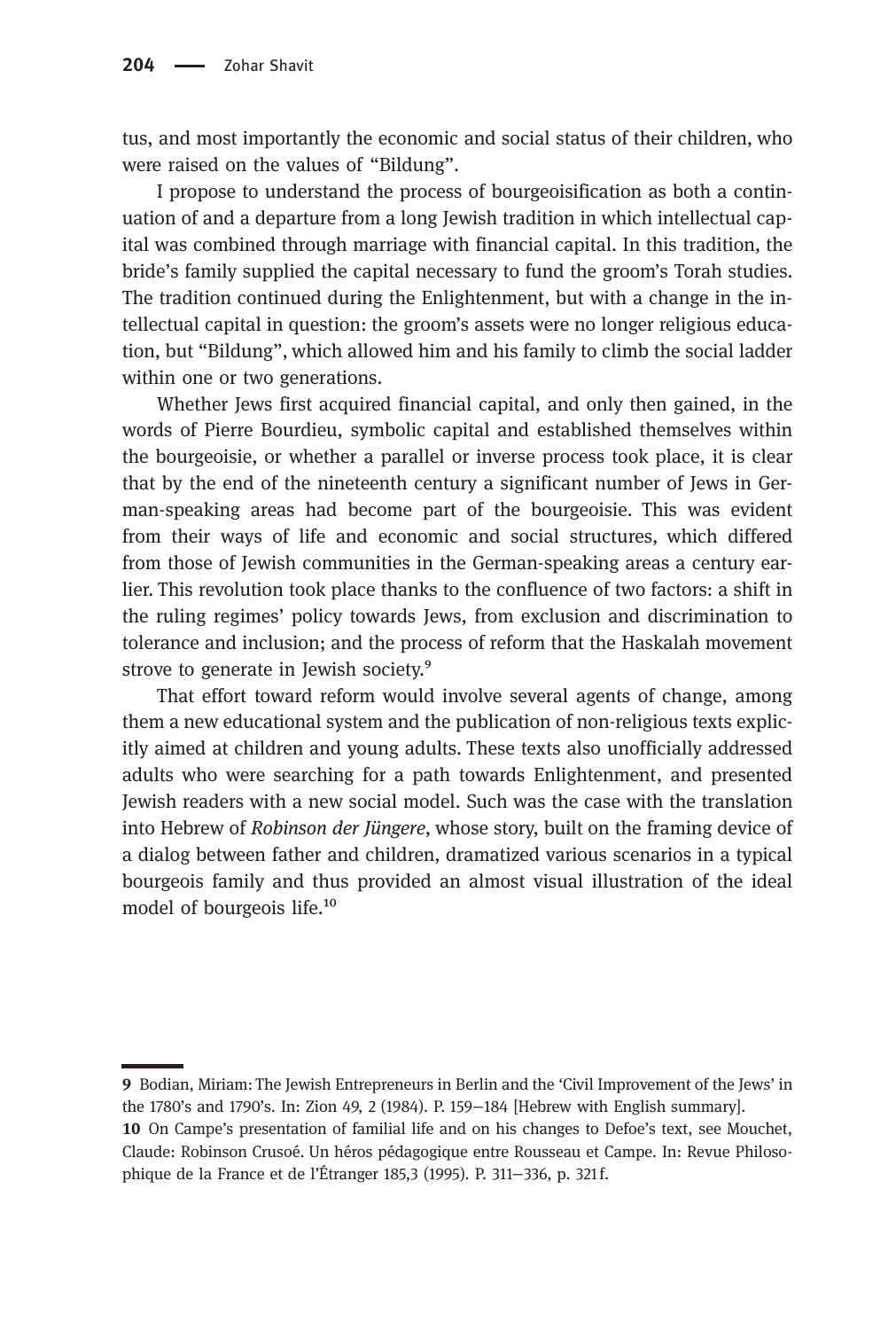## 1 The Haskalah and its Relationship with Members of the Philanthropinist Movement

The Philanthropinist movement (in German: Philanthropinismus) blossomed in the 1770s in northern Germany. It sought to implement educational reforms based on Enlightenment values and to correct the flaws of traditional educa- $\chi$  tion.<sup>11</sup> The Jewish Maskilim saw Philanthropinism as a source of inspiration for the revolutionary change they desired to bring to Jewish education. In its early stages, their connection to Philanthropinism stemmed from Moses Mendelssohn's personal relationships with central members of that movement, primarily with Joachim Heinrich Campe and Johann Bernhard Basedow, who founded the "Philanthropinum" school in Dessau.

Moses Mendelssohn played a pivotal role in introducing reform within Jewish education. He participated in most of the efforts to introduce "Bildung" into Jewish society in Berlin and was among the initiators of the first Jewish civil school (Bürgerschule) in Europe – "Die Jüdische Freischule zu Berlin", founded in 1778. He himself introduced civic education in his home for his own children in the 1760s and 1770s, serving as a role model for Jewish civic education.<sup>12</sup> Contact between Basedow and Mendelssohn began after Mendelssohn published a lengthy review of a book by Basedow in Bibliothek der schönen Wissenschaften in 1757<sup>13</sup> While he praised the book, he also leveled sharp criticism at Basedow's great veneration of French culture.<sup>14</sup> When, ten years later, Basedow was recruiting pre-subscribers for his new encyclopedic textbook Elementarbuch, he asked Mendelssohn to help gather pre-subscriptions, apparently since he thought Jews might be interested in promoting a book that presented the foundations of the Philanthropinist movement. Mendelssohn responded with a bitter letter<sup>15</sup> in

Schmitt, Hanno: Vernunft und Menschlichkeit. Studien zur Philanthropischen Erziehungsbewegung. Bad Heilbrunn 2007. P. 16−18.

Behm, Britta: Moses Mendelssohn und die Transformation der jüdischen Erziehung in Berlin. Eine bildungsgeschichtliche Analyse zur jüdischen Aufklärung im 18. Jahrhundert. Münster 2002. P. 19.

<sup>13</sup> Basedow, Johann Bernhard: Lehrbuch prosaischer und poetischer Wohlredenheit in verschiedenen Schreibarten und Werken, zu akademischen Vorlesungen. Kopenhagen 1756.

Mendelssohn, Moses: Basedows Lehrbuch prosaischer und poetischer Wohlredenheit. In: Bibliothek der schönen Wissenschaften und der freien Künste. 2. Band. Erstes Stück. Leipzig 1757/1758. P. 57−90, p. 90.

<sup>15</sup> See Simon, Ernst: Philanthropism and Jewish Education. In: Mordecai M. Kaplan, Jubilee Volume on the Occasion of His Seventieth Birthday. New York 1953. P. 149−187, p. 159 [Hebrew]. For Mendelssohn's full response, see Appendix 1 and Fraenkel, Albert: Mendelssohn und die Er-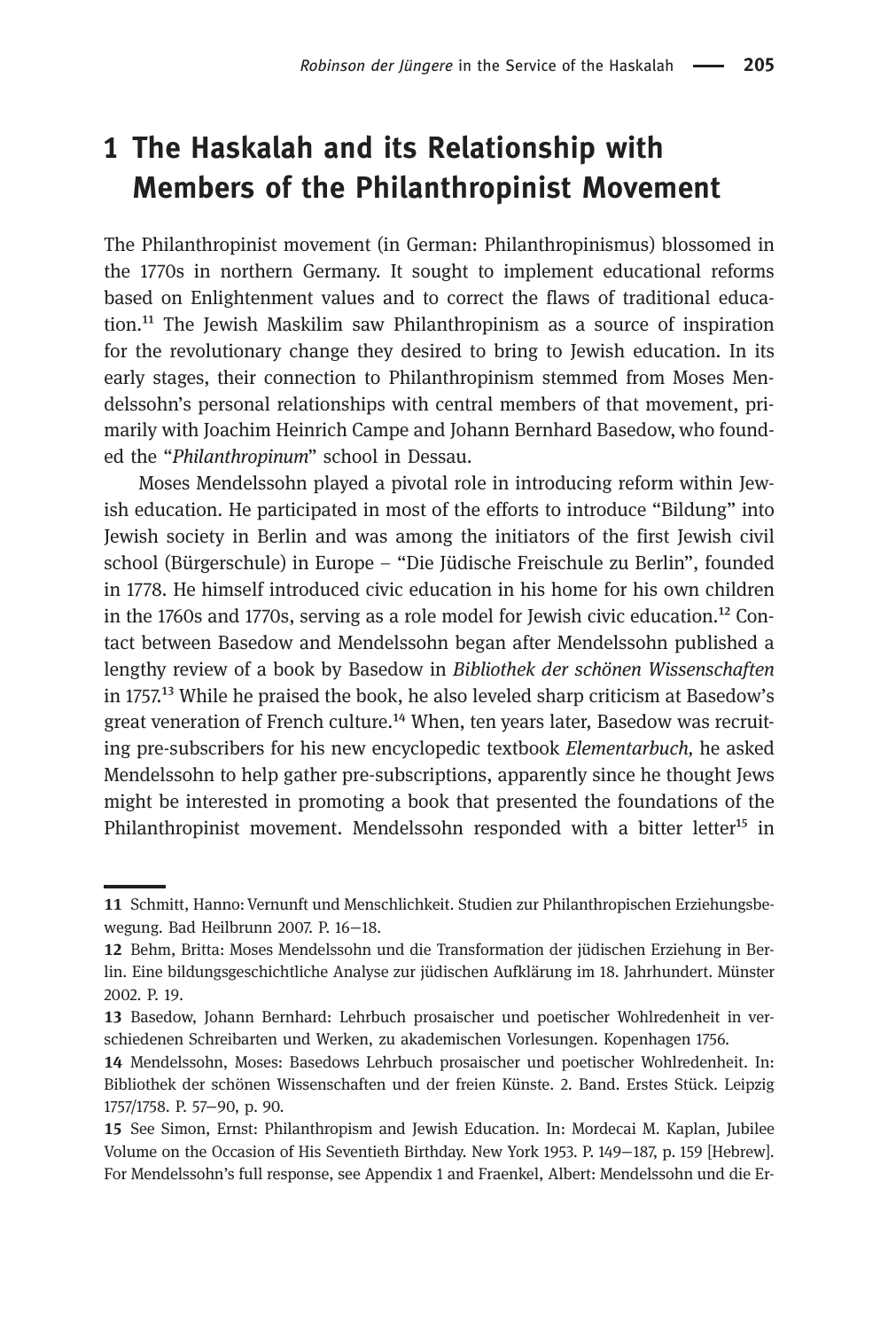which he expressed his frustration with Jews' limited civil rights; he questioned the point of encouraging his Jewish brethren to learn about civil rights and freedom of thought while some civil rights and full equality were still denied to them.

In September 1776 Jean Frédéric Simon, an emissary of Basedow's and a teacher at the Philanthropinum, approached Mendelssohn and requested his help in raising funds for the school.<sup>16</sup> According to Basedow's and Campe's account from 1777 in the journal Pädagogische Unterhandlungen, forty-eight Jewish donors, most of them from Berlin, donated the substantial sum of 518 Reichsthaler.<sup>17</sup> The donors comprised prominent figures in the Berlin Jewish community; some belonged to the most affluent and politically influential Jewish families of the city.<sup>18</sup> Basedow repaid them by dedicating the entire eightieth illustrated panel (Tafel) of Elementarwerk to Jewish themes: the crossing of the Red Sea, Jews being expelled by soldiers, and pogroms against Jews. In addition he included a portrait of Mendelssohn by Daniel Chodowiecki, which was the sole portrait in the entire book.<sup>19</sup>

After the establishment of the Philanthropinum in Dessau, efforts were made to find students who would enroll in the school, including Jewish students. But Jewish parents hesitated. The Duke of Dessau, who supported the institution, was irate about what he saw as Jews' lack of gratitude. Joachim Heinrich Campe, who began working at the Philanthropinum in Dessau on October 16, 1776 as a Kurator (a kind of administrative manager of the school) $^{20}$  turned in distress to Moses Mendelssohn, whom Philanthropinist adherents saw as the preeminent representative of enlightened Jews. Campe wrote Mendelssohn of the failed effort to

ziehungsreformation. In: Lessing-Mendelssohn Gedenkbuch. Zur hundertfünfzigjährigen Geburtsfeier von Gotthold Ephraim Lessing und Moses Mendelssohn, sowie zur Säcularfeier von Lessing's "Nathan". Ed. by Deutsch-Israelitischer Gemeindebund. Leipzig 1879. P. 190−192.

<sup>16</sup> Behm, Moses Mendelssohn, p. 185.

Freudenthal, Max: Aus der Heimat Moses Mendelssohns. In: Gedenkbuch für Moses Mendelssohn. Ed. by Verband der Vereine für Jüdische Geschichte und Literatur in Deutschland. Berlin 1929. P. 11−40, p. 36; Simon, Philanthropism, p. 159.

<sup>18</sup> For a list of Jewish donors to the Philanthropinum see Behm, Moses Mendelssohn, p.186.

<sup>19</sup> Basedow, Johann Bernhard: Elementarwerk mit den Kupfertafeln Chodowieckis u. a. Ed. by Theodor Fritzsch. Hildesheim 1972 [1770]. Tab 80 [lxxx]; Simon, Philanthropism, p. 159.

Niedermeier, Michael: Campe als Direktor des Dessauer Philanthropins. In: Visionäre Lebensklugheit. Joachim Heinrich Campe in seiner Zeit (1746–1818). Ed. by Hanno Schmitt and Peter Albrecht. Wiesbaden 1996. P. 45−66, p. 52.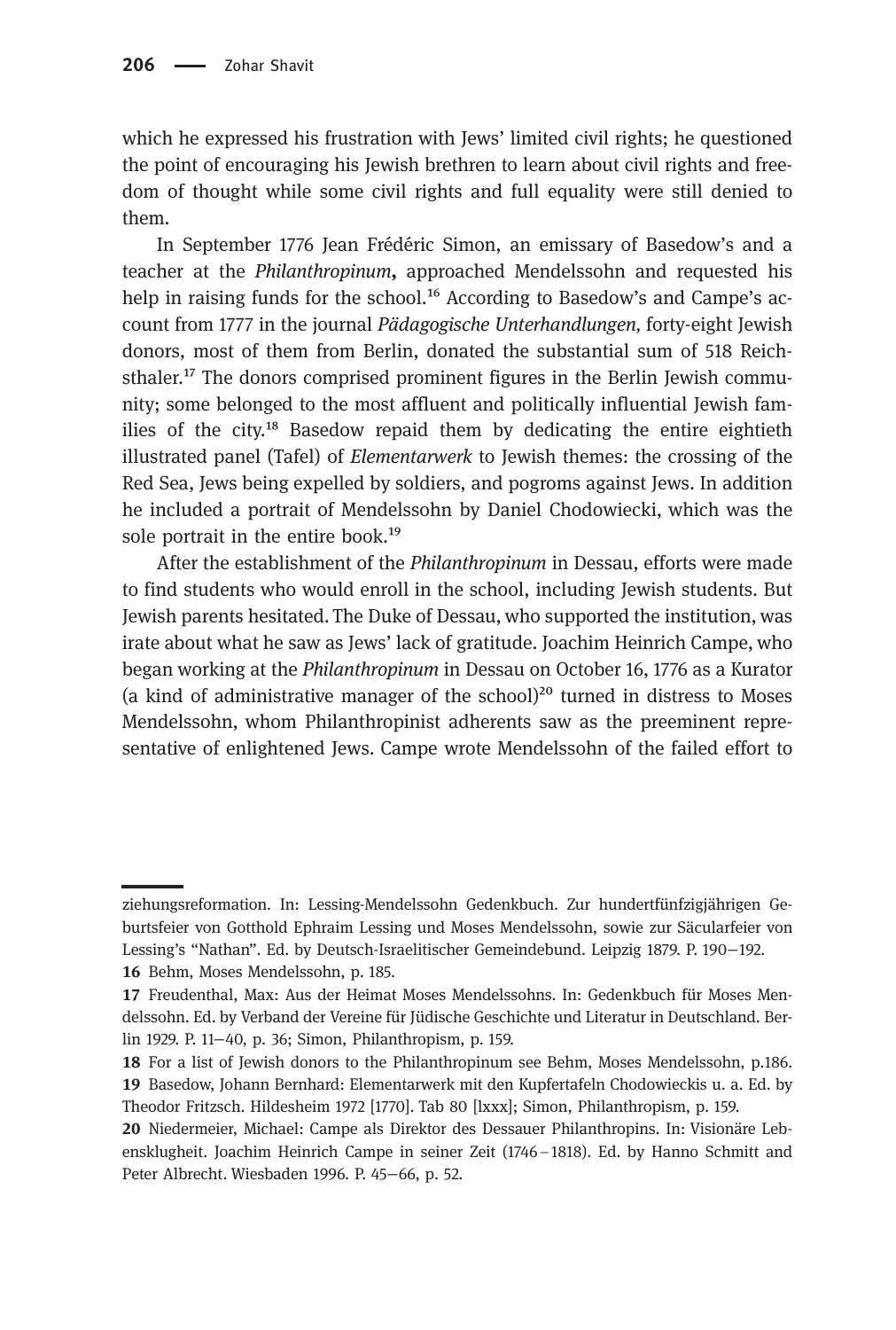spur Jewish enrollment, $^{21}$  and Mendelssohn responded in an open letter published first in 1783 in the German journal Litteratur und Völkerkunde<sup>22</sup> and later again in the German-language supplement of Ha-Me'assef (September 5544/1784, see appendix 1).<sup>23</sup> Among other things Mendelssohn wrote that, with all due respect to the Duke's generous offer to accept Jewish students, his gesture was hardly exceptional: Jews were already being accepted into several German schools as students and teachers. Nor did Mendelssohn abstain from commenting about Frederick the Great, who vetoed his acceptance to the Prussian Academy of Science. Despite the letter's biting tone, Campe and Mendelssohn became friends;<sup>24</sup> Campe visited Mendelssohn's home, and even recorded his impressions from the visit – a description rather resembling that of an anthropologist visiting a foreign tribe.<sup>25</sup>

At any rate, the Maskilic connection to Philanthropinism did not depend solely on the personal relationships forged between certain Maskilim and Campe. The more profound reason for the former's embrace of Philanthropinism was rooted in the movement's foundational ideals, such as a "love for humankind" irrespective of religion or nationality, the idea of a universalist religion, and the push for cosmopolitan education.<sup>26</sup> An example of the importance that Maskilim attributed to Philanthropinism can be found in the following description of the word "Philanthropin" that appeared in the first year of Ha-Me'assef: "Philanthropin: The name consists of two Greek words and means love of Man, and they named this school Philanthropin in order to emphasize its founders' love toward all humankind, to teach wisdom and that no difference lies between a Jew, a Christian and a gentile." $27$ 

<sup>21</sup> According to Britta Behm, Campe's letter was written at the beginning of 1777. See: Behm, Moses Mendelssohn, p. 182, note 167. Most likely the letter was lost, according to my correspondence with Birgit Bucher of the Mendelssohn Archive, Staatsbibliothek zu Berlin.

Literattur und Völkerkunde 2, X (1783), p. 897.

<sup>23</sup> Mendelssohn, Moses: Schreiben, die philanthropinische Erziehung jüdischer Kinder betreffend. In: Ha-Me'assef. Tevet 5544 (1. 1. 1784). P. 5−10.

<sup>24</sup> It is interesting to note that Campe's student Wilhelm von Humboldt "inherited" Campe's philosemitic attitude, maintained contact with Jewish women who hosted salons, and corresponded with them. See Frieden, Ken: Travels in Translation. Sea Tales at the Source of Jewish Fiction. Syracuse 2016. P. 154.

<sup>25</sup> Kayserling, Moritz Meier: Moses Mendelssohn. Sein Leben und Wirken. Leipzig l888. P. 422f.; Badt-Strauss, Bertha: Moses Mendelssohn. Der Mensch und das Werk. Berlin 1929. P. 71f. (with minor differences).

Eliav, Mordechai: Jewish Education in Germany in the Period of Enlightenment and Emancipation. Jerusalem 1960. P. 3 [Hebrew].

<sup>27</sup> Ha-Me'assef. Tevet 5544 (1. 1. 1784). P. 62; Tsamriyon, Tsemach: Ha-Me'assef. The First Modern Periodical in Hebrew. Tel Aviv 1988. P. 196, note 130 [Hebrew].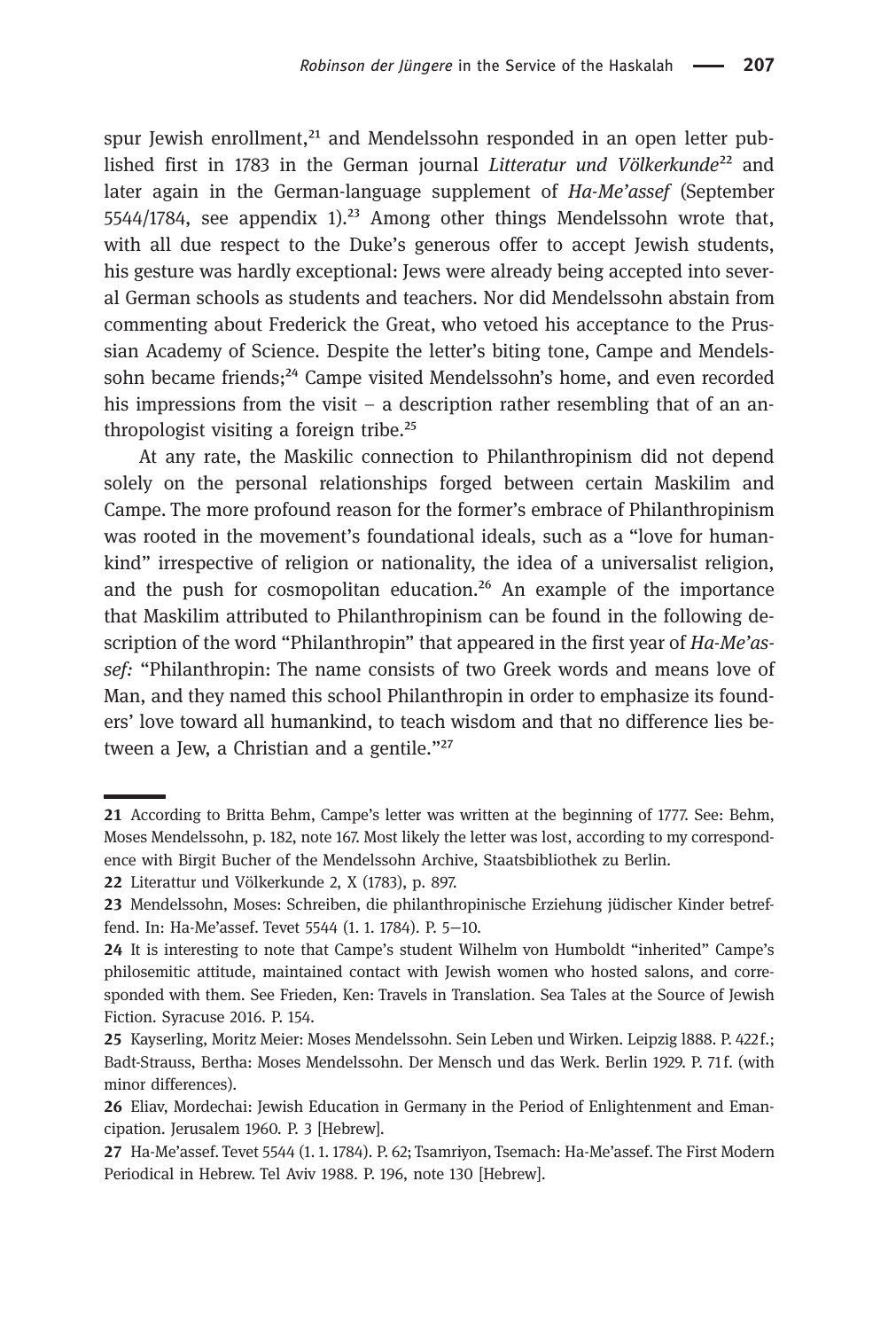## 2 The Haskalah's Educational System and its Relationship with Philanthropinism in General and with Campe in Particular

The Maskilim adopted the Philanthropinist model of education and according to their own interpretation of it endeavored to implement reform within the Jewish educational system. Their articles on pedagogy, published in Maskilic journals – primarily Ha-Me'assef and Shulamit – referred frequently to Philanthropinist writing on the subject. They adopted Philanthropinism's working assumption about the existence of essential differences between children and adults, and thus strove to adapt the educational process to children's cognitive abilities. This required a change in teaching methods, with an emphasis on students' individual needs and a constant dialogue between teacher and students. Learning, they believed, should take place in a pleasant and healthy environment, eschew physical punishment, and even include free time and recreation.<sup>28</sup> They encouraged experiential learning and the integration of games and field trips alongside theoretical and text-based study and recommended the use of experiments in the classroom and abundant concrete examples of theoretical concepts.<sup>29</sup> They also endorsed the study of geography, history, natural sciences, and modern languages, and encouraged competition between students through certificates of praise (Lobkärtchen) for achievement and good behavior.<sup>30</sup> In addition, Maskilic Jewish schools adopted a series of Philanthropinist practices such as an emphasis on physical health and hygiene and compulsory uniforms.<sup>31</sup> Several schools, such as the first Maskilic Jewish school, the Jüdische Freischule zu Berlin, were founded on the adoption of Philanthropinist theories and methods adjusted to their own needs.<sup>32</sup> The Samson School in Wolfenbüttel introduced the Philanthropinists' method of certificates of recognition, grades for daily conduct, public

Eliav, Jewish Education, p. 3, p. 146; on the Maskilim's attitudes to the study of the Bible, see Shavit, Yaacov: The Hebrew Bible Reborn: From Holy Scripture to the Book of Books. Berlin 2007. P. 35−37.

<sup>29</sup> Eliav, Jewish Education, p. 105.

<sup>30</sup> Eliav, Jewish Education, p. 97.

Eliav, Jewish Education, p. 3, p. 145.

Behm, Moses Mendelssohn, p. 189; Feiner, Shmuel: The Freischule on the Crossroads of the Crisis in Jewish Society. In: Chevrat Chinuch Nearim. Die jüdische Freischule in Berlin (1778−1825) im Umfeld preußischer Bildungspolitik und jüdischer Kultusreform. Ed. by Ingrid Lohmann [et al.]. Münster 2000. P. 6−12.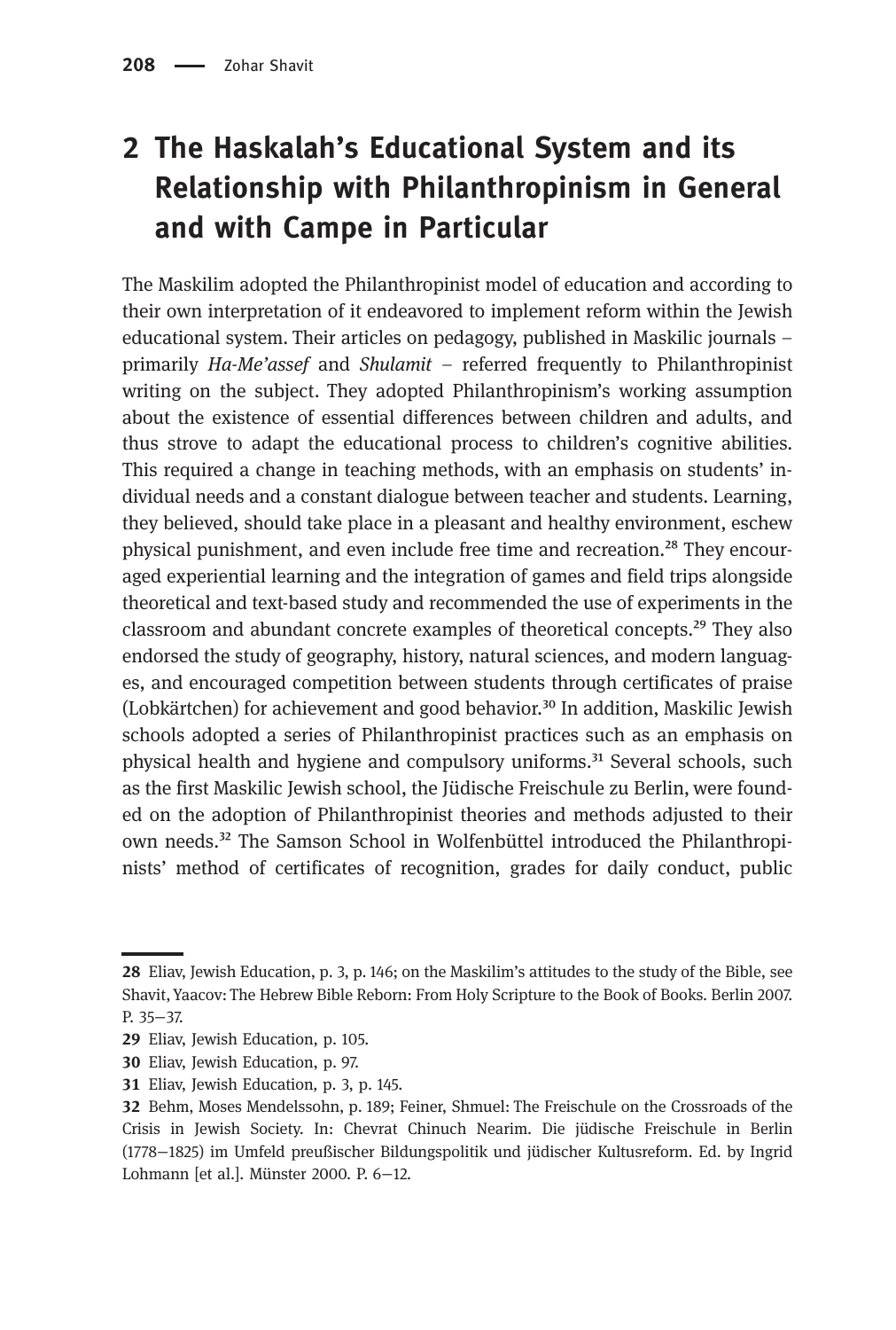scolding for unruly students, organized games and field trips,<sup>33</sup> and constant dialogue between parents and the school.<sup>34</sup> Philanthropinist ideas were also evident in the importance schools gave to vocational training. For example, the Jacobsonschule in Seesen was initially established to provide impoverished youth with occupational training alongside basic studies according to the Philanthropinist method.

These schools catered at first only to boys, but later expanded to serve girls as well. Instruction included several basic fields of knowledge, which Naphtali Herz Wessely, in his Maskilic manifesto Divre Shalom ve-Emet ("Words of Peace and Truth", Berlin 1782), distinguished from Torat ha-Shem (religious study) and described as *Torat ha-Adam* (universal human knowledge); this latter category included fields such as geography, history, natural science, botany, zoology, mineralogy, astronomy, optics, mathematics, engineering, one's state language, etiquette, ethics, and more. The schools' programs stressed the importance of "natural education" and of love for children. Alongside the effort to adjust studies to a child's capacity, their curricula were also characterized by the gradual introduction of concepts according to complexity or difficulty and by an avoidance of rote memorization. Furthermore, the schools emphasized loyalty to the local state and regime, and endorsed the rejection of social barriers between Jews and Christians by opening registration to Christian children.<sup>35</sup> The journal Ha-Me'assef regularly featured these schools; thus, for instance, the Heshvan 5545 issue (November 1784) noted that "thanks to his Excellency the Bishop the Christian children do not pester Jewish students, nor are Jews required in any way to change their laws or the practice of their religion".<sup>36</sup>

According to Akiva Ernst Simon and Tsemach Tsamriyon, prominent scholars of the Haskalah and the history of education, no other educational system in Europe adopted the principles of Philanthropinism to as great an extent as did Jewish schools. Akiva Ernst Simon noted in 1953 that the National Library in Jerusalem possessed eleven copies of translations of Campe's work into Hebrew and Yiddish.<sup>37</sup> Jewish pedagogues preferred Philanthropinism to the Pestalozzi approach,<sup>38</sup> which was highly popular in the German educational system.

37 Simon, Philanthropism, p. 163.

 See Simon's note on an article by Shimon Baraz (attributed mistakenly to Shimon Brill), entitled "The Education of Youth", which was published in the fourth volume of Ha-Me'assef, Ha-

<sup>33</sup> Feiner, The Freischule, p. 105.

Eliav, Jewish Education, p. 106, p. 129.

<sup>35</sup> Eliav, Jewish Education, p. 171.

Tsamriyon, Ha-Me'assef, p. 182; "History of time [Toldot ha-Zeman]", translated from "Ashkenazi" [German]. Ha-Me'assef. Heshvan 5545 (1. 11. 1784). P 27.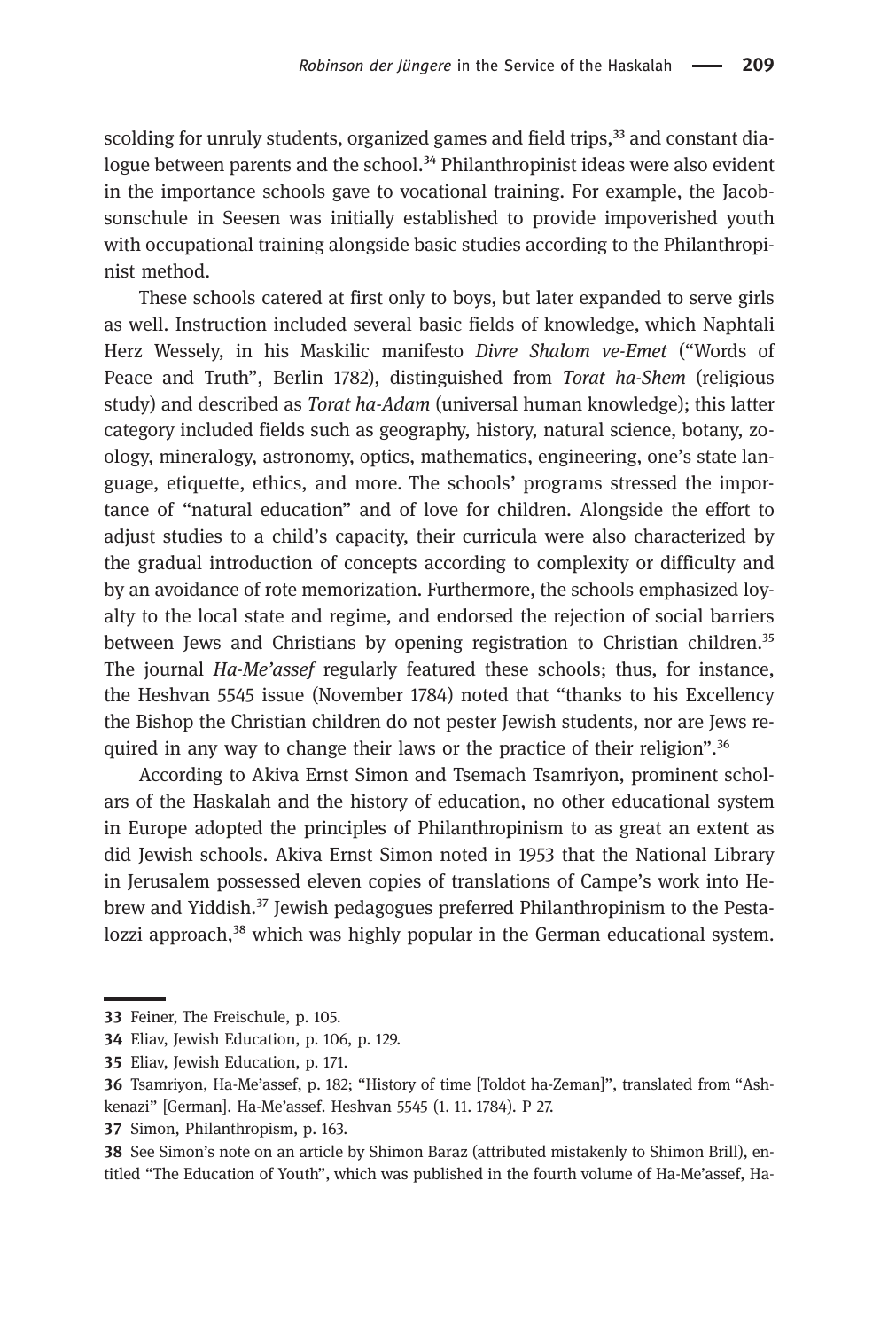In the first of his four epistles concerning Jewish education, Divre Shalom ve-Emet (Berlin 1782), Naphtali Herz Wessely sharply criticized the isolationist and static character of traditional Jewish education, which did not provide Jewish children with a systematic and methodical education and which failed to prepare them to function as citizens in a civic society. In addition he outlined a pedagogical scheme for Haskalah schools established in German-speaking areas in the late eighteenth century.<sup>39</sup> His program was based on striking a balance between religious and non-religious study, as described above; training teachers as professionals; and carefully structuring curricula, classrooms, and textbooks.<sup>40</sup> Wessely saw religious and non-religious education as parts of a whole, interdependent and inseparable.<sup>41</sup> The first epistle introduced Philanthropinist ideas, $^{42}$  such as graduated study, making learning enjoyable, and conducting teacher-student dialogues. In his second epistle (Rav tuv le-vet Yisrael, Berlin 1782), addressed to Trieste's Jewish community, Wessely linked another Philanthropinist idea, that of the need for recreational time, to the keeping of the Shabbat.<sup>43</sup> Philanthropinist ideas<sup>44</sup> were behind critiques of the traditional Jewish education system by various Jewish thinkers, such as R. Wolf Dessau, who was one of the first Maskilim in Dessau and in contact with the Philanthropinists.<sup>45</sup>

Me'assef 5548 (15. 10. 1787). P. 33−43. They rejected the idea of home schooling proposed by Pestalozzi: Simon, Philanthropism, p. 175.

<sup>&</sup>quot; ויצו עליהם [יאזעפוס השני] שיכינו בתי מדרשות ללמד בהם את בניהם קריאת לשון אשכנזי וכתיבתו, ושיחברו ספרי מוסר השכל על פי דרכי התורה ללמד בהם את הנערי' דעת ומנהגי דרך ארץ, ואולם חכמת המספר והמדידה ותכונת השמים וכיוצא, וכן קורות הימים ותכונת הארץ, ילמדון הנערים בספרים המצויים במלכותו שלומדין בהם ילדי ." ומע − Wessely, Naphtali Herz: Divre Shalom ve-Emet. First Epistle. Warsaw 1886. P. 16.

<sup>40</sup> Feiner, Shmuel: Moses Mendelssohn. Jerusalem 2005. P. 122f.

<sup>41 ...]</sup> ומכל מקום שתי התורות מתאימות, כי התורה ודעת האדם שתיהן מעשה אלהים הן  $\ldots$ ו". 41 Divre Shalom ve-Emet. First Epistle, p. 9. For a German translation by Rainer Wenzel see: Lohmann, Ingrid, Rainer Wenzel and Uta Lohmann (eds.): Naphtali Herz Wessely Worte des Friedens und der Wahrheit. Dokumente einer Kontroverse über Erziehung in der europäischen Spätaufklärung. Münster – New York 2014. P. 118.

<sup>42</sup> Simon, Philanthropism, p. 172.

<sup>43</sup> For instance, the following dialogue justified a day of rest:

<sup>&</sup>quot; הרב, ומהו יום השבת? תלמיד, ששת ימים עשה ה' את השמים ואת הארץ, וינח ביום השביעי וברכו וקדשו − "Rabbi/ and what is Shabbat?/Student: Six days the Lord made heaven and earth / and rested on the seventh day and blessed and sanctified." Wessely, Naphtali Herz: Divre Shalom ve-Emet. Second Epistle. Rav tuv le-vet Yisrael. Warsaw 1886. P. 67. For a German translation by Rainer Wenzel see: Lohmann (ed.), Naphtali Herz Wessely, p. 165.

Freudenthal, Max: R. Wolf Dessau. Breslau 1916. P. 7.

Eliav, Jewish Education, p. 171.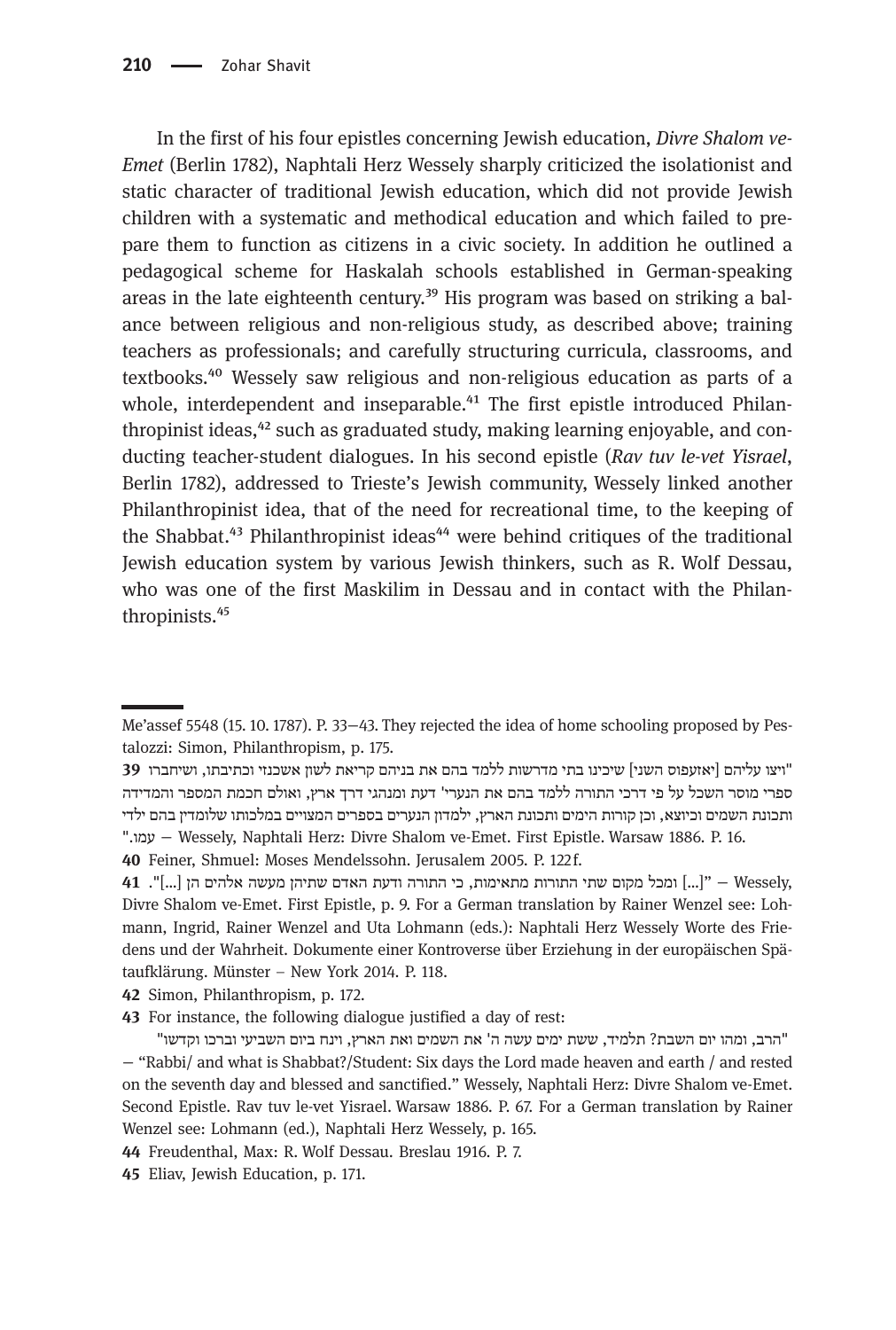Philanthropinist literature found a place of honor on the library shelves of the new Jewish schools. For example, Campe's book Sittenbüchlein was included in the list of textbooks at the Breslau school<sup>46</sup>; some of his books were also found in that school's teachers' library. At the Samson Schule in Wolfenbüttel, whose objectives were described by its headmaster Meir Ehrenberg as "scientific, social, ethical and national education,"<sup>47</sup> students were assigned Campe's books for young adults. Articles by Maskilim referred directly to Philanthropinist literature; for example, Shimon Baraz's article in the fourth volume of Ha-Me'assef from 1788 referred in a footnote to Kampe's [sic] Allgemeine Revision,<sup>48</sup> and David Caro's comprehensive article Giddul Banim ("Raising Sons", 1810), published in seven installments in Ha-Me'assef, laid forth his educational doctrine and acknowledged Campe as one of his most important sources.<sup>49</sup>

In addition to adopting the pedagogical practices of Philanthropinism in schools, the movement's ideas were also introduced into the Jewish education system by means of a relatively massive project of translation. On the whole, the translation project provided a major influx of texts to the body of Haskalah literature. The Maskilim translated primarily from German, or used the German translation as a mediating language.

In this article I analyze, as a case study, several translations into Hebrew of Joachim Heinrich Campe's Robinson der Jüngere. Zur angenehmen und nützlichen Unterhaltung für Kinder – not only because of the latter's popularity in Germany and beyond it, but mainly because of the varying themes and structures of the translations. Among the translations, as we shall see, only Samosc's retained Campe's Philanthropist ideals. In Campe's adaptation, Robinson ultimately established an entire micro-civilization from scratch – the perfect illustration of how a person, depending solely on his intelligence, determination and hard work, is capable of shaping his entire life from the outset.

Eliav, Jewish Education, p. 84; Simon, Philanthropism, p. 164.

Eliav, Jewish Education, p. 104.

Simon, Philanthropism, p. 175; Ha-Me'assef. Heshvan 5548 (15. 10. 1787). P. 33−43, p. 151; Baraz probably refers to the series edited by Campe during the years 1785−1792, Allgemeine Revision des gesammten Schul- und Erziehungswesens.

Simon, Philanthropism, p. 176; Ha-Me'assef. Tamuz 5570 (15. 7. 1810). P 14−31; Av 5570 (15. 8. 1810). P. 63−73; Tishrei 5571 (10. 5. 1810). P. 25−33; Heshvan 5571(15. 11. 1810). P. 44−54; Tevet 5571 (15. 1.1811). P. 26−31; Shevat 5571 (15. 2. 1811). P. 56−64; Adar 5571 (15. 3. 1811). P. 86−94. Simon notes that the last installment was never published.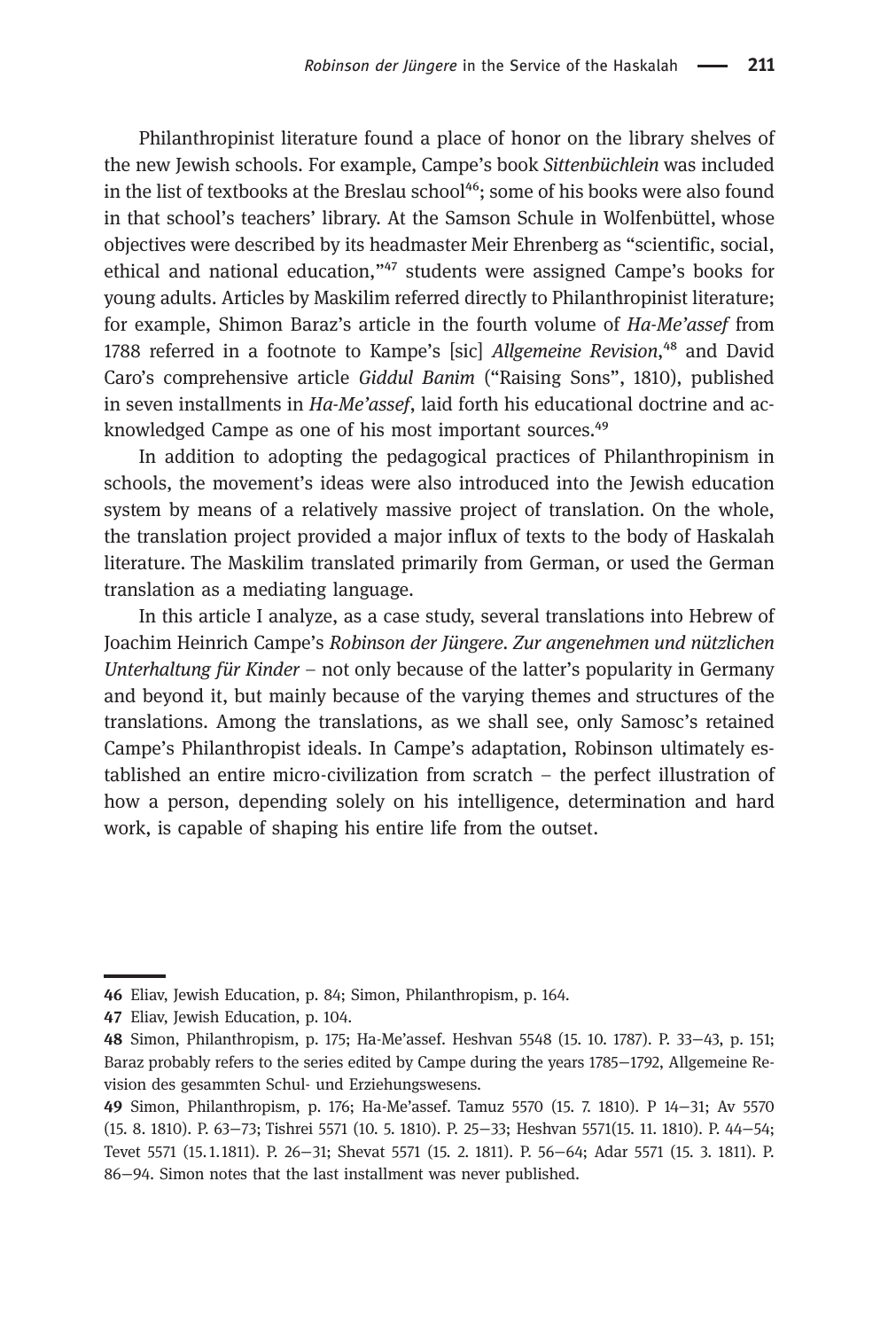## 3 Joachim Heinrich Campe and Robinson der Jüngere

Joachim Heinrich Campe's life (1746−1818) was filled with twists and upheaval. He began his intellectual life as a theologian and developed into a scholar of the German language, a writer, a publisher and one of the most prominent thinkers of the Philanthropinist movement. In 1773, Campe stayed in Potsdam, where he designed a plan for the education of Friedrich Wilhelm, the Crown Prince of Prussia. He then was employed at Tegel as a private teacher for the von Humboldt family; he first taught Heinrich von Holwede, step-son to the father of the family, Alexander Georg von Humboldt, and later briefly tutored the brothers Alexander and Wilhelm von Humboldt.<sup>50</sup> He went on to teach at the *Philanthro*pinum School established in 1774 by Basedow in Dessau, which served as a model school for the Philanthropinist movement.<sup>51</sup> In 1776, Campe assumed management of the school and, together with Basedow, founded the journal Pädagogische Unterhandlungen ("Pedagogic Discussions"), whose publication gradually changed in format from monthly to quarterly and then to biannual.<sup>52</sup> He left the Philanthropinum dramatically after less than a year following severe disputes with Basedow.<sup>53</sup> Moving to Hamburg, he established a school in the Philanthropinist spirit. The period between 1785−1791 was among the most fruitful in his life. Campe published sixteen (!) volumes of the programmatic collection of articles Allgemeine Revision des gesamten Schul- und Erziehungswesens,<sup>54</sup> to which Baraz, as mentioned earlier, referred directly in his Ha-Me'assef article. He also translated, from French and English, two fundamental books on education which were at the basis of his pedagogic thought: Some Thoughts Concerning Education by John Locke (1693), and Émile, ou De l'éducation by Jean Jacques Rousseau (1762). An indication of Campe's high status beyond Germany was the honorary citizenship he was granted by revolutionary France in 1792, togeth-

- Fertig, Ludwig: Campes Politische Erziehung. Darmstadt 1977. P. 6−9.
- 54 Kersting, Die Genese der Pädagogik, p. 88.

Schmitt, Hanno: Visionäre Lebensklugheit. Zur Biographie Joachim Heinrich Campes. In: Visionäre Lebensklugheit. Joachim Campe (1746−1818) in seiner Zeit. Ed. by Hanno Schmitt and Peter Albrecht. Wiesbaden 1996. P. 13−32, p. 15 f. Campe traveled with Wilhelm von Humboldt to Paris after the storming of the Bastille and subsequently wrote about the French Revolution in his book Briefe aus Paris. See: Garber, Jörn: Joachim Heinrich Campes Reisen in die 'Hauptstadt der Menschheit' (1789−1802). In: Ibidem. P. 225−246, p. 229.

<sup>51</sup> Eliav, Jewish Education, p. 3.

<sup>52</sup> Kersting, Christa: Die Genese der Pädagogik im 18. Jahrhundert. Campes Allgemeine Revision im Kontext der neuzeitlichen Wissenschaft. Weinheim 1992. P. 67−70.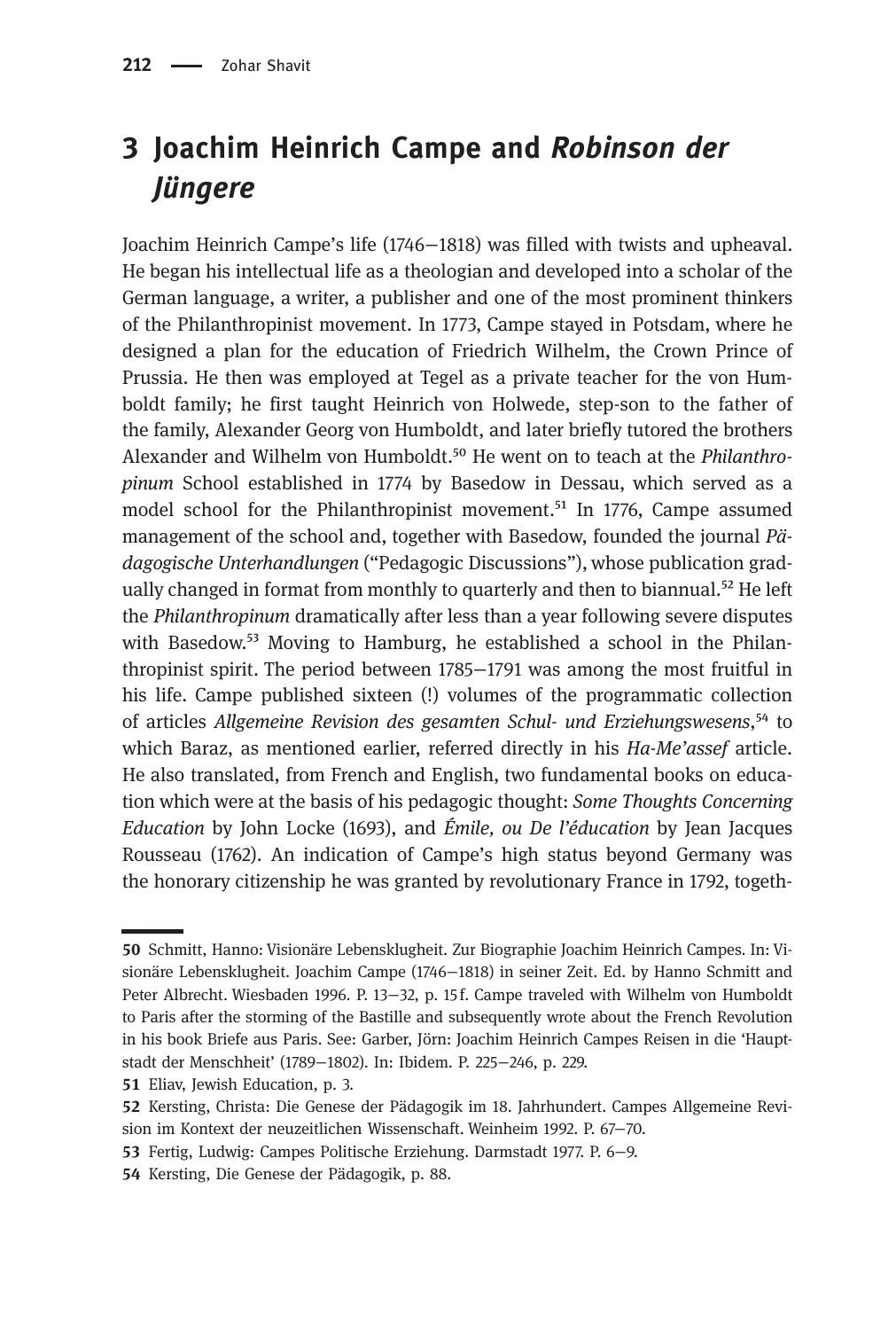er with Johann Heinrich Pestalozzi, Friedrich Gottlieb Klopstock, George Washington and Friedrich Schiller.<sup>55</sup>

Robinson de Jüngere was the most successful of the many travel books Campe wrote. Such books allowed children to experience distant places and remote cultures, and absorb information on history, geography, customs, and manners. The books were not only designed to increase the children's knowledge,<sup>56</sup> but also to inculcate values like courage, grace under hardship, and the importance of teamwork, order, and respect for others.<sup>57</sup>

Robinson der Jüngere was first printed in two parts in Hamburg in the years 1779 and 1780, and was considered one of the very first children's books to appear in Western and Central Europe. It was the most successful of a wave of adaptations of Robinson Crusoe that emerged in the wake of Daniel Defoe's novel (three volumes, 1719−1720). Such was Robinson Crusoe's popularity that German translations of Defoe's first two volumes were issued as early as  $1720^{58}$  – one in Leipzig and the other one in Hamburg (the latter edition also included a glossary of maritime terms). A real deluge of Robinson adaptations was to follow, often varying the hero's nationality: The German Robinson (1722); The Saxon Robinson (1730); Robinson the Swede (1733); Robinson the Netherlander (1733) and Robinson the Brandenburger (1750), among others. Altogether more than forty Robinson books were published in as many years<sup>59</sup> – among these The Jewish Robinson (1759).<sup>60</sup> Moritz Steinschneider mentions an adaptation of Robinson Crusoe that was written in German but transliterated using Hebrew (not Yiddish) orthography; that book was published in Metz in 1764 by Joseph Antoine. $^{61}$  In 1778, a year before the publication of Campe's adaptation, J. K.

This book presented strong anti-Jewish sentiment, described by Jürgen Fohrmann as follows:

Fertig, Campes Politische Erziehung, p. 37.

<sup>56</sup> On Campe's pedagogical intentions and his endeavor to replace the sentimental reading material then available to children, see Frieden, Travels in Translation, p. 155 f.

<sup>57</sup> See Zantop, Susanne: Colonial Fantasies. Conquest, Family and Nation in Precolonial Germany, 1770–1870. Durham (NC) − London 1997. P. 102−120, esp. p. 105.

<sup>58</sup> Dottin, Paul: Daniel De Foe et ses Romans. Paris 1924. P. 439.

<sup>59</sup> Dottin, Daniel De Foe et ses Romans, p. 440−443; Ullrich, Hermann: Robinson und Robinsonaden. Bibliographie. Weimar 1898. P. 63−222.

<sup>&</sup>quot;[…] der Jüdische Robinson von 1759 ist schließlich ein übel anti-jüdisches Machwerk, in dem nur die Gemeinheiten literarisiert werden, die man den Juden anlastete." On this see Fohrmann, Jürgen: Abenteuer und Bürgertum. Zur Geschichte der deutschen Robinsonaden in 18. Jahrhundert. Stuttgart 1981. P. 49 f.

Steinschneider, Moritz: Hebräische Drucke in Deutschland. In: Zeitschrift für die Geschichte der Juden in Deutschland 5,2 (1892). P. 154−186, p. 156.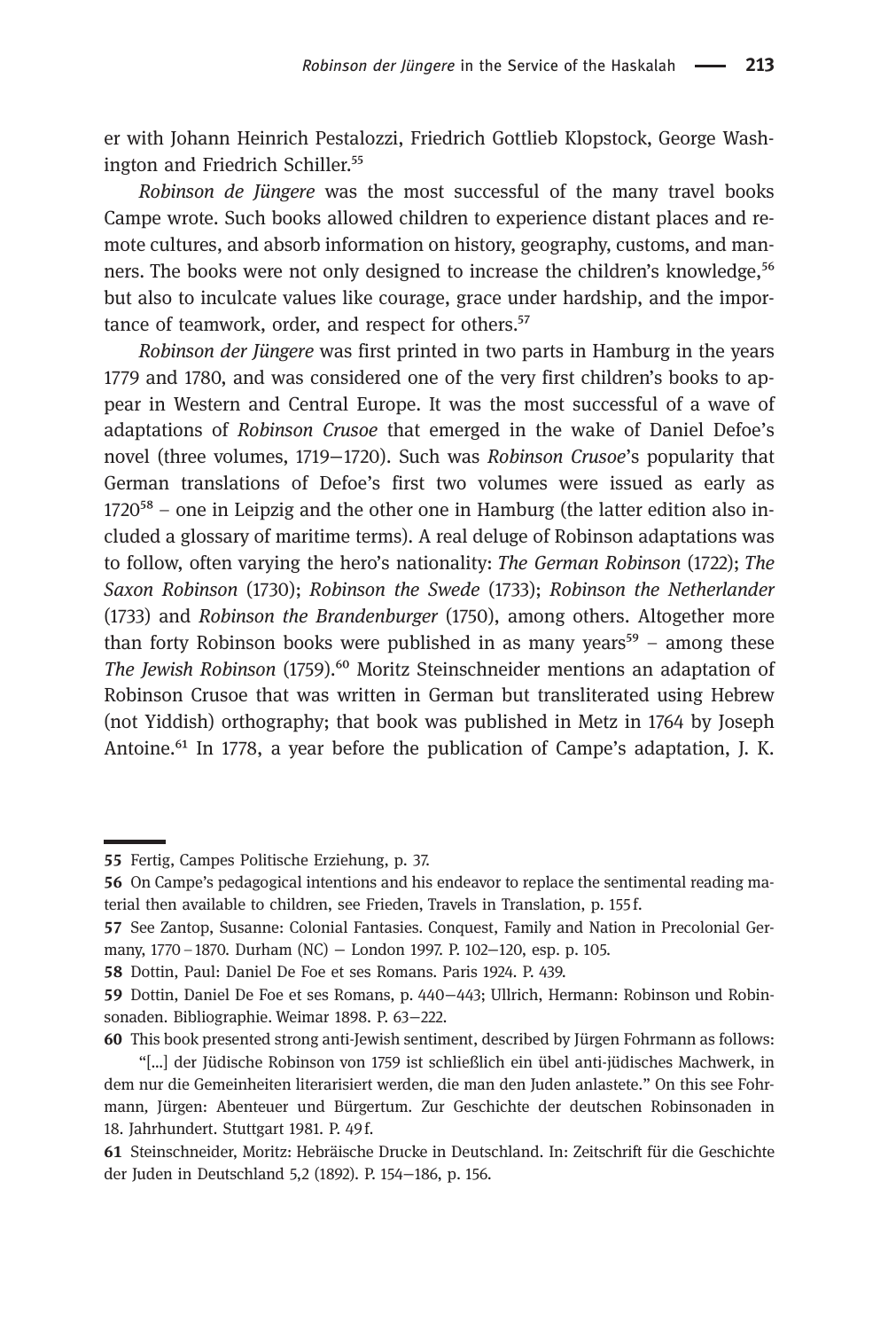Wezel published a Philanthropinist adaptation of Robinson Crusoe in the journal Pädagogische Unterhandlungen.<sup>62</sup>

Campe's decision to adapt Robinson Crusoe for children must thus be discussed as part of the new "Robinsonade" genre that inundated Europe, especially Germany.<sup>63</sup> Nevertheless, only Campe's adaptation enjoyed such remarkable success, becoming one of the most-translated books of his day  $-$  it was translated into French, English, Italian, Latin, Greek, Croatian, Czech, Serbian, Romanian, Spanish, Danish, Swedish, Finnish, Dutch, Yiddish,<sup>64</sup> and Lithuanian,<sup>65</sup> among others. The translators in many cases were themselves prominent cultural figures, testifying to the status of Campe's book.<sup>66</sup>

Campe's adaptation was highly praised. $^{67}$  The critic and literary historian Wolfgang Menzel called it "Die neue Bibel aller Kinder gebildeter Stände" ("The new Bible for all children of the educated classes") $^{68}$ , and Johann Wolfgang Goethe referred to it in his conversations with Eckermann as a children's gospel.<sup>69</sup>

Thanks to Campe's adaptation, Robinson as a character remained a vivid part of Western Europe's literary repertoire and dozens of variations emerged

See Elke Liebs' chapter "Die wohltemperierte Seele. Wezels Robinson Krusoe". In: Liebs, Elke: Die pädagogische Insel. Studien zur Rezeption des Robinson Crusoe in deutschen Jugendbearbeitungen. Stuttgart 1977. P. 95−134.

<sup>63</sup> Dottin maintains that translations were used as means to fill in the gaps of the lacking system of German literature. See Dottin, Daniel De Foe et ses Romans, p. 441.

Taykhman, Moyshe: Tsu der yidisher oysgabe fun robinzon kruzo. In: Literarishe bleter 40 (1937). P. 699 [Yiddish]. I thank Irad Ben-Yizhak for the translation from the Yiddish. Taykhman reviews the Robinsonade literature and explains why he found it necessary to update Zalman Raisin's translation.

Geriguis, Lina Lamanauskaitė: Discovering the Lithuanian Reinscription of Robinson Crusoe: A Literary Construct of Nineteenth Century Cultural, Political and Historical Discourses in Lithuania. Lithuanias 54, 4 (2008). http://www.lituanus.org/2008/08\_4\_07%20Geriguis.html. 66 The Lithuanian version, for example, was translated by the famous historian Simonas Daukantas (1793–1864).

See Ewers, Hans-Heino: Joachim Heinrich Campe als Kinderliterat und als Jugendschriftsteller. In: Erfahrung schrieb's und reicht's der Jugend. Ed. by Hans-Heino Ewers. Frankfurt/Main 2010. P. 53−78, p. 53 f. Fertig, Campes politische Erziehung, p. 133; Stambor, Elisabeth: Young Robinson by Campe and the Literary Billiards Game in Europe. Seminary work, Dept. of French Literature, Tel Aviv University 1990 [Hebrew].

Menzel, Wolfgang: Die deutsche Literatur. 2. verm. Aufl. Stuttgart 1836. P. 31.

"Auch halte ich in der Tat ein großes Stück auf Campe […] Er hat den Kindern unglaubliche Dienste geleistet; er ist ihr Entzücken und sozusagen ihr Evangelium." Eckermann, Johann Peter: Gespräche mit Goethe. In den letzten Jahren. Ed. by Heinz Schlaffer. München 1986, p. 670. Goethe's description of Campe is rather unflattering: "Ich fand ihn damals sehr alt, dürr, steif und abgemessen", p. 670.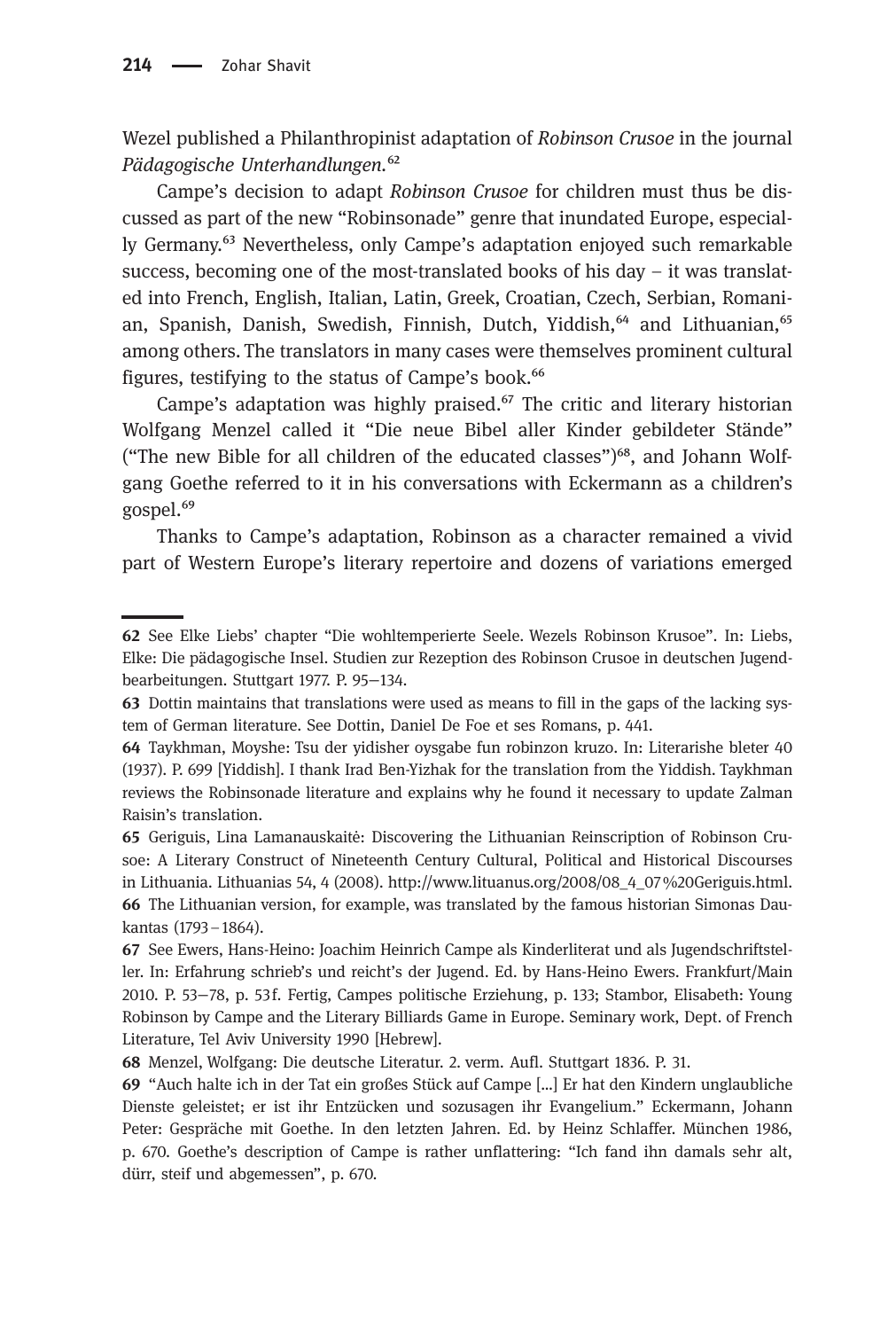on the Robinsonade. Campe's massive popularity in and beyond Germany made him one of the most successful authors in German: "Rechnet man die zahllosen Übersetzungen – u. a. ins Französische 1779/82, Italienische 1787, Lateinische 1785, Hebräische 1824 − und die Fortsetzungen hinzu, dann darf man Campes Robinson der Jüngere wohl zu den erfolgreichsten Büchern deutscher Sprache rechnen." ("In light of the countless translations, among them translations into French 1779/82, Italian 1787, Latin 1785, Hebrew 1824 and their sequels Campes Robinson the Younger can be counted among the most successful books in the German language." $)^{70}$ 

Some scholars see Campe as the father of eighteenth-century German children's literature; $71$  others note that he was the first to accommodate his work to different age groups. His significant status among the Maskilim should thus be understood not only in the context of Philanthropinism's special status in the Haskalah movement, but also in the context of his international fame. It is, however, worth noting that while the  $122<sup>nd</sup>$  illustrated edition of Robinson der Jüngere was published as late as 1923, Campe's celebrity had begun to fade during the nineteenth century, and the literary device for which he was best known – the use of dialogue as an axis upon which the narrative is built – suffered heavy criticism and was considered damaging to the spirit of literary creation.<sup>72</sup>

## 4 Robinson der Jüngere and the Philanthropinist **Worldview**

Campe described his adaptation of Defoe's novel as an attempt to present Robinson Crusoe through the eyes of Rousseau.<sup>73</sup> Rousseau, as is well known, wrote that the first and only book he would give his Émile would be Defoe's Robinson,<sup> $74$ </sup> as reading it would provide Émile with a knowledge of nature and human-

Ewers, Joachim Heinrich Campe als Kinderliterat und als Jugendschriftsteller, p. 160.

<sup>71</sup> Kunze, Horst: Schatzbehalter. Vom Besten aus der älteren deutschen Kinderliteratur. Hanau/ Main 1965. P. 25.

Ewers, Joachim Heinrich Campe als Kinderliterat und als Jugendschriftsteller, p. 170.

On the making of Robinson as a pedagogical protagonist see: Mouchet, Robinson Crusoe, p. 311; Zantop, Colonial Fantasies, p. 104.

Rousseau, Jean Jacques: Émile, ou De l'éducation. Deux-Ponts 1782. Livre III, p. 307.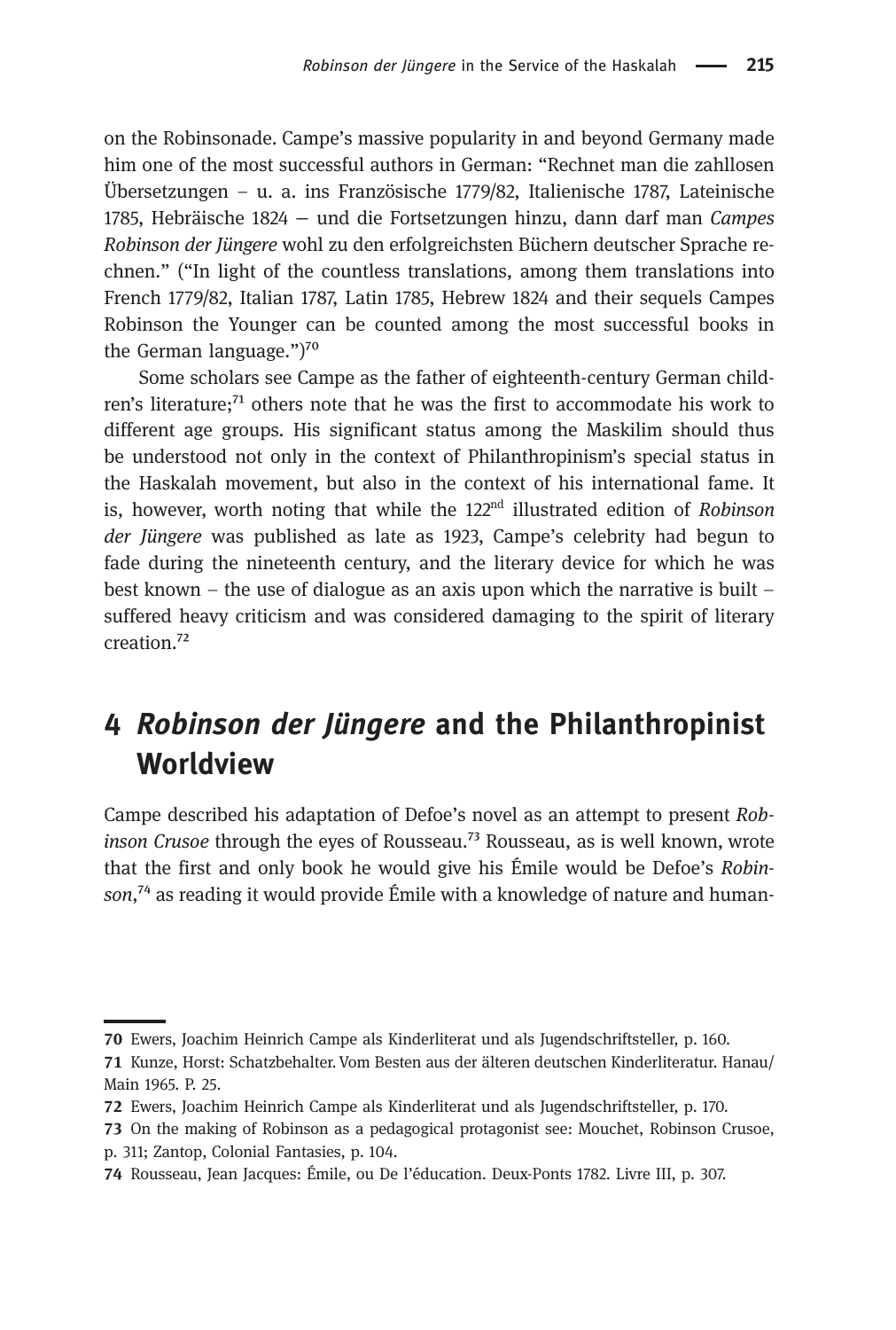ity through a deep identification with Robinson and his condition.<sup>75</sup> Yet, despite his admiration for Rousseau, Campe, who as a translator of Émile into German knew the text well, decided to alter Defoe's novel significantly: while Defoe's Robinson arrived at his island armed with enough of the tools of civilization to allow him to reestablish a parallel civilization on a smaller scale, Campe's Robinson reaches the island entirely naked and unequipped and must build his life from scratch.<sup>76</sup>

According to Reinhard Stach, Campe's version is considered the most characteristic representative of Philanthropinist thought.<sup>77</sup> Its Philanthropinist agenda is noticeable in various aspects, but first and foremost in how the story is structured. Instead of Defoe's first-person narration, the story is presented through a dialogue between a father and a group of children, one of them his own. The mother of the family and two friends join in as well. Campe's addition of a frame story transformed the construction and the nature of the text: his adaptation makes Defoe's story a multi-vocal text, offering multiple and diverse perspectives and viewpoints. Furthermore, the father and the children play different roles and thus act out the principles of Philanthropinism, providing a dramatization of the principles of Philanthropinist pedagogy. The unfolding narrative contributes its part to demonstrating these principles: for example, the story takes place over the course of thirty nights; each night the father stops his story for dinnertime or bedtime, purposely placing the intervals at moments of suspense, to teach the children the virtue of patience. In line with the Philanthropinist approach, the group mixes children of various ages; some of the children have not yet begun formal learning while others have. It is important to note that although Campe was granted an honorary citizenship by revolutionary France, his work did not reflect any advocacy for the concept of egalitarian education for all.  $^{78}$  At the heart of his pedagogy were children from the bourgeoisie and upper classes; it was to these that "love of humankind" primarily referred. References to other classes, if they appeared, were characterized by a patronizing undertone.

Brunner, Horst: Kinderbuch und Idylle, Rousseau und die Rezeption des Robinson Crusoe im 18. Jahrhundert. In: Jahrbuch der Jean-Paul-Gesellschaft. Ed. by Kurt Wölfel. München 1967. P. 85−116, p. 89.

On the nature of Campe's adaptation, see Claude Mouchet's discussion: Mouchet. Robinson Crusoe, p. 317.

Stach, Reinhard: Robinson der Jüngere als pädagogisch-didaktisches Modell des philantropistischen Erziehungsdenkens. Studie zu einem Klassischen Kinderbuch. Ratingen – Wuppertal − Kastellaun 1970. P. 7.

Fertig, Campes Politische Erziehung, p. 89.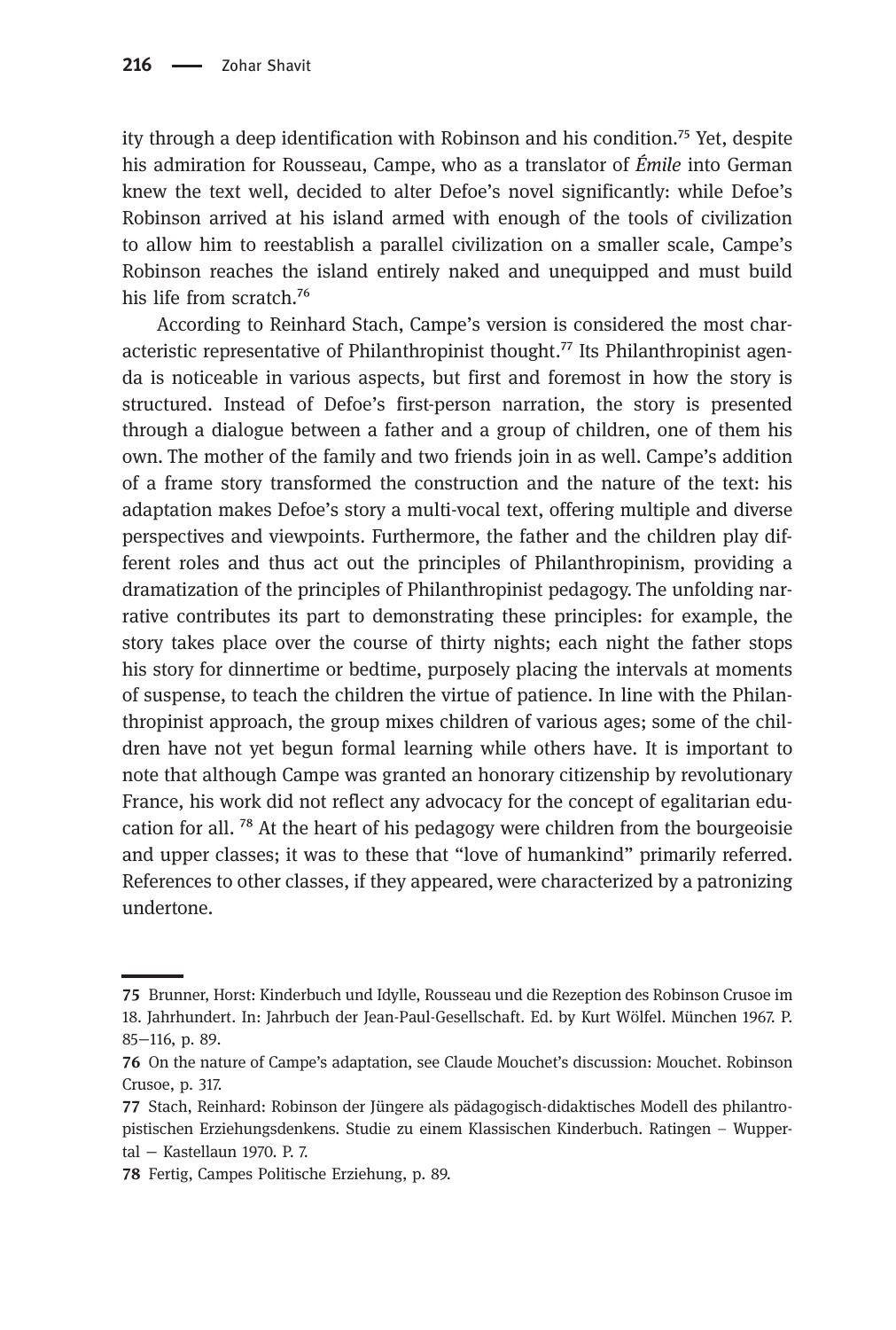## 5 Hebrew Translations of Robinson der Jüngere

Campe was one of the most frequently-translated authors into Hebrew during the nineteenth century.<sup>79</sup> Robinson der Jüngere was published in Hebrew in four different editions within just a few decades; an additional translation by Isaac Erter was lost.<sup>80</sup> The three latest of these were printed under different titles; the 1849 translation by Eliezer Ben Shimon Hacohen Bloch (Lazar Cohen Bloch) was first entitled *Ma'ase Robinson*<sup>81</sup> and later on *Sippur Robinson* (see list of Robinson translations into Hebrew in Appendix 2). Earlier, two Yiddish-language translations and two German-language editions in Hebrew transliteration had also been published.<sup>82</sup> According to Rebecca Wolpe,<sup>83</sup> the 1784 transliterated-German adaptation of Robinson der Jüngere<sup>84</sup> was far shorter than the original and omitted a great deal of dialogue. Almost all references to education and to questions of ethics were omitted; the importance of hard work was emphasized and idlers were denounced. In 1812–1813, an even shorter version of the text (only fifteen pages long) was published in German in Hebrew transliteration,<sup>85</sup> and the anonymous adapter omitted nearly all content not strictly essential to the sequence of events. The ending of the book was also altered. Unlike Campe's book, which concludes with a description of his protagonists' virtues – love of humankind, devotion, and beneficial work – and whose protagonists fondly remember

For a list of translations, see Tsamriyon, Ha-Me'assef. The First, p. 98, footnote 50. Shavit, Zohar: Literary Interference between German and Jewish-Hebrew Children's Literature During the Enlightenment. The Case of Campe. In: Poetics Today 13,1 (1992). P. 41−61, p. 57 f. On the reasons for the frequent translations of Campe into Hebrew see Frieden, Travels in Translation, p. 154. For a table of translations of Campe's work into Hebrew,Yiddish and Early Judeo-German, see ibid., p. 167.

<sup>80</sup> On Isaac Erter's lost translation, see Ofek, Uriel: Hebrew Children's Literature. The Beginnings. Raanana 1979. P. 174f. [Hebrew]; Klausner, Joseph: A History of Modern Hebrew Literature. Vol. 2. Third edition. Jerusalem 1960. P. 330 f. [Hebrew].

Eliezer Ben Shimon Hacohen Bloch (Lazar Cohen Bloch): Ma'aseh Robinson. Warsaw 1849; reprinted as Sippur Robinson in 1874 (Warsaw) and in 1912 (Przemysl).

<sup>82</sup> On German in Hebrew transliteration, see: HaCohen, Ran: German in Hebrew Characters − Some Remarks on a Hybrid Writing System. In: The Library of the Haskalah. Ed. by Shmuel Feiner [et al]. Tel Aviv 2014. P. 459−474 [Hebrew].

Wolpe, Rebecca: Judaizing Robinson Crusoe: Maskilic Translations of Robinson Crusoe. In: Jewish Culture and History 13,1 (2012). P. 42−67, p. 48 f.

<sup>84</sup> Anonymous: Historye oder zeltsame und vunderbare bagebenheiten einem yungen zeefarers [Story, or The Odd and Wonderful Circumstances of a Young Seafarer]. Prague 1784.

<sup>85</sup> Anonymous: Historye fun der zeefahrer Robinzon [The Story of the Seafarer Robinson]. Frankfurt/Oder 1812/1813; Wolpe. Judaizing Robinson Crusoe, p. 49−51.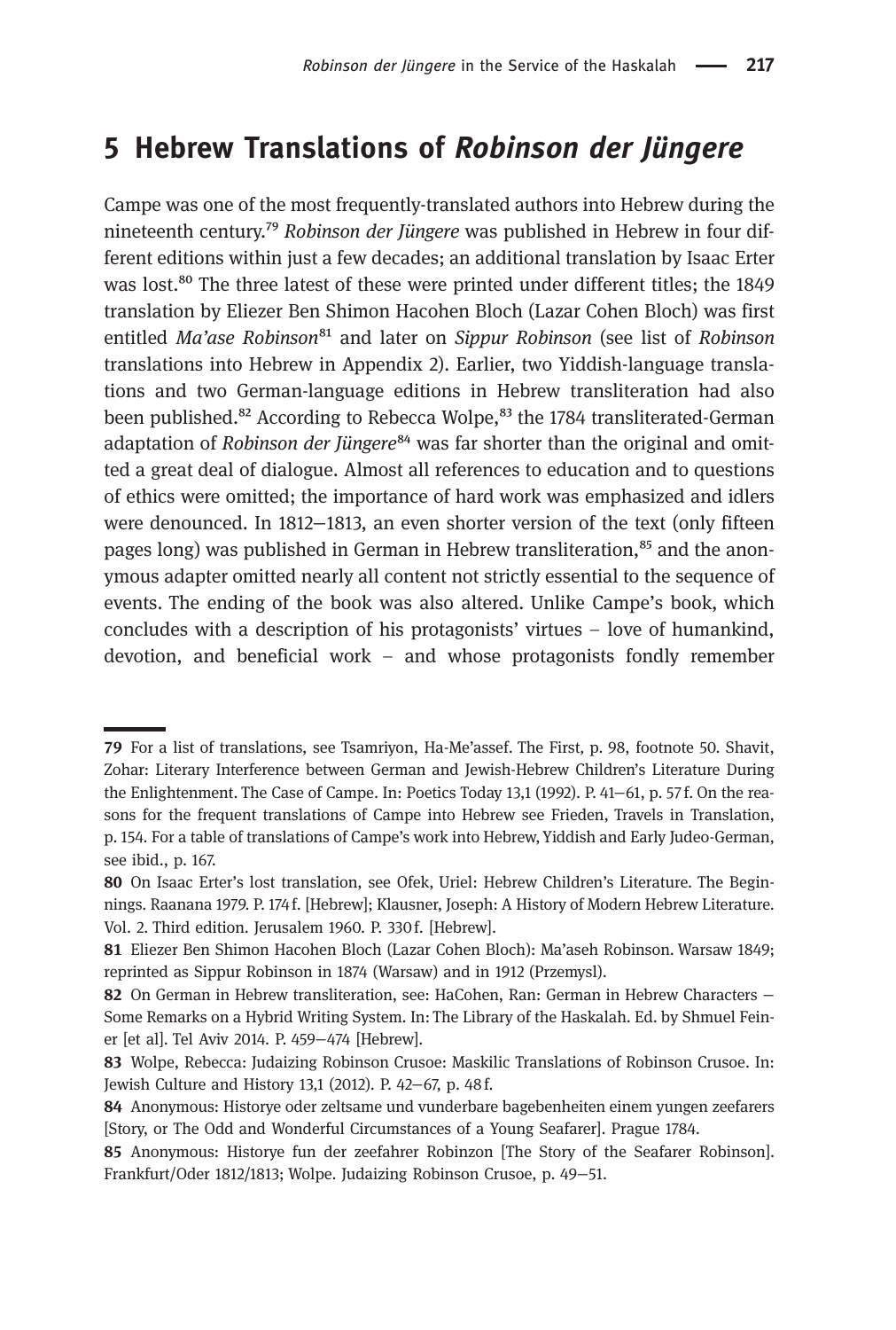their lives on the island each week, the protagonists of the Jewish story become wealthy and celebrate the day of their rescue with a grand annual feast.<sup>86</sup>

An 1820 anonymous translation into Yiddish entitled Robinzon di geshikhte fun Alter-Leb (published in two parts) has been described at length by Leah Garrett.<sup>87</sup> Like other scholars, among them Ber Shlosberg (1937) and Dov Sadan, Garrett attributes the adaptation to the Yiddish Maskil Yoysef Vitlin.<sup>88</sup> She describes how the adaptation communicated the values of the Haskalah, especially intellectual curiosity, rationality, and love for all humankind.<sup>89</sup> Vitlin employs the characterization of his protagonist, Alter-Leb – Robinson's name in the Yiddish translation – to educate his readers. For example, Alter-Leb lacks an understanding of geography, and thus believes that London is just a few miles away from Hamburg; when he realizes his mistake, it is too late to retrace his steps. Vitlin thus demonstrates to readers the importance of studying geography, a subject on which the book expounds greatly. Efforts to judaize the text are apparent not only in the alteration of the protagonists' names (Robinson's name is changed to Alter-Leb, and Freitag becomes Shabbes), $90$  but also in various tiny details: where Robinson finds oysters, Alter-Leb finds herring. Alter-Leb teaches Shabbes the Jewish prayers, and even some Yiddish ones, and Shabbes flavors his words with "Chas ve-Shalom" ("God forbid"). $91$  Alter-Leb's character is a clear illustration of how a Jew in the new world may maintain his Judaism and at the same time productively engage with the culture of the non-Jewish world. The book places value on a love for all humankind and opposes Jewish isolation, which is expressed inter alia through the acceptance of non-Jews into a Jewish community. The ending of the book is similar in spirit to Campe's optimistic conclusion, but also describes the happiness felt by Alter-Leb and Shabbes, who are able to see their children married. Alter-Leb advises his townsmen to live better lives: to educate their children in foreign languages and pro-

<sup>86</sup> Wolpe, Judaizing Robinson Crusoe, p. 50.

<sup>87</sup> Garrett, Leah: The Jewish Robinson Crusoe. In: Comparative Literature 54,3 (2002). P. 215−228.

<sup>88</sup> Garrett, Leah: The Jewish Robinson Crusoe, p. 215. According to Garrett, David Roskies cites personal communications with Dov Sadan that also identify Vitlin as the author (Roskies, David G.: A Bridge of Longing. The Lost Art of Yiddish Storytelling. Cambridge 1995. P. 359). Garrett also refers to Viner, Meir: Tsu der geshikhte fun der yiddisher literatur in 19tn yor hundert. Vol. 1. New York 1945. P. 259.

<sup>89</sup> Garrett, The Jewish Robinson Crusoe, p. 221.

<sup>90</sup> Garrett, The Jewish Robinson Crusoe, p. 215.

<sup>91</sup> Garrett refers to part 2, p. 42 of Vitlin's translation. Garrett, The Jewish Robinson Crusoe, p. 223 f.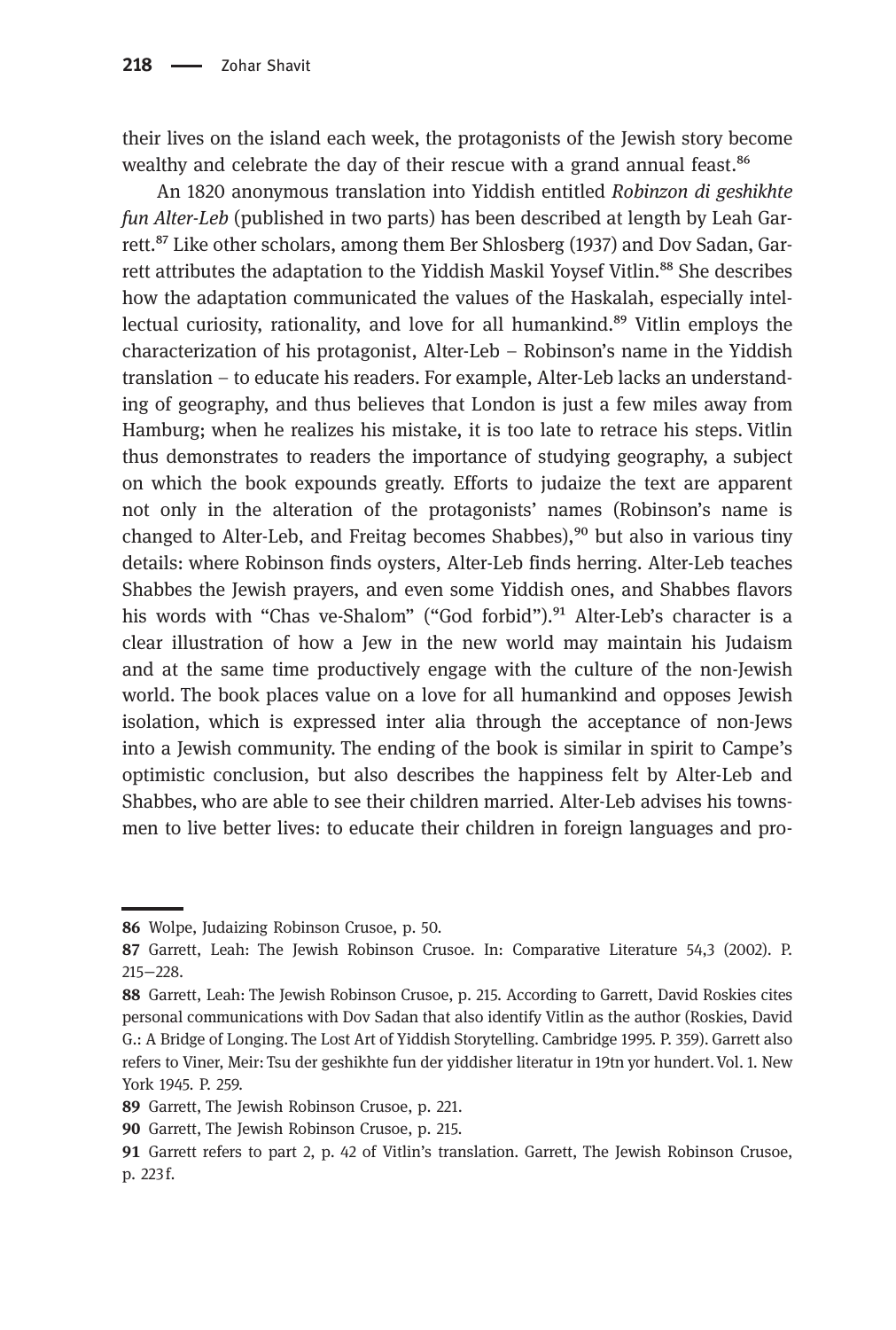fessions, teach worthy virtues and the proper ways of life, and nurture in them a love for humankind.

According to Wolpe, the YIVO library possesses two additional translations of Robinson into Yiddish from 1849 and 1894; the last of these<sup>92</sup> was extremely popular.<sup>93</sup> The same cannot be said of Samosc's translation into Hebrew, which was not reissued in any additional printings. Isaac Rumsch, who in 1861 published his translation of Franz Rauch's Robinsons Leben und Abenteuer under the title Kur Oni ("The Furnace of affliction/poverty"), $94$  noted in his prologue that Samosc's translation was already almost entirely lost.<sup>95</sup> Yet despite its rarity, Samosc's work is a remarkable example of a Maskilic translation designed to serve the distribution of the values of the Haskalah.

## 6 David Samosc as translator

David Samosc (1789−1864) was born and raised in Kempen and continued his studies in Breslau, where he was exposed to Enlightenment literature. He first worked as a teacher, subsequently turned to commerce, and, after losing his fortune, returned to teaching and to writing. Throughout his lifetime he published Hebrew-language poems, stories, plays and translations, primarily for children and young adults;<sup>96</sup> his translation of Robinson der Jüngere was his eighth book. His body of work as a translator testifies to his high degree of familiarity with the German literature of the day, as he tended to translate best-sellers. In addition to Robinson der Jüngere, Samosc translated two additional books by Campe into Hebrew: Sittenbüchlein für Kinder aus gesitteten Ständen, whose title in Hebrew read Tochechot mussar ("Moral Admonishment", 1819) and Die Entdeckung von Amerika, or in Hebrew Metziat Ameriqa ("The Discovery of America", 1824).<sup>97</sup> Samosc also translated Stéphanie Félicité de Genlis's Les bergères

93 Wolpe: Judaizing Robinson Crusoe, p. 53.

<sup>92</sup> Vitlin, Yoysef: Robinzon: Di geshikhte fun Alter-Leb, eyne vare und vunder bare geshikhte tsum unterhalt und zur belerung [Robinson: The Story of Alter Leb, A True and Wonderful Story for Entertainment and Instruction]. Vilna 1894.

**<sup>94</sup>** According to Wolpe several elements that characterized Rauch's adaptation, such as some poems or certain moral stances, were taken from Campe.

Ben Moshe Rumsch, Yitzhak: Sefer kur oni [The Furnace of Affliction]. Vilna 1883. P. IV. 96 Kressel, Getzel: Lexicon of Hebrew Literature in Recent Generations. Vol. 1. Jerusalem 1965. P. 753 f. [Hebrew]; Fin, Shmuel Yosef: Knesset Israel. Warsaw 1887. P. 234; Fürst, Julius: Bibliotheca Judaica. Leipzig 1863. P. 231f.

<sup>97</sup> Samosc, David: Tochechot mussar. Breslau 1819; Samosc, David: Metziat Amerika. Breslau 1824 (lost).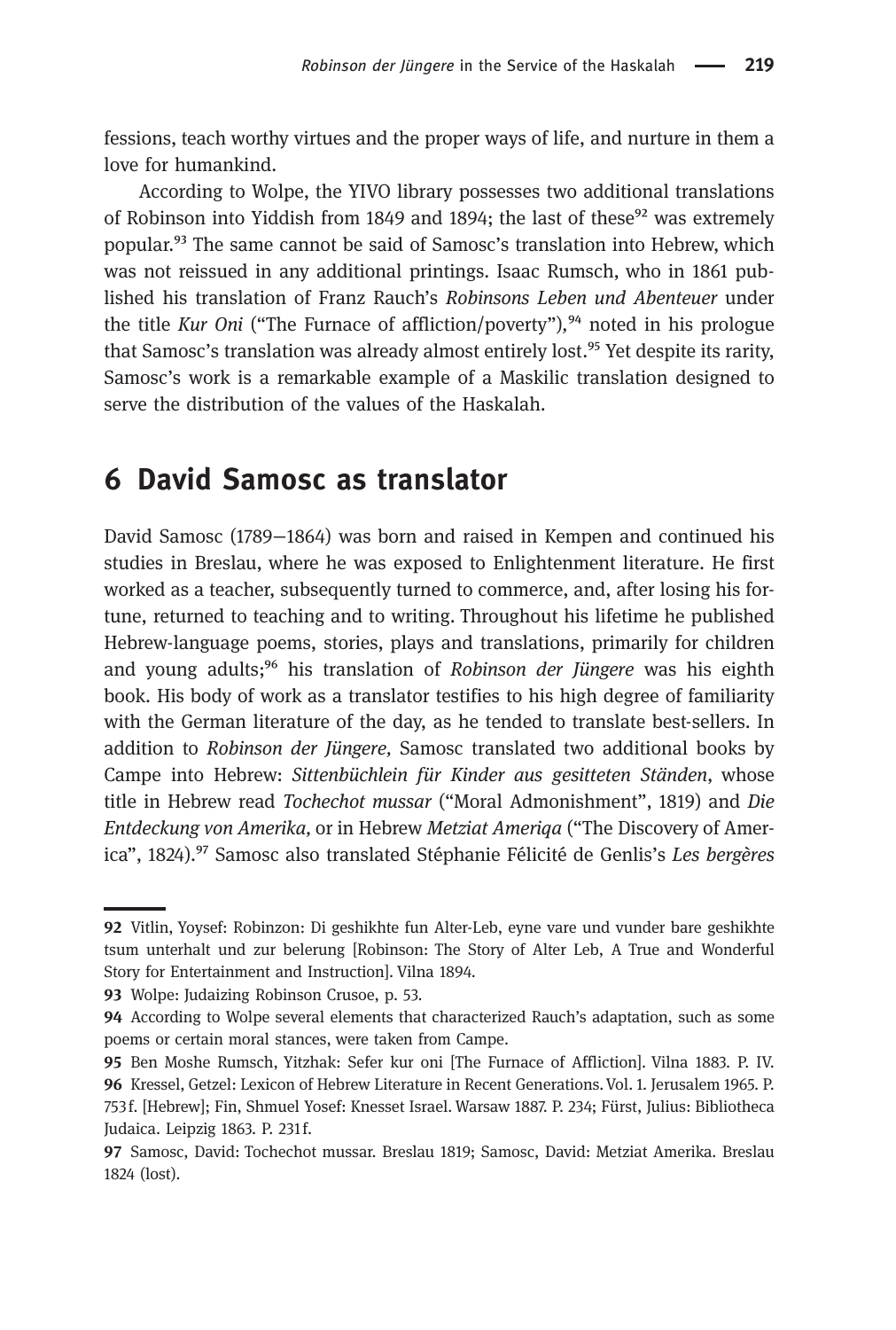de Madian; ou, La jeunesse de Moïse, poème en prose en six chants (1812)<sup>98</sup>; the translation was published as Ro'ot Midian o Yaldut Moshe ("The Shepherdesses of Midian, or The Childhood of Moses", Breslau 1834).<sup>99</sup> The intriguing case of de Genlis deserves a separate discussion, and here I will note briefly that his choice of that author was rooted in the fame she achieved in Germany. Nearly all her popular books were translated from French into German, and prominent figures of the German Enlightenment were involved in the translations; Campe, for example, wrote the foreword and endnotes to the translation of her book Adèle et Théodore, ou Lettres sur l'Education (1782).

## 7 David Samosc' Translation

#### 7.1 The Preface

It is difficult to determine which edition of Robinson der Jüngere Samosc used for his translation. Apparently he worked from a different edition than the canonical one of 1779 which Reclam has used for its publication. This is evident, for instance, from the two sections that appear in his translation but are absent from the Reclam edition: $100$  one ten-page long section that describes, in vibrant and nearly graphic detail, the rescue of passengers from a shipwreck; and a scene in which the father offers the children a coconut to taste. $^{101}$ 

La Poésie en prose, des Lumières au Romantisme. Ed. by Voisine-Jechova, Hana [et al.]. Paris 1993. P. 122.

<sup>99</sup> The title page of the translation, in Hebrew and German, mentions Madame de Genlis as Frau von Genlis, probably an indication that Samosc translated the text from German and not from the original French, which perhaps he did not know. The German version was published two years after the French edition, whereas the Hebrew translation appeared 20 years after the first edition in French.

<sup>100</sup> The afterward to the Reclam edition notes: "Im folgenden werden alle inhaltlich bedeutenden Abweichungen aufgeführt, die die achte Auflage (A8) von der ersten (A1) unterscheiden. Diese Stellen wurden auch mit der dritten Auflage (A3) verglichen […]". In: Campe, Joachim Heinrich: Robinson der Jüngere. Zur angenehmen und nützlichen Unterhaltung für Kinder. Ditzingen 1981. P. 354.

Campe, Joachim Heinrich: Robinson der Jüngere. Zur angenehmen und nützlichen Unterhaltung für Kinder. Stuttgart 1981, A8 [= eighth edition] (p. 60−63), A3 (p. 68−72), p. 361; Samosc, David (Transl.): Campe, Joachim Heinrich. [German in Hebrew letters:] Robinson der Jüngere, ein Lesebuch für Kinder. Breslau 1824. P. 25 f. From this point onward, all references to Campe's original novel published by Reclam will be noted as "Reclam", and all references to Samosc's translation will be noted as "Samosc".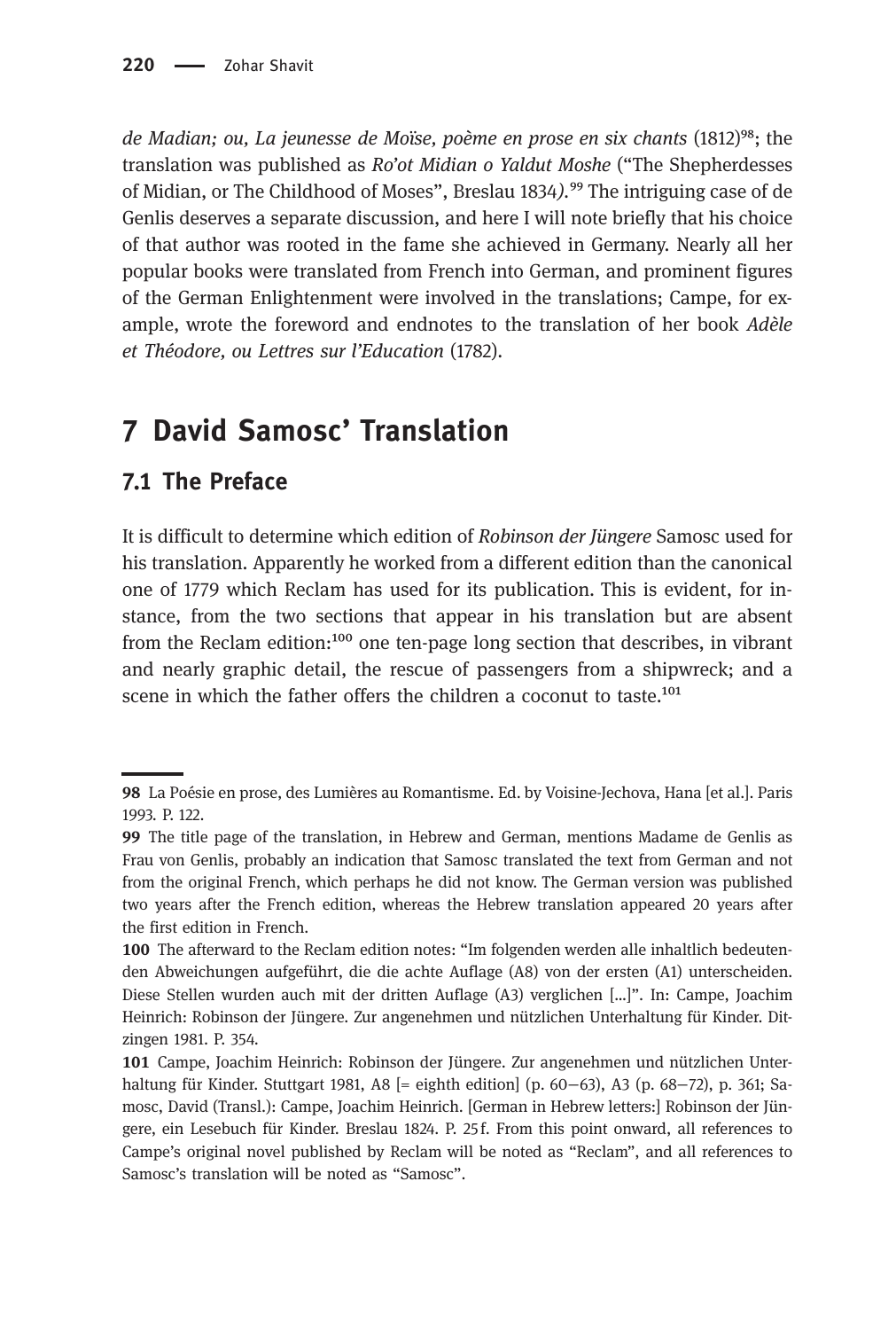Samosc's is the only Hebrew translation aspiring to equivalency with Campe's text. It is consequently the longest, numbering one hundred and sixty pages (Bloch's translation, in comparison, is forty-eight pages long). It seldom deviates from the original text, and this, as I will demonstrate, is a marked contrast to later Hebrew translations, which deviate drastically from the original and omit its Philanthropinist message altogether. Most of the omissions in Samosc's translation are local, usually neglecting minor details or a specific metaphor. It is also important to note that Samosc's reading endeavored to convey Philanthropinist tenets and is very different from present-day post-colonialist readings of Campe's text suggested by, for example, Frieden, Idelson, and Zan $top.<sup>102</sup>$ 

Despite Samosc's attempt to adhere to Campe's original text, his translation deviates from it in its understanding of the objectives of children's education and of texts designed for the young. While Campe maintained that reading should contribute to children's morality and happiness in the spirit of the Enlightenment – and believed this benefit should be attained in the most "pleasant and beneficial" way  $103 -$  for Samosc the objective, as the father in his Robinson says, was to encourage children to learn a profession and succeed in  $it.^{104}$ This difference is also evident in the subtitles of both books. Campe's subtitle explicitly and conspicuously invokes the pleasure to be found in the learning process – "For Beneficial and Pleasant Amusement" ("Zur angenehmen und nüzlichen Unterhaltung für Kinder"). The Hebrew translation, instead, employs a vague and businesslike subtitle: "Ein Lesebuch für Kinder" ("A Reading Book for Children"). This is a seemingly minor change, but nevertheless significant; the original subtitle, with its reference to the fundamental Philanthropinist principle of pleasure in learning and reading, was apparently too far-reaching for Samosc.

In his preface Samosc also referred to the linguistic difficulties he faced translating the book: $105$ 

Frieden, Travels in Translation; Zantop, Colonial Fantasies; Shein-Idelson, Iris: Difference of a Different Kind. Jewish Constructions of Race During the Long Eighteenth Century. Philadelphia 2014.

<sup>103 &</sup>quot;angenehme und nüzliche Dinge", Reclam, p. 21; Samosc, p. 7. All translations of Samosc's work are my own.

<sup>104</sup> Samosc, p. 7.

<sup>&</sup>quot; וראיתי הרבה פעמים כי קשתה עלי המלאכה כי ימצאו בספר הזה שמות כלי מעשה אשר בתנ"ך לא יזכר שמם, בכל זאת לא אמרתי נואש, אספתי לי מלות שנות אשר בתלמוד מקורן, וחפשתי לי מלות חדשות למעו אגדיל השפה וארחיבה. [...] המבין יראה כי לא דבר נקל הוא להעתיק ספר אל לשון אשר שעריה סגורים ".<br>[...] - נמסוגרים: – Samosc, p. 1.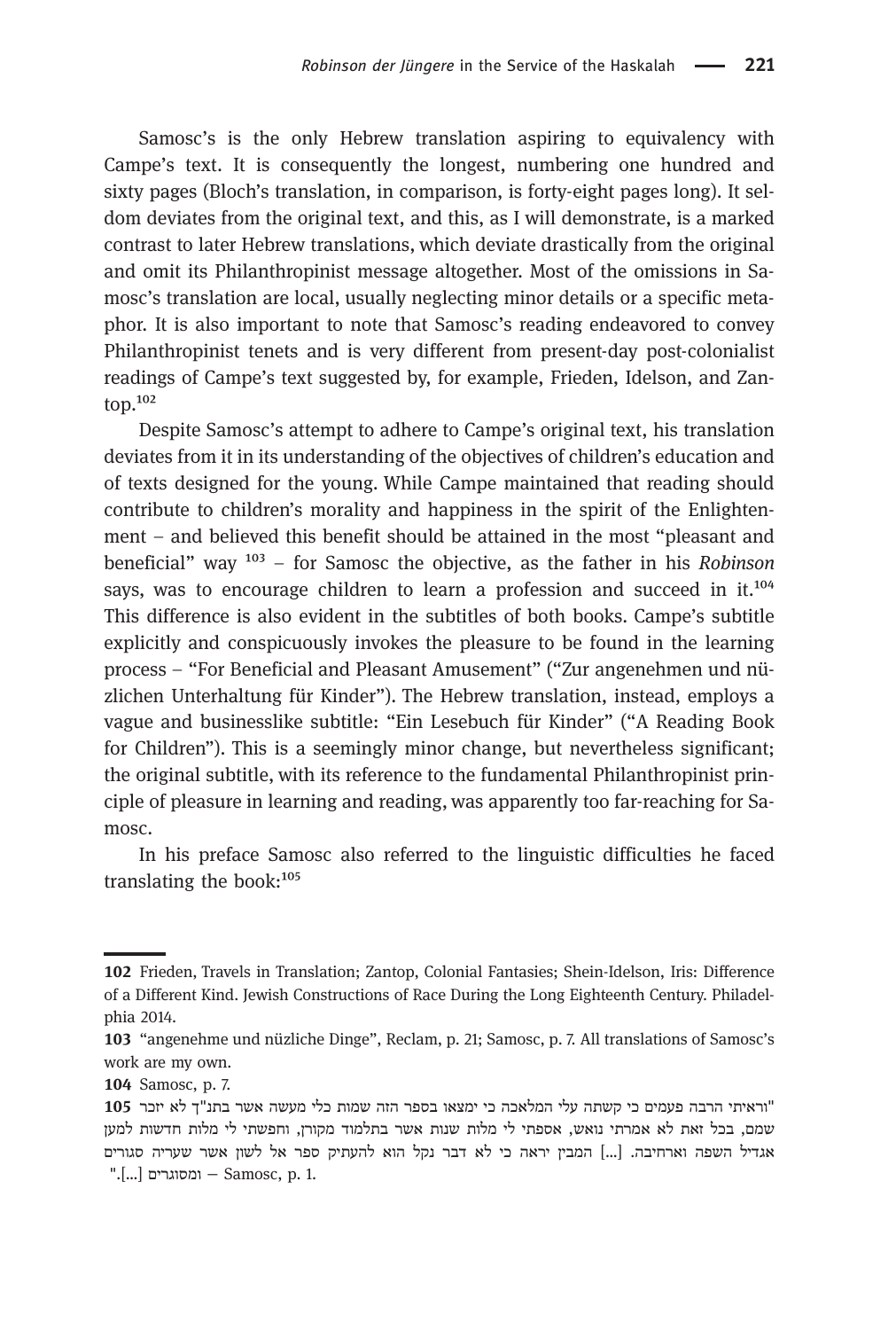The knowledgeable person will see that it is no simple thing to translate a book into a language whose gates are closed and insulated […] and I saw many times that the task became difficult for me as there are names of tools that do not appear in the Bible; but I did not despair, I gathered various words from the Talmud, and searched for new words, that I might expand and enrich the language.

The translational challenges Samosc encountered demand a separate discussion. Here I will only note that most of these derived from the state of the Hebrew lexicon at the beginning of the nineteenth century – chiefly the absence of many terms for which ad hoc solutions had to be unearthed in various sources, including the Bible and the Talmud (the latter being less favored for this purpose).

The most salient difference from the original in Samosc's translation emerges in its preface. Campe's Robinson included a preface for children, in which he presented the Philanthropinist principle of making children part of the learning process and making that process a source of pleasure; Samosc translated this preface almost in its entirety. However, he refrained from translating Campe's separate additional preface for adult readers, in which the latter described the educational approach underlying his work. Instead, Samosc composed his own five-page preface in which he described his motivation in translating Robinson. In addition to his wish to take advantage of Campe's success ("if the story sounds sweetly in a gentile's tongue/how delightful must it be in the Hebrew language")<sup>106</sup> Samosc explained that he wished in this manner to help bring the Haskalah to his Jewish brethren "who live in ignorance."<sup>107</sup> He also emphasized that the translation would make an important book accessible to Jewish readers; thus they might acquire knowledge and, most importantly, become familiar with the principles of Philanthropinist education.<sup>108</sup> In addition, Samosc's preface testifies that he sought to link Philanthropinist ideas with Jewish heritage, by constructing the preface as a mosaic of Biblical verses. Samosc's phrase "as a bed of spices, as sweet flowers,"<sup>109</sup> for example, is a direct quote from Song of Songs 5:13 ("His cheeks are as a bed of spices, as sweet flowers: his lips like lilies, dropping sweet smelling myrrh"),<sup>110</sup> while "The tree of life, shooting forth its branches"<sup>111</sup> builds on a verse from Ezekiel.<sup>112</sup> To further un-

<sup>106 &</sup>quot;אם מתקו הדברים בשפה נכריה / איך יערבו לנפשנו בלשון עבריה - Samosc, p. 1.

<sup>107 &</sup>quot; היה אם יגדל בני היקר [...] ואקוה כי אחרי ידע זאת בל יהי נבער מדעת." בו Tor ו". 108 Samosc, p. 1.

<sup>109 &</sup>quot;מלא ערוגות הבשם, ופרחים המשמחים לב איש." 109 - "מלא ערוגות הבשם

<sup>110</sup> Samosc, p. 1. Song of Songs 5:13, King James Version.

<sup>111 - &</sup>quot;ועץ החיים משלח פארותיו." ב111 ו-Samosc, p. 1.

<sup>112</sup> Samosc, p. 1. Ezekiel 17:6, King James Version.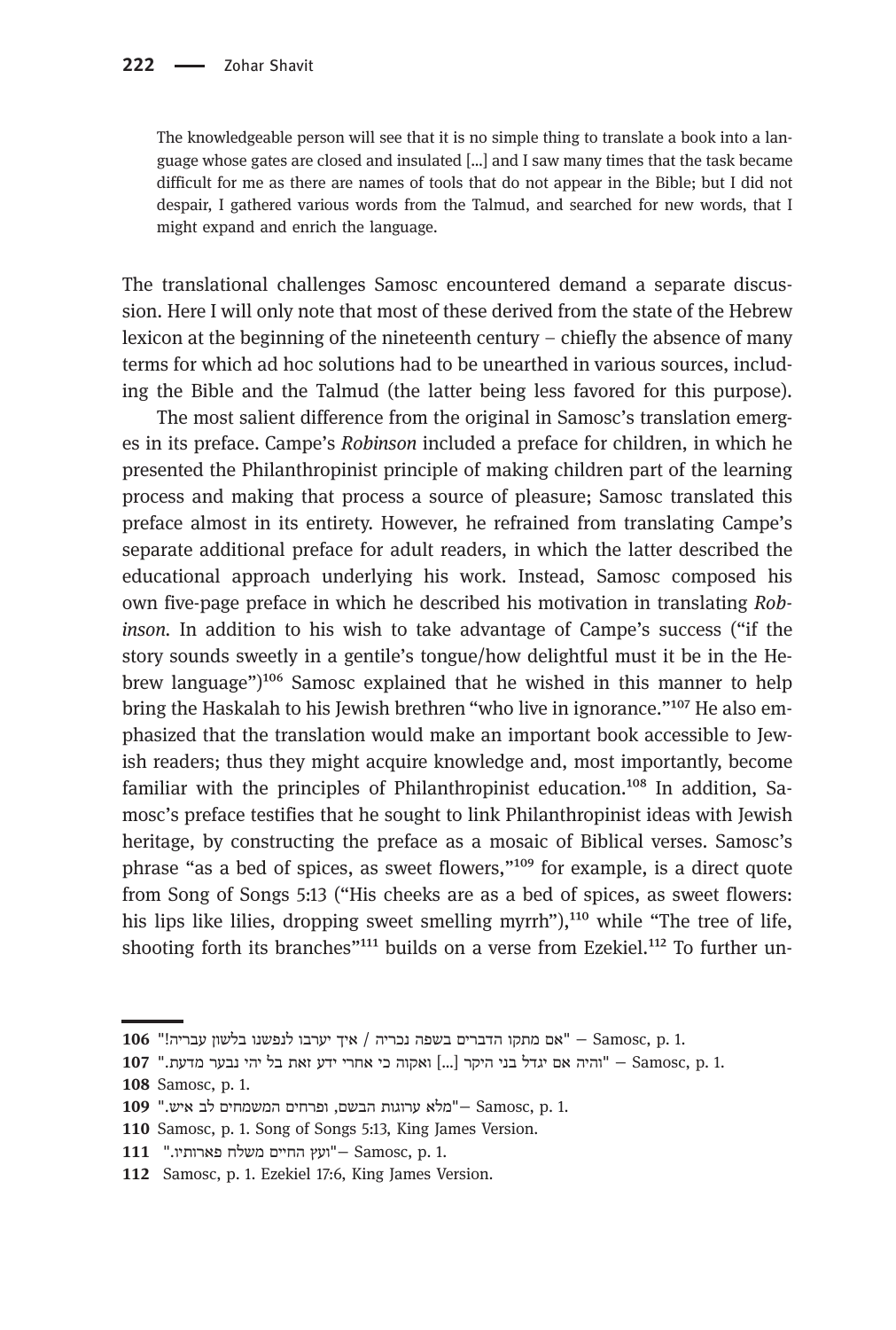derscore the ways in which his translation drew on the Bible, Samosc drew parallels between reading Campe's book and visiting the Garden of Eden. Writing of the four rivers of Eden (the Pishon, Gihon, Tigris, and Euphrates), Samosc named them after four core values of Philanthropinist education that he aimed to impart to his readers: ethics (mussar), wisdom (bina), hope (tikva), and experience (nisayon).<sup>113</sup> Embedding biblical verses in his translation made it possible for Samosc to present the principles of Philanthropinist education as entirely in line with the Bible.

Samosc's attempt to adhere to Philanthropinist ideas is conspicuous in his decision to retain the two central devices of Campe's adaptation: 1. Campe's frame story; 2. the integration of Robinson's storyline within the dialogue between father and children, reinforcing the dialogues in his translation.

#### 7.2 The Frame Story

Samosc's translation was the only one to preserve the structure of Campe's frame story. Later translations into Hebrew replaced the dialogue-based narrative with an omniscient author, retaining only parts of the text which were dealing with Robinson's adventures. Yet the importance of the frame story's role in presenting Philanthropinist ideas cannot be overstated, because it created numerous opportunities for dialogue between the father and the children wherein the former shares his knowledge of the world, primarily on the subject of practical skills as well as history and geography, and instructs the children on moral values and virtues – all in an enjoyable, informal manner.

Samosc furthermore retained Campe's digressions from the central story, which the latter used as a central mechanism for incorporating informational references to geography, physics, nature, and the animal and botanical world. For example, the father presents the children with a world map, pointing out the places where Robinson has traveled and describing the flora and fauna therein – primarily exotic species such as coconut and palm trees, llamas, parrots, and oysters.

It is worth noting here, that in contrast with the norms that would dominate later translations into Hebrew,<sup>114</sup> Samosc did not strive to "make kosher" the

<sup>113</sup> Samosc, p. 1.

Toury, Gideon: In Search of a Theory of Translation. Jerusalem 1980. P. 140−159. Ben-Ari, Nitsa: Didactic and Pedagogic Tendencies in the Norms Dictating the Translation of Children's Literature. The Case of Postwar German-Hebrew Translations. In: Poetics Today 13,1 (1992). P. 221−230. Shavit, Zohar: "'Invited Strangers'. Cultural Translation into Hebrew Literature. Strat-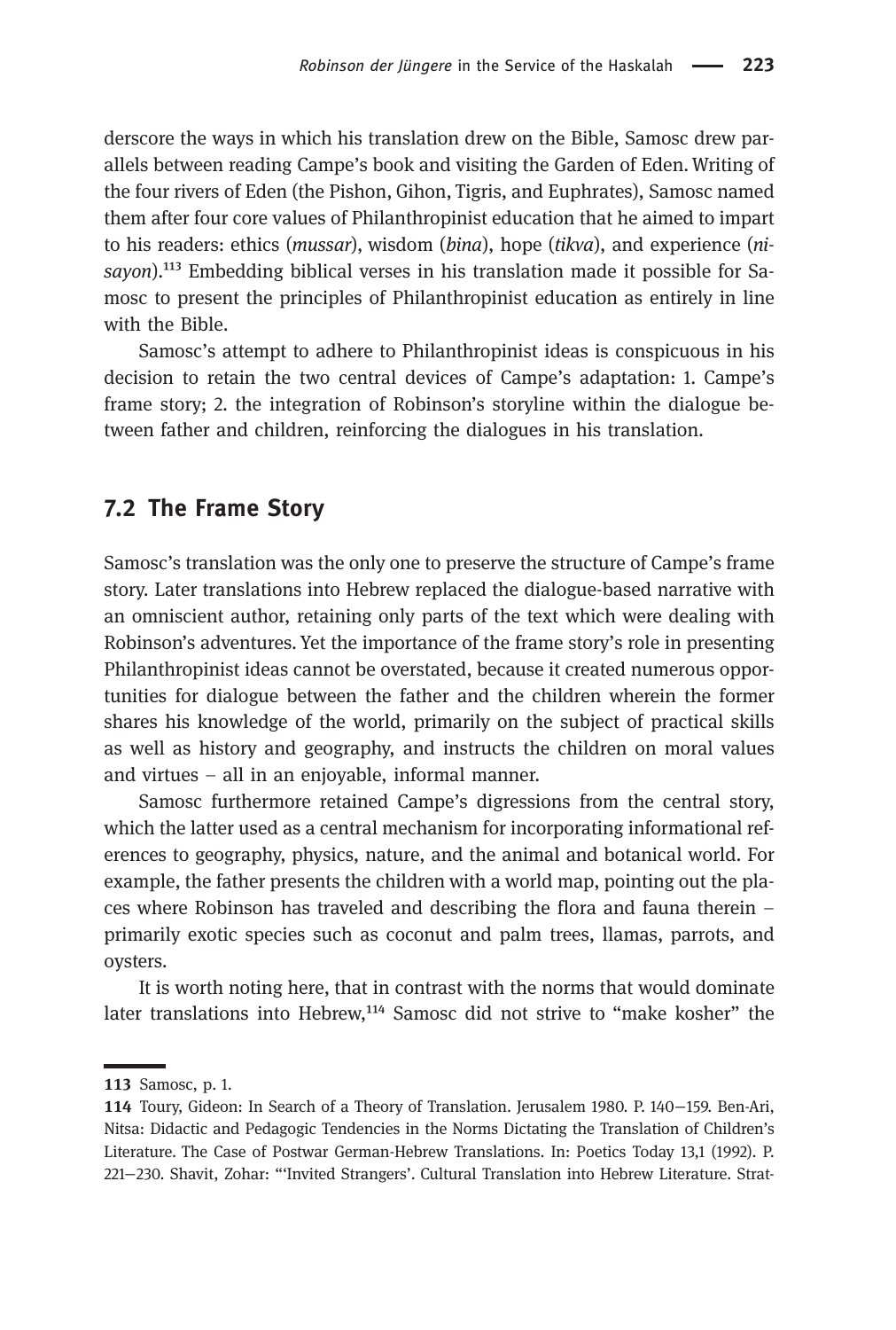world described in the text. When Robinson is hungry but unable to start a fire, he tenderizes the meat between two stones and eats it raw.When he searches for food on the beach, he finds an "oyster shell" and devours it.<sup>115</sup> When the children ask how the oysters are gathered, Samosc takes no issue with the non-kosher oysters (unlike later translations), but uses the opportunity to teach the children about tides (or, as Samosc calls them, "the water's rise and fall"). $^{116}$ 

Except for the Hebraization of proper names, Samosc's translation makes no attempt to Judaize the text or replace Christian customs and rituals with Jewish ones, as did later the Hebrew and the Yiddish translations of Robinson Crusoe.<sup>117</sup> The Hebrew names of the protagonists maintain similar sounds or meanings to the source text: Lotte becomes Leah, Gotlieb becomes Yedidia, Diedrich becomes Dan, and Johannes becomes Yochanan. Samosc's translation keeps Robinson's Christian world almost untouched. As in the source text, Robinson's day of rest is Sunday: "The next day was the first of the week, and Robinson dedicated it to a break from work."<sup>118</sup> It is the day on which Robinson prays to God, gives thanks to the Lord and begs forgiveness for his sins. And when the father teaches the children the Gregorian calendar, he concludes: $^{119}$  "In such ways did Robinson make sure to track the passing of days, that he might keep Sunday as his day of rest in accordance with Christian law"<sup>120</sup> ("Auf diese Weise also sorgte unser Robinson dafür, daß er die Zeitrechnung nicht verlöre, und immer wüste, welcher Tag ein Sontag wäre, um ihn, wie die Christen, feiern zu können").<sup>121</sup>

The frame story allowed Samosc not only to present the foundations of the Philanthropinist doctrine, but also to use it as a platform for illustrating typical

egies and Legitimizations." Keynote paper presented at the University of Granada conference on "Translation Studies and Children's Literature. Current Topics and Future Perspectives." University of Granada, Spain, September 2017. Published meanwhile as an article: Shavit, Zohar: Invited Strangers in Domestic Garb. Cultural Translation in Hebrew Children's Literature: Strategies and Legitimizations. In: Elvira Cámara Aguilera (ed.): Traducciones, adaptaciones y doble destinatario en literatura infantil y juvenil. Berlin 2019. P. 323−338.

<sup>115</sup> Samosc, p. 20f.

<sup>116 &</sup>quot;עת כלו ימי העלות והנה רֵדֶת המים." 116. .jp ו-Samosc, p. 21

<sup>117</sup> See Wolpe, Judaizing Robinson Crusoe, p. 53–60; Garrett, The Jewish Robinson Crusoe, p. 215−228.

<sup>118 &</sup>quot;יום המחרת היה הראשון בשבוע, ויקדשו ראבינזאן לשבות בו." 118 ."

<sup>119</sup> Here and throughout the essay, where parallel quotes are presented, the first is a translation to English of Samosc's Hebrew, while the second is taken directly from Campe's Robinson. All translations of Samosc's work are my own.

<sup>210 &</sup>quot; זכוה וכזה דאג ראבינזאן בל ישכח חשבון העתים, לדעת מתי יום הראשון לשבות בו כחק הנוצרים.<br>29. mosc, p. 29.

<sup>121</sup> Reclam, p. 69.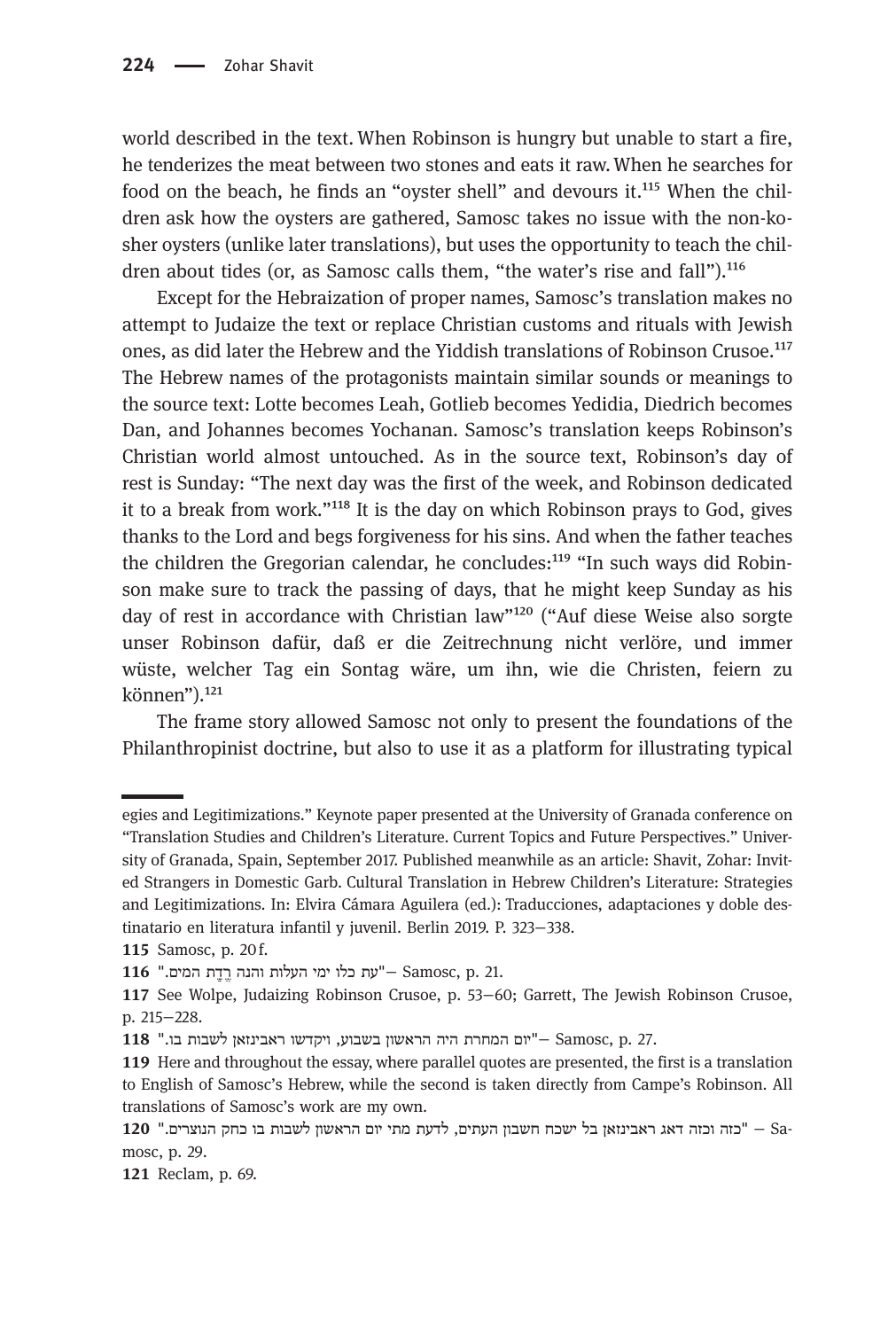scenarios of bourgeois families in which children are educated according to the principles of Philanthropinism. Throughout his translation Samosc presented a model of bourgeois life and "staged" or dramatized various principles of Philanthropinist pedagogy, such as the existence of a constant dialogue between parents and children and between teachers and children. Staging scenes of family life and intra-familial dialogues between parents and children and among the children themselves provided a way to illustrate the ideal model of interaction between father and children and between teacher and students – a model that Philanthropinists believed should replace the alienation between teacher and students that characterized children's education among the nobility and the bourgeoisie. Indeed, Campe noted in his preface that through his "authentic" scenes of family life he presented the ideal model of parent-child relations or teacher-student relations: "Ich hofte nemlich, durch eine treue Darstellung wirklicher Familienscenen ein für angehende Pädagogen nicht überflüssiges Beispiel des väterlichen und kindlichen Verhältnisses zu geben, welches zwischen dem Erzieher und seinen Zöglingen nothwendig obwalten muß."<sup>122</sup>

#### 7.3 The Dialogues

Campe received acclaim for his extensive use of dialogue and conversations ("Gesprächform"),<sup>123</sup> primarily between an adult and children. In Robinson der Jüngere the father encourages his young listeners to ask questions and express their opinions on the events of the story and the characters' behavior. Such dialogue invites critical thinking about the tale being told; the children are given the opportunity to ask the father questions about what they hear, primarily in regard to Robinson's behavior and the lessons he learns. The children are also invited to raise moral questions, such as how to become a good person, act fairly and be productive. At times the children interrupt the father to inquire and express their opinions, yet never to the point of undermining his authority or status.

Through his constant use of dialogues Campe presented – in a concrete rather than abstract way – the normative rules for dialogue between adults and children, and the differences between such dialogue and conversation among the children themselves.<sup>124</sup> The various models for family scenes and dialogues which characterized Campe's Robinson posed a real challenge for Sa-

<sup>122</sup> Reclam, p. 14.

<sup>123</sup> Ewers, Joachim Heinrich Campe als Kinderliterat, p. 162f.

Ewers, Joachim Heinrich Campe als Kinderliterat, p. 174.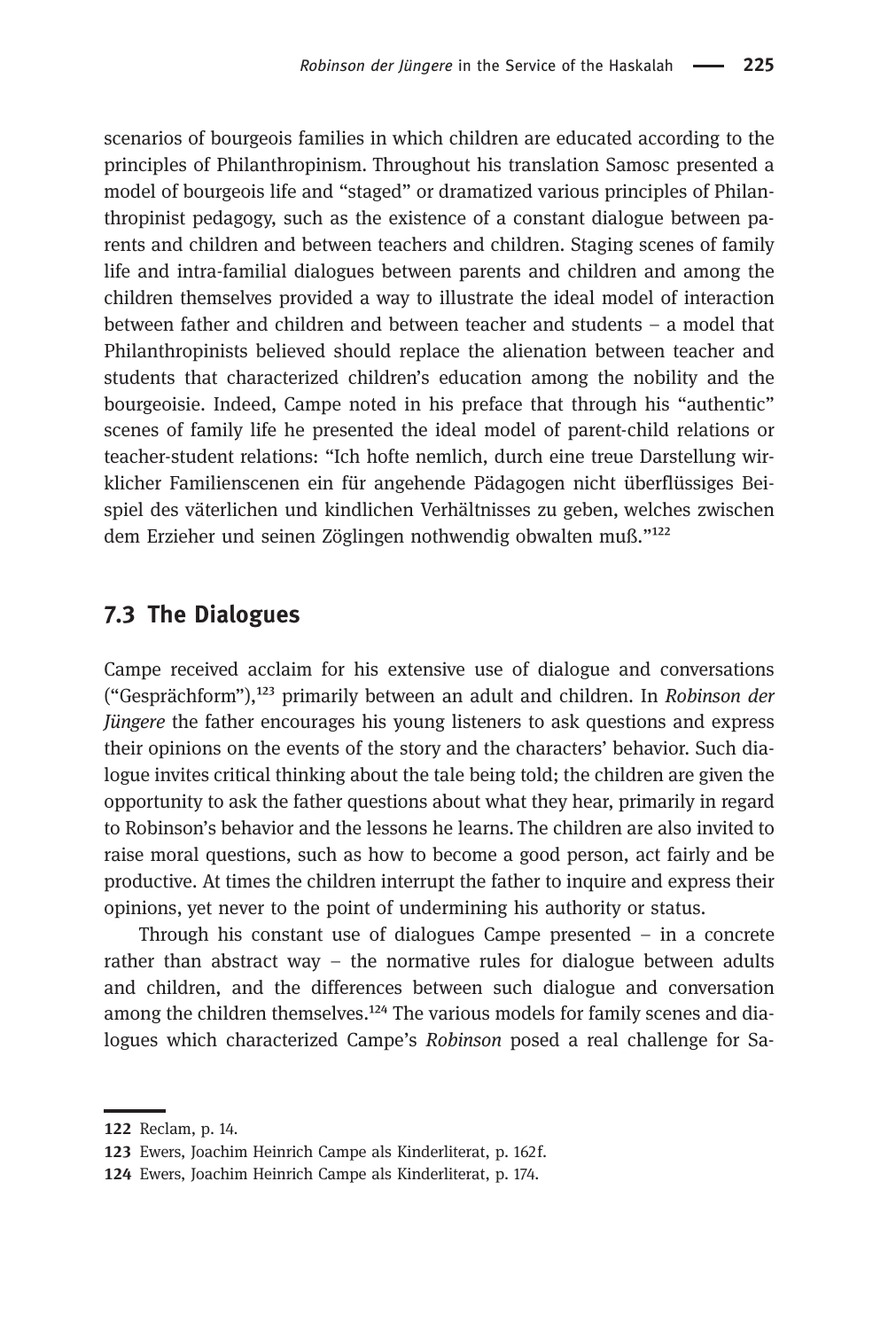mosc. Hebrew at the time was not yet a spoken, colloquial language; Samosc thus had to devise ad hoc solutions for translating the dialogues and invent patterns for conversations taking place in the family, in a language that did not yet offer a reserve of ready-made and formulaic exchanges for everyday situations.<sup>125</sup> Thus, for example, Samosc proposed the following solutions: "O prächtig"<sup>126</sup> became "how nice and pleasant";<sup>127</sup> "o, aber mach's ja nicht zu traurig"<sup>128</sup> was translated to "please Father, do not tell us such a horrible thing lest it upset us infinitely"; $^{129}$  "ich armer, armer Mensch"<sup>130</sup> became "I am a poor and sorrowful man";<sup>131</sup> "Alle. Ah! Das ist gut! Das ist schön, daß er nicht todt ist<sup>"132</sup> became "Everyone: Ah! How nice and pleasant that he is not dead!"<sup>133</sup> "Vater. Nun, was gibt's, was gibt's denn? Alle. Eine Bitte! Lieber Vater! Eine Bitte!"<sup>134</sup> was translated as "Father: Well, what's going on! What's going on! All: A request, beloved Father! A request!"135

In this way translations of texts for children took part in the renaissance of the Hebrew language – especially in the depiction of spoken language in written texts – and perhaps offered models for dialogue and conversation, just as the letter-writing manuals that were common at the time provided templates for written correspondence.

I will now turn to a discussion of Samosc's presentation of several basic Philanthropinist values: the importance of "Bildung" and of acquiring knowledge; hard work and good virtues; love for others; respect for one's parents; and love for Nature.

127 "מה טוב ומה נעים. "<br/> - Samosc, p. 6.

- 131 "אנכי איש עני ונכה רוח Samosc, p. 23.
- 132 Reclam, p. 165.
- 133 "Hot on האח! מה טוב ומה נעים כי לא מת ". 133
- 134 Reclam, p. 220.
- .911. החת אהבי אבי! בקשה אחת!" 135 − "האב: מה לכם! מה לכם! מה לכם! מחל ו הא

<sup>125</sup> On the development of dialogue in literary texts see Shavit, Zohar: From Time to Time. Fictional Dialogue in Hebrew Texts for Children. In: Translating Fictional Dialogue for Children and Young People. Ed. by Martin B. Fischer and Maria Wirf Naro. Berlin 2012. P. 17−42.

<sup>126</sup> Reclam, p. 20.

<sup>128</sup> Reclam, p. 20.

<sup>129 &</sup>quot;אבי אל תספר לנו מעשה נורא עד מאד פן תעצבנו לבלי חק. "29 Gamosc, p. 7.

<sup>130</sup> Reclam, p. 57.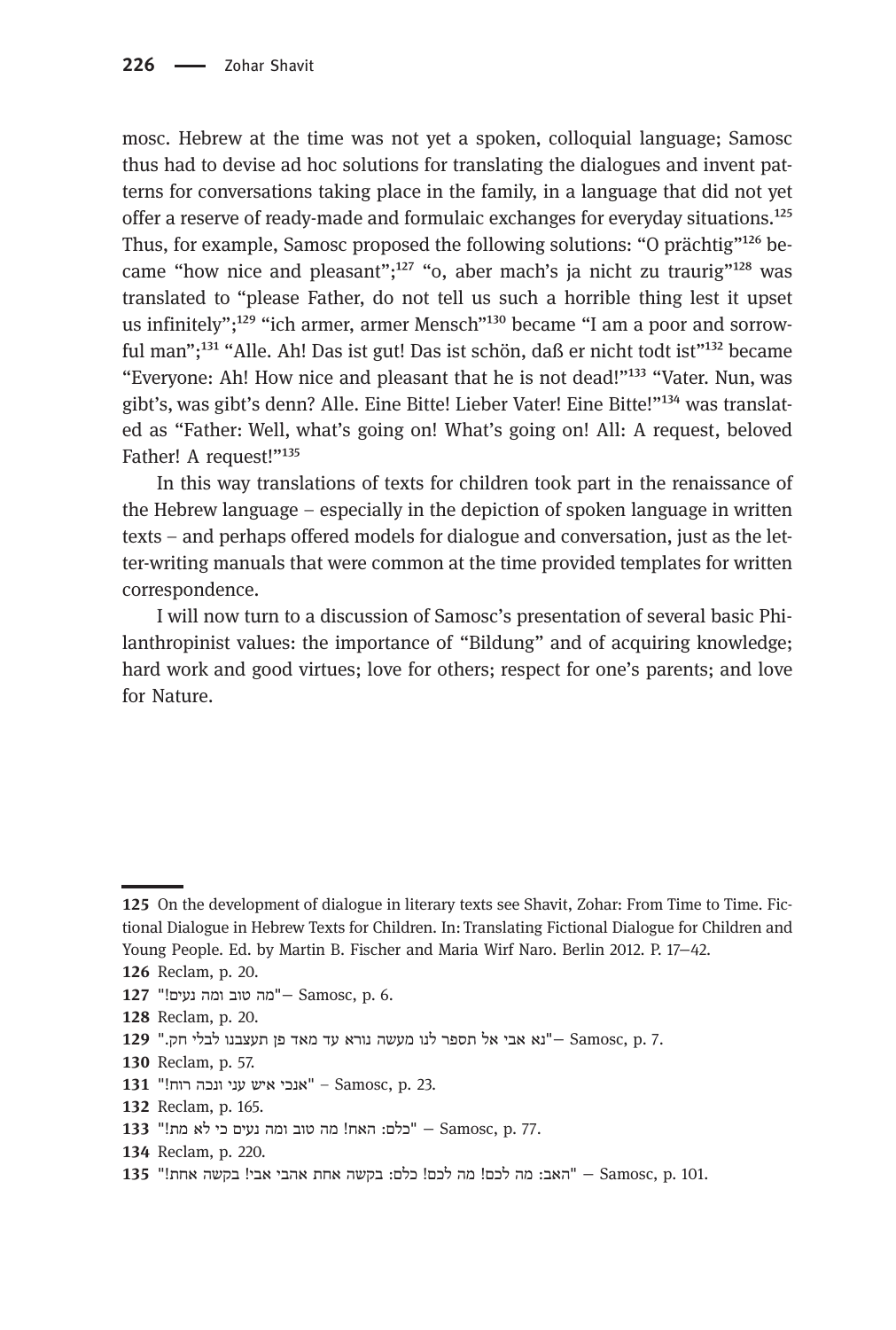#### 7.4 Philanthropinist Values

#### 7.4.1 "Bildung" and Acquisition of Knowledge

"Bildung" and the acquisition of knowledge were of utmost importance in Philanthropinist thought. Samosc, following Campe, neglected no opportunity to convey knowledge to children or to preach to them regarding the importance of education and of acquiring a profession. An example may be found in the description of Robinson's arrival on the island. Robinson, as we have seen, must rebuild his life entirely from scratch – Campe deviates here intentionally from the text that Rousseau so admired, $136$  despite seeing himself as Rousseau's faithful disciple; his version is a fundamental change from the circumstances under which Defoe's Robinson finds himself on the island. In his preface, Campe referred explicitly to the difference between him and Rousseau in this matter (a comparison that does not appear in Samosc's translation, in which Campe's preface was omitted): "Hierin irret Rousseau. Der alte Robinson hat Werkzeuge in Menge, die er von dem gestrandeten Schiffe rettete. Der gegenwärtige jüngere Robinson hingegen hat zu seiner Erhaltung nichts, als seinen Kopf und seine Hände."<sup>137</sup>

Lacking any equipment for survival, Robinson must rely on his reason, knowledge, and manual skills, utilizing his natural surroundings in order to survive on the island. His ability to construct a new life on the island depends on his ability to acquire knowledge that he had not bothered to attain in his youth; had he done so, so goes the moral, his life on the island would have been far simpler. And indeed, Robinson rues his neglect of learning. For example, when he wishes to increase the number of coconut trees on the island, he regrets not having studied the science of tree cultivation:

Ahh! How little I knew in my youth of the benefit of knowing a trade. Why did I not pay attention to what was being done under the sun and learn a trade myself! How I wish I'd had an inclination for such things in my youth.<sup>138</sup>

O, seufzte er oft, wie wenig habe ich in meiner Jugend meinen Vortheil gekant, daß ich nicht auf Alles, was ich sahe oder hörte, recht genau Achtung gab, um den Leuten alle ihre Künste abzulernen! Hätte ich das Glük noch einmahl jung zu werden: o wie wolt' ich aufmerksam sein auf Alles, was Menschen Hände und menschliche Geschiklichkeit nur immer machen können!<sup>139</sup>

139 Reclam, p. 117.

<sup>136</sup> Mouchet, Robinson Crusoe, p. 311.

<sup>137</sup> Reclam, p. 9.

<sup>&</sup>quot;אהה! מה מעט ידעתי בנעורי תועלת כל מלאכה, מדוע לא שמתי עיני ולבי על כל הנעשה תחת השמש ללמוד 138 .55 הלאכה! מי יתנני כימי חרפי תהי מגמתי לעשות מעשה ידי אמן."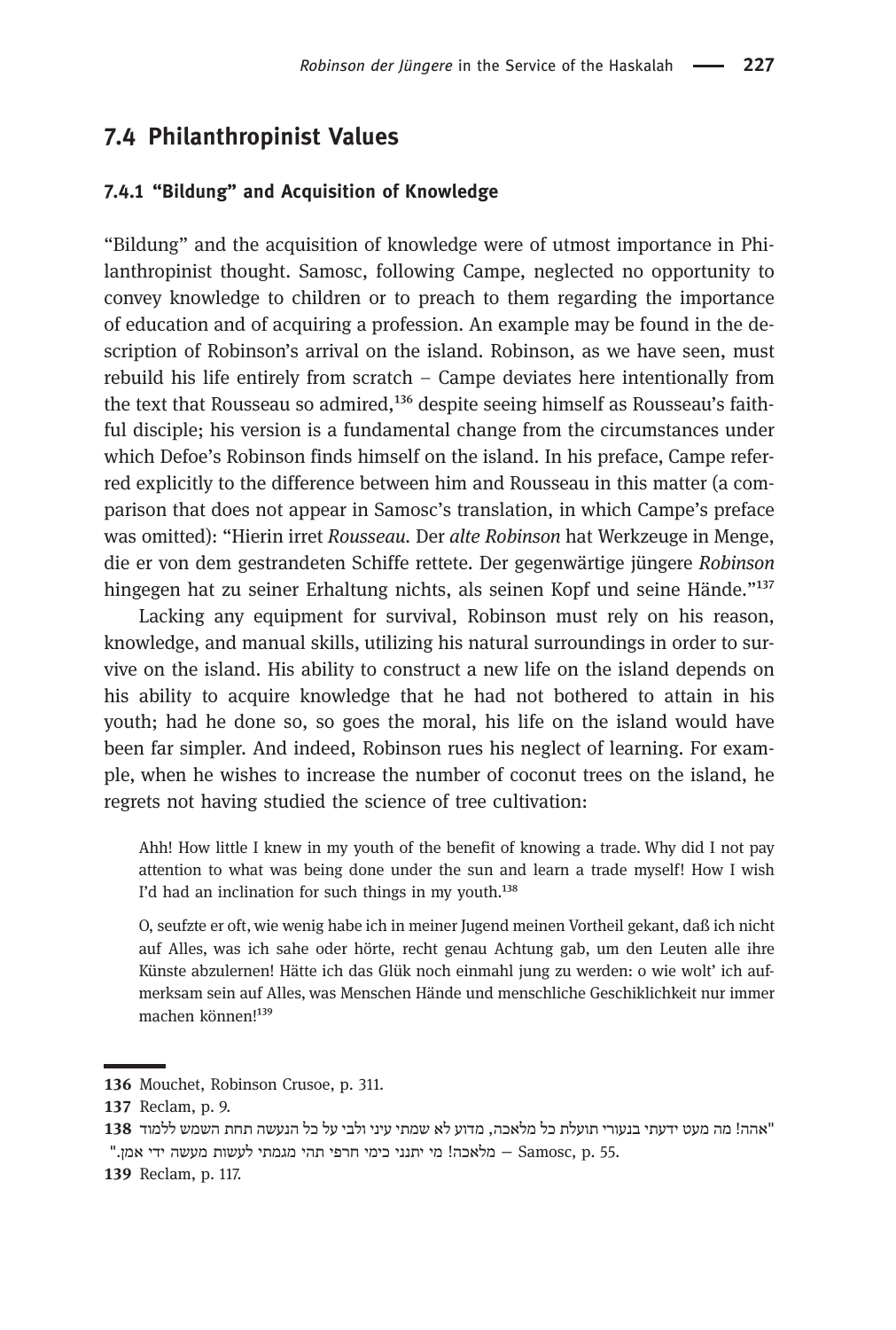In another scene, Robinson labors to fashion a leather coat from llama skin only to realize that his efforts have been pointless; because in his youth he disregarded his teachers, he was ignorant of the fact that warm coats are hardly necessary in "the hot climates"<sup>140</sup> ("den heissen Himmelsgegenden")<sup>141</sup>, where there is no winter season. On the other hand, the children are bewildered to discover that Robinson is able to converse in English with the captain of a ship departing for Guinea. This scene provides an opportunity for the father to note the importance of learning foreign languages: "Robinson studied a bit of English in Hamburg, and this helped him while he was in England."<sup>142</sup> ("[...] Robinson schon im Hamburg Gelegenheit gehabt hatte, Englisch zu lernen, welches ihm jezt, da er in dem Lande der Engländer war, sehr wohl zu statten kam.") $^{143}$ 

The father uses Freitag's panic at the sight of Robinson boiling water over a fire to demonstrate how ignorance and a lack of general knowledge lead to irrational thinking and superstition (Freitag fears there is a witch lurking in the bubbling water). The father explains to the children that this irrational idea stems from Freitag's ignorance:

Father: […] those ignorant fools never learned in their childhood to derive a rational explanation for new things they encounter. These heartless people always say: This is a mysterious and inexplicable matter, something that cannot be understood!<sup>144</sup>

Vater. […] was unwissende, in ihrer Jugend nicht unterrichtete Menschen zu denken pflegen, wenn ihnen etwas begegnet, wovon sie die Ursache nicht einzusehen vermögen. Diese armen einfältigen Menschen gerathen nemlich alsdan fast immer auf den Gedanken, daß irgend ein unsichtbares Wesen, ein Geist, die Ursache von demjenigen sei, was sie nicht begreifen können.<sup>145</sup>

In addition to advocating for the acquisition of knowledge, the father takes advantage of every opportunity for teaching the children everyday skills, as is evident in the following scene where he teaches the children how to build a house, start a fire, and count the days of the months. The process of building a house is described in great detail, from the preparation of plaster to the construction of a roof:

"האב: [...] קצר הבנת בוערים אשר לא למדו מאומה בילדותם להשיג סבת מקרה החדש בעיניהם, אנשי חסר 144 "לב כמוהם אומרים תמיד: דבר נעלם או הרוח, סבת המקרה אשר לא ישיגו.µ כ"ב כמוהם אומרים ת

145 Reclam, p. 214.

<sup>140 &</sup>quot;באזורי החמים.<sup>"</sup> Samosc, p. 37.

<sup>141</sup> Reclam, p. 81.

<sup>142 &</sup>quot;אבינזאהן למד בעיר המבורג לשון אנגלי אך מעט, השפה הזאת היתה בעזרו באנגלי. "Camosc, p. 13. 143 Reclam, p. 31.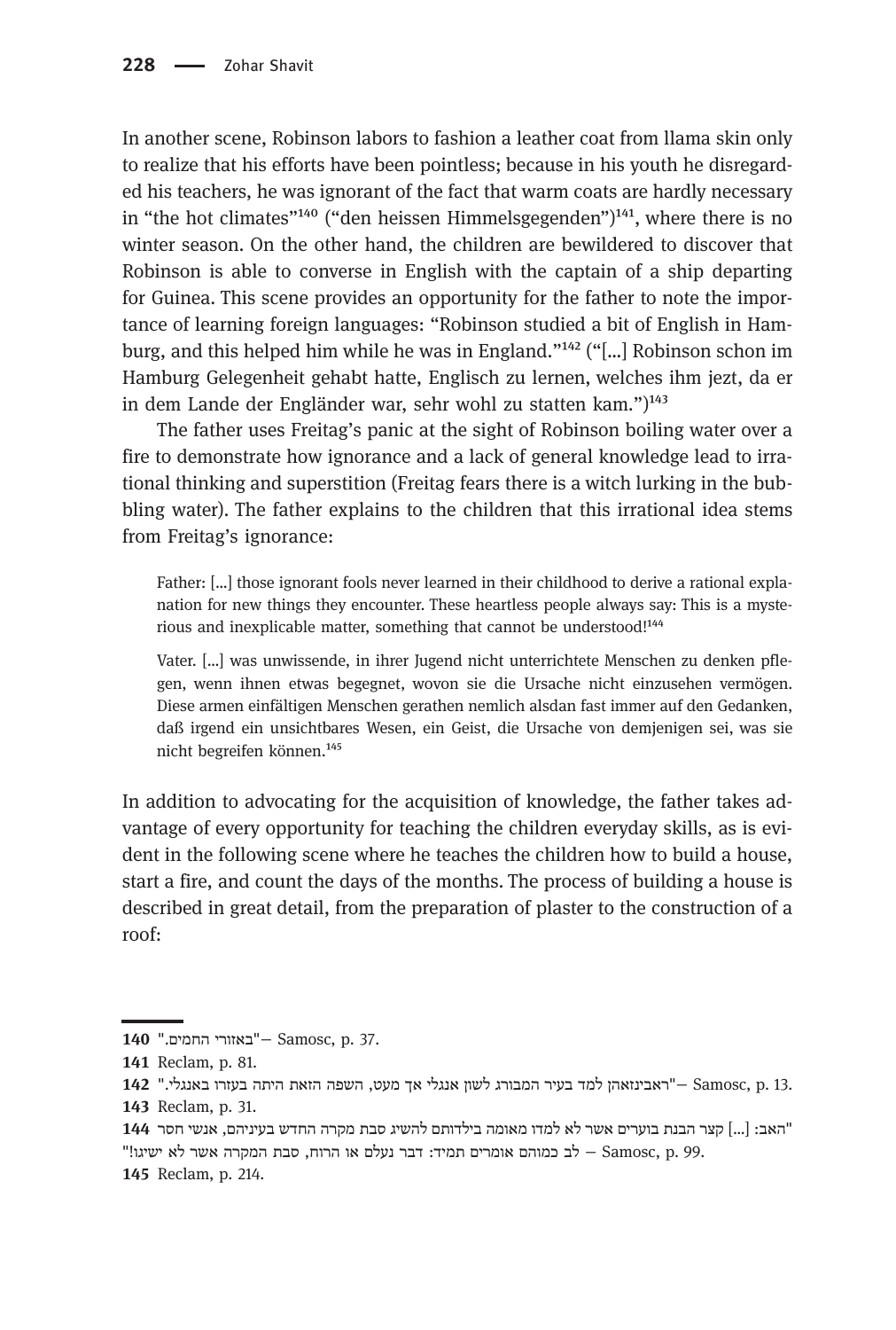Father: […] Did you notice how they build a house?

Yedidia: I noticed them many times, the bricklayer first makes plaster and stirs it into the sand, takes stones and places them one atop the other and combines them with the plaster so that they hold tightly. Then the carpenters come and cut the beams with their hatchets, and make them fit into one another. Then they line up the beams so that they nail one to the other. Then they place the rafters to lay the roof tiles on them.<sup>146</sup>

Vater. […] hast du wohl schon recht genau zugesehen, wie die Zimmerleute und die Maurer es anfangen, wenn sie ein Haus bauen?

Gotlieb. O ja! Schon so oft! Der Maurer macht erst Kalk zurechte und rührt Sand darunter. Denn legt er immer einen Stein auf den Andern und schmiert mit seiner Mauerkelle den Kit dazwischen, daß sie recht fest zusammen halten müssen. Denn kommen die Zimmerleute her, und behauen die Balken mit ihren Beilen und machen, daß sie so recht in einander passen. Darnach winden sie die Balken mit einer Winde oben auf die Maurer hinauf und nageln immer einen an den andern. Dann sägen sie auch Bretter und Latten, die sie auf die Sparren nageln, um die Dachziegel darauf zu legen.<sup>147</sup>

Next, the father describes how to make a fire:

Father: […] Now only the fire – the most necessary of all – was wanting. In order to produce this, he cut two pieces of wood from a dry tree and rubbed them together in order to start a  $firA<sup>148</sup>$ 

Vater. […] Nun fehlte nur noch das Nöthigste von Allen, das Feuer. Um dieses durch Reiben hervorzubringen, hieb er von einem trockenen Stamme zwei Hölzer ab, und setzte sich sogleich in Arbeit.<sup>149</sup>

The father then teaches them how to remember the length of each month:

Father: Listen to me! Make a fist of your left hand and put a finger from your right hand on a knuckle and then on the groove beside it and call out the names of the months in their order. Each month that falls on a knuckle has thirty-one days, and the others, which fall into the grooves, have only thirty, except for February, which has not thirty-one days but only twenty-eight, and every four years twenty-nine.<sup>150</sup>

<sup>&</sup>quot;האב: [..] השמת לבך על הבונים עת בונים בית? ידידיה: הרבה פעמים שמתי עיני עליהם, החורש אבן לוקח 146 סיד, ומבלל אותו בחול, לוקח אבנים ויערכם אחת אל אחת ובתוכן משים סיד למען תדבקנה ותהינה לאחדות, ואחר כן יבא חורש עץ לפסול הקרות בקרדמות אשר בידם, למען תהינה משלבות אשה אל אחותה אחרי כן יעלו בחזקה "[...] את המקרה להעלות עליהן לבני הגג [...] (αποsc, p. 22.

<sup>147</sup> Reclam, p. 55 f.

 $148\,$  האב:  $[...]$  ויחסר לו דבר אשר כמעט לא יכול היות בלעדו הוא האש ויכרות לו מעץ חרב שני כפיסים להתגרד ".ש. הז על זה להוציא מהם אש.

<sup>149</sup> Reclam, p. 83.

<sup>&</sup>quot;האב: הקשיבו לדברי! סגר כף ידו השמאלית וישם אצבע ידו הימנית על קרסול אחת ואחרי כן על הגומץ 150 הסרוב לה ויקרא בשם החדשים כאשר בסדרים לנו. לחדש אשר אצבעו על הקרסול שלשים ואחד יום ושם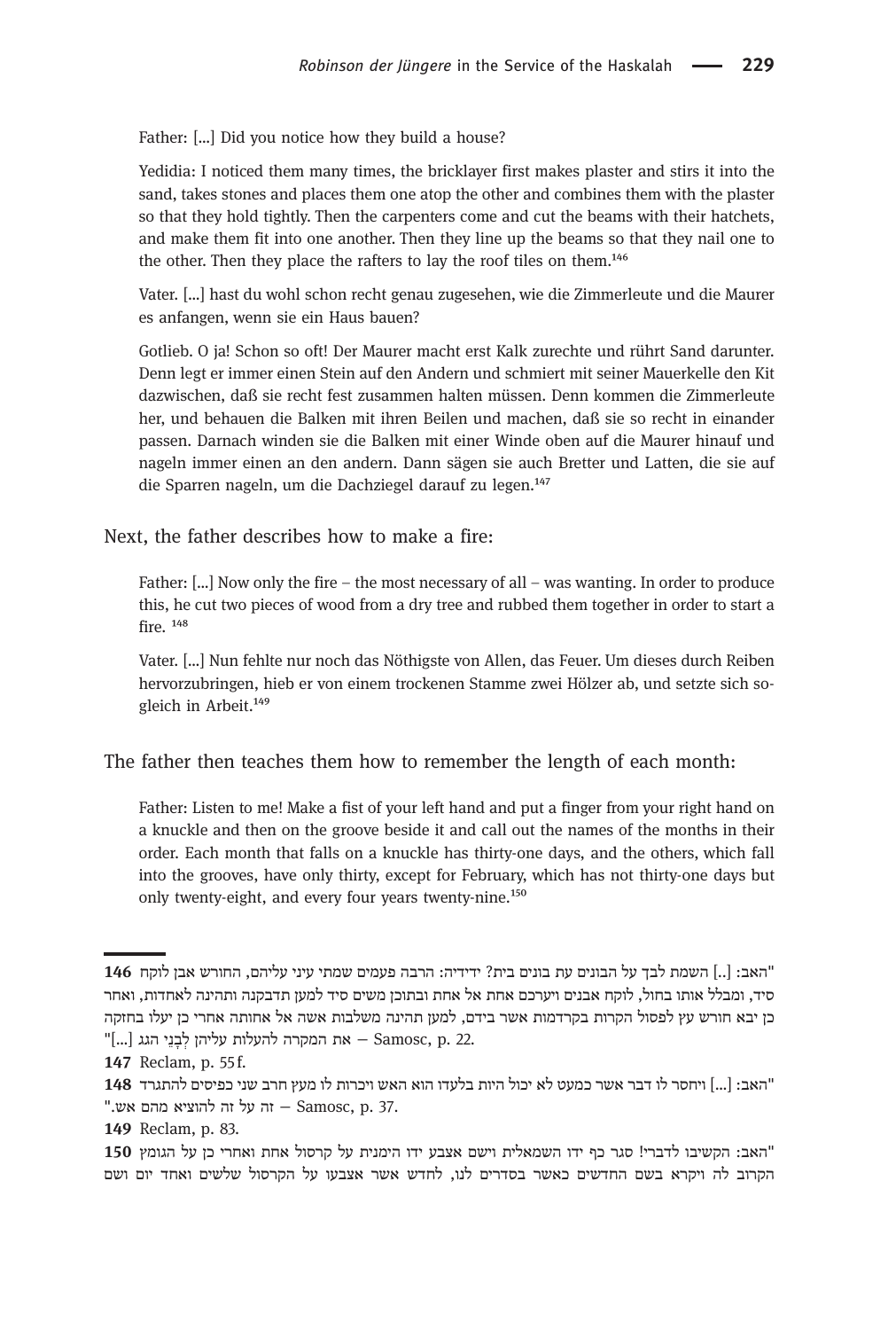Vater. Nun, so gebt Achtung! – Seht, er machte so die linke Hand zu; dan stipte er mit einem Finger der andern Hand erst auf einen dieser hervorragenden Knöchel, dan in die dabei befindliche Grube, und nante dabei die Monate in der Ordnung, wie sie auf einander folgen. Jeder Monat der auf einen Knöchel fält, hat ein und dreissig Tage, die andern aber, die in die Grübchen fallen, haben nur dreissig, den einzigen Februar ausgenommen, der nicht einmahl dreissig, sondern nur acht und zwanzig, und alle vier Jahre neun und zwanzig Tage hat.<sup>151</sup>

Following Campe's source text, Samosc integrates events from Robinson's storyline into the children's daily life. The children are invited to imitate Robinson and gain hands-on experience recreating several of the objects he made. For example, on the fourth night, the children attempt to fashion a bag and a parasol.

Yedidia: Oh, I would like to make such a bag.

Shimon: Me too; if we had only strings!

Mother: If you wish, like Robinson, to find pleasure in your work, you must weave the strings by yourself, and prepare the flax by yourself  $[...]$ .<sup>152</sup>

Gotlieb. O ich mögte mir auch gern eine solche Jägertasche machen.

Nikolas. Ich auch; aber wenn wir nur Bindfaden hätten!

Mutter.Wenn ihr eben so viel Freude, als Robinson, an eurer Arbeit haben woltet: so müstet ihr auch erst euch den Bindfaden selbst machen [...].<sup>153</sup>

Campe advocates that adults exploit every opportunity to impart knowledge to children. Nearly every scene in his book is utilized to this end. A dialogue recounting the journey of a ship to London serves, for example, as an opportunity for a geography lesson. The father mentions that Robinson's ship is anchored in the Thames, and Fritzchen/Issachar asks: "What does that mean – the mouth of the Thames?"<sup>154</sup> ("Was ist das, die Mündung der Themse?")<sup>155</sup> Another child (Diedrich/Gad) explains that the Thames is a large river, like the Elbe, that is located near London, and explains what a river mouth (Mündung) is. Sometimes it is the

החדש אשר קרא בשומו אצבעו בגומץ לו שלשים יום זולת החדש פעברואר אשר לו שמנה ועשרים יום בשנה ". בשנת העבור - Samosc, p. 28. העשעה ועשרים בשנת העבור - Samosc, p

<sup>151</sup> Reclam, p. 68.

<sup>&</sup>quot;ידידיה: גם נפשי אותה לעשות לי ילקוט. שמעון: גם לי לבב כמוך, אך מאין לנו חוטים? האם: אם תחפצו 152 "31. .p .31. הבינו לכם פשתים - Samosc, p. 31

<sup>153</sup> Reclam, p. 72.

<sup>154 &</sup>quot;?מה זאת פי טהעמזע" = Samosc, p. 11.

<sup>155</sup> Reclam, p. 27.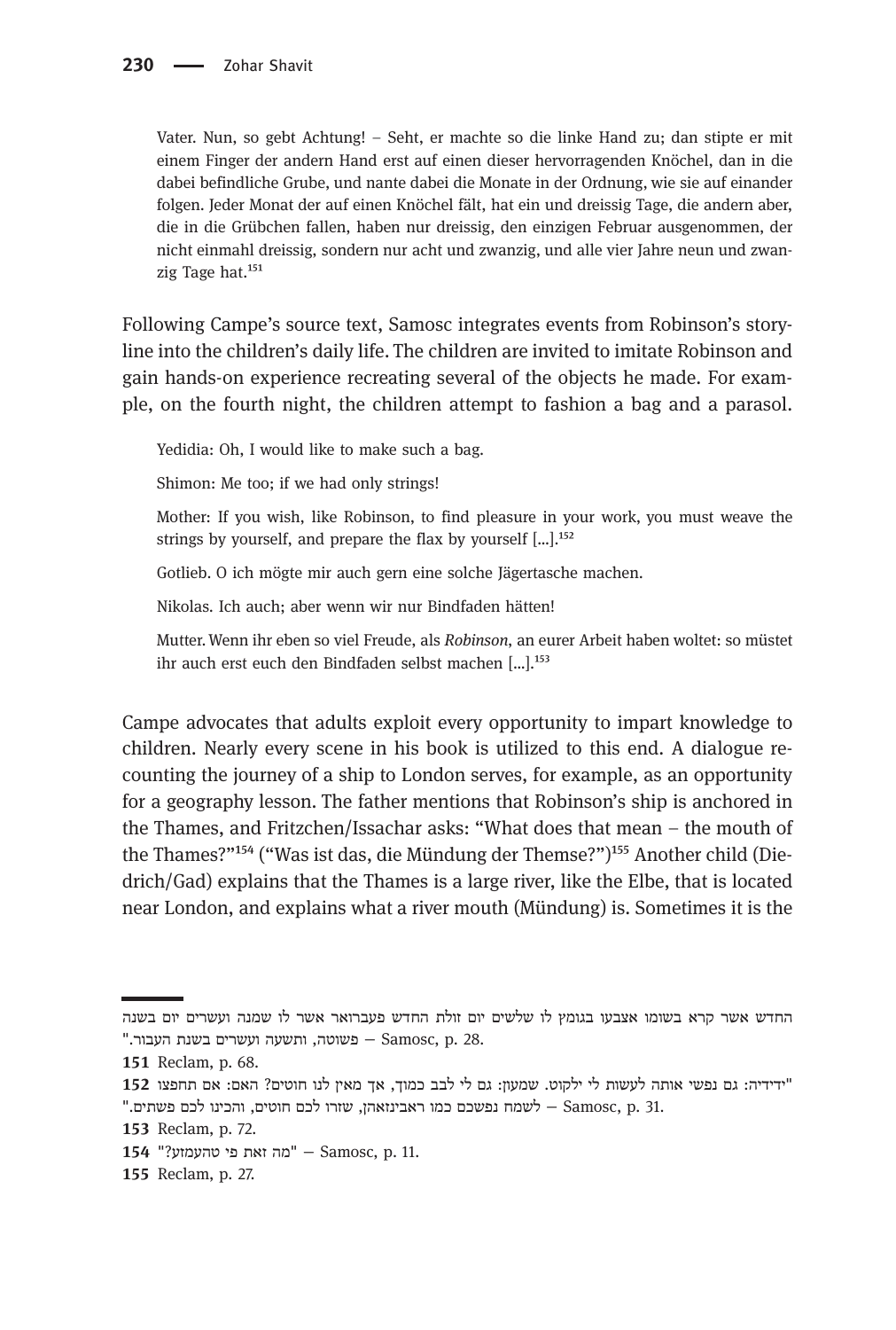children who initiate the study of geography;<sup>156</sup> at other times it is the father. For example, in a conversation on Guinea, the father asks Diedrich/Gad to explain to Fritzchen/Issachar who the Guinea-traders (Guineafahrer Afrika) are.<sup>157</sup> Together with the father they consult an atlas to follow Robinson's route to Guinea:

Father: You have your little chart; come, I will show you. You see, from London they sail down the River Thames to the North Sea; then they pass through the sea at Calais towards the Channel. From here they enter the great Atlantic Ocean, whereupon they continue their course to the Canary Islands and the green mountain range, till they finally land down here on this coast, which is called Guinea.<sup>158</sup>

Vater. Du hast deine kleinen Charten bei dir; kom, ich wil dir's zeigen! Siehst du, von London fahren sie hier die Themse hinunter bis in die Nordsee; dan steuern sie gegen Abend durch die Meerenge bei Calais in den Kanal. Aus diesem kommen sie in das große atlantische Weltmeer, worauf sie dan immer weiter fortsegeln, hier bei den Canarischen Inseln und da bei den Inseln des grünen Vorgebirges vorbei, bis sie endlich hier unten an dieser Küste landen, welche Guinea ist.<sup>159</sup>

Robinson lacks sufficient funds to return home and the captain gives him a guinea. Gotlieb/Yedidia is curious and wants to know what that is, and the father explains that it is the name of an English coin, comparing its value to the Thaler:

Yedidia: What is a guinea?

Father: It is used by the merchants in England just like our Louis d'or, and is worth about six Thalers.<sup>160</sup>

Gotlieb. Was sind das, Guineen.

Vater. Englisches Geld, mein Lieber; Goldstükken, so wie unsere Louisd'or. Sie gelten ohngefähr sechs Thaler.<sup>161</sup>

Like Campe and Rousseau, Samosc's translation emphasizes the importance of learning through experience. When searching for food, for example, Robinson discovers the coconut tree and its fruit. The father presents the children with a

161 Reclam, p. 29.

<sup>156</sup> Samosc, p. 11.

<sup>157</sup> Samosc, p. 12.

<sup>158</sup> באב: הלא בידך גלילת הארץ בא ואראך, מלאנדאן עברו דרך טהעמזע עד יבאו אל ים הצפוני,משם יפנו" מערבה אל בריח הים, אצל קאלעעס אל הצנור, משם יבאו אל הים הגדול (אטאלאנטישע וועלט מעער) משם אל .f יא יאשדות הרי דשא, משם יבאו אל החוף אשר שם או יענעא. ד האי סאשדות האינעא.

<sup>159</sup> Reclam, p. 32f. (italics in the original).

<sup>−</sup> " הידידי : המ אז גת ני ןעע ? באה : הז עב בו לר וס רח עב גנ אל דנ מכ הו ול יא דס רא שא לר ונ , חמ רי שם רהש "ט ". Samosc, p. 12.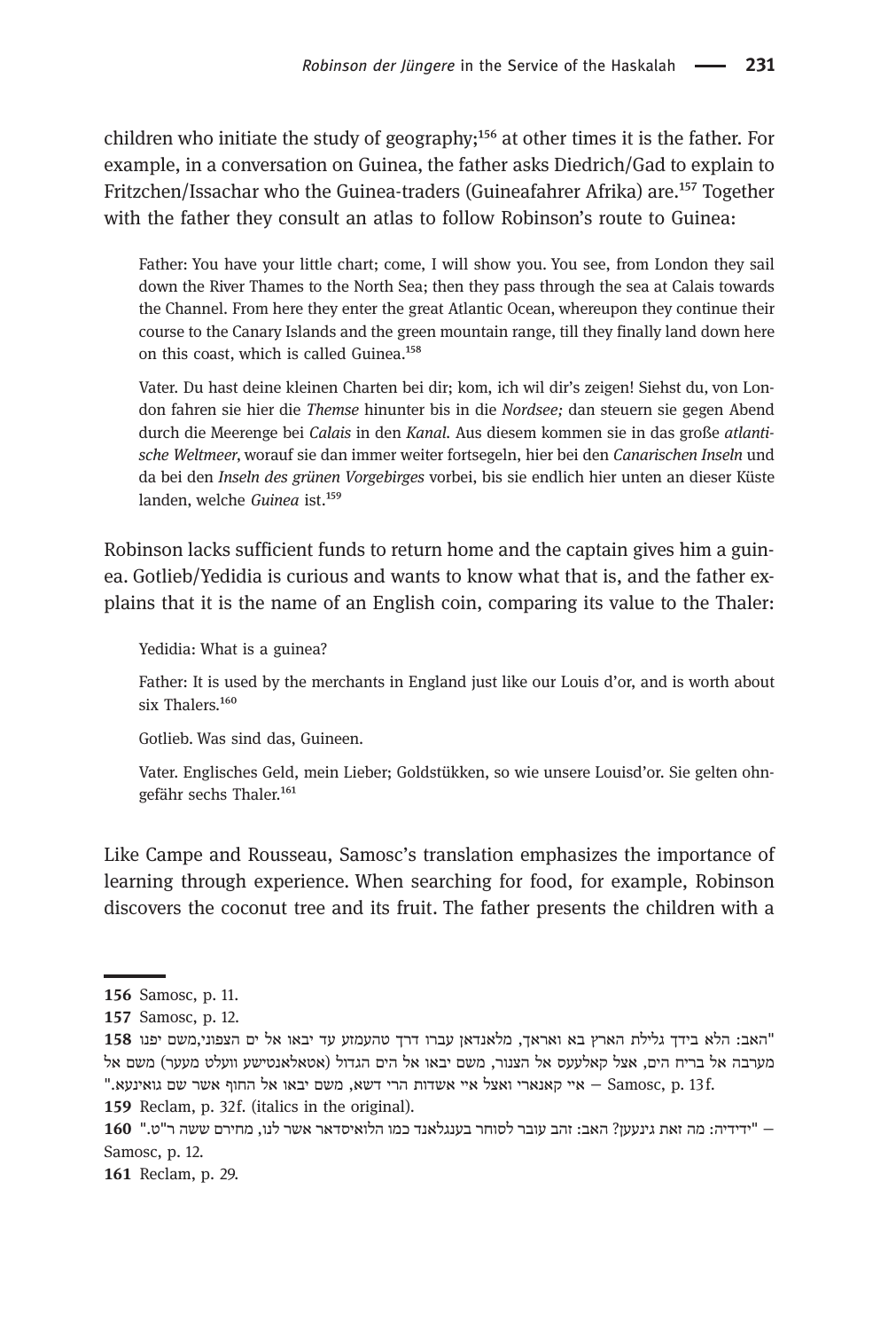coconut he received as a gift, and later on describes in detail the shape of the coconut and how to crack it open:

Father: […] Let us see if we can split this shell […]

Father: Now you can see how hard we worked before finally cracking one, and this despite having sharp knives and a saw which Robinson did not have. But there is no work in all Creation too arduous for hungry man who hopes to fill his stomach.<sup>162</sup>

Vater. […] wir wollen indeß sehn, ob wir die Schalen öffnen können. […]

Vater. Das könnt ihr nun beurtheilen, nachdem ihr gesehen habt, wie viel Mühe es gekostet hat, ungeachtet wir uns scharfer Messer und einer Säge bedienen konnten, welche Robinson nicht hatte. Aber welche Schwierigkeit ist so groß, daß ein Hungriger sie nicht überwände, wenn er Hoffnung hat, gesättiget zu werden.<sup>163</sup>

The father explains to the children that the coconut originates in East India, showing them its location on the map; he also takes advantage of the opportunity to offer them a new sensory experience. The children taste the exotic fruit and are exposed to a new and unfamiliar flavor: "And they scraped the middle shell with a saw and discovered the taste of the sweet white juice from the delicious meat of the coconut<sup> $164$ </sup> ("Hierauf sägte man die Nuß selbst durch, und gelangte so zu dem weissen in der Mitte ausgehöhlten Kerne, der allen noch lieblicher, als die süßeste Haselnuß schmeckte.")<sup>165</sup>

#### 7.4.2 Labor and diligence

The Philanthropinists considered hard work the source of all virtue, seeing it as a way to prevent the corrupting effects of idleness and generate good health and wealth. Campe addresses the matter towards the end of Robinson, and Samosc translates: "Idleness is the source of all evils."<sup>166</sup> ("Müßiggang, aus welchem nichts, als Böses komt!")<sup>167</sup>

<sup>&</sup>quot;האב: [...] נראה אם כח בידינו לפצל הקליפות. [...] האב: הלא תכלו לשער אחרי ראיתם את עמלינו טרם 162 פצלנו אחד, ולנו סכינים חדים ומגזרות ואין לראבינזאהן מאומה, אכן אין עבודה עלי תבל אשר קשתה לנפש "בטעו בה. ה Samosc, p. 26.

<sup>163</sup> Reclam, p. 361.

<sup>164 − &</sup>quot; יוגררו במשור את הקליפה התיכונה וימצאו בו מיץ לבן מתוק לפיהם מאגוזים הערבים" (164 − 5amosc, p 165 Reclam, p. 361.

<sup>166 &</sup>quot;.הבטלה היא מקור כל הרעות ".56 Samosc, p.160

<sup>167</sup> Reclam, p. 346.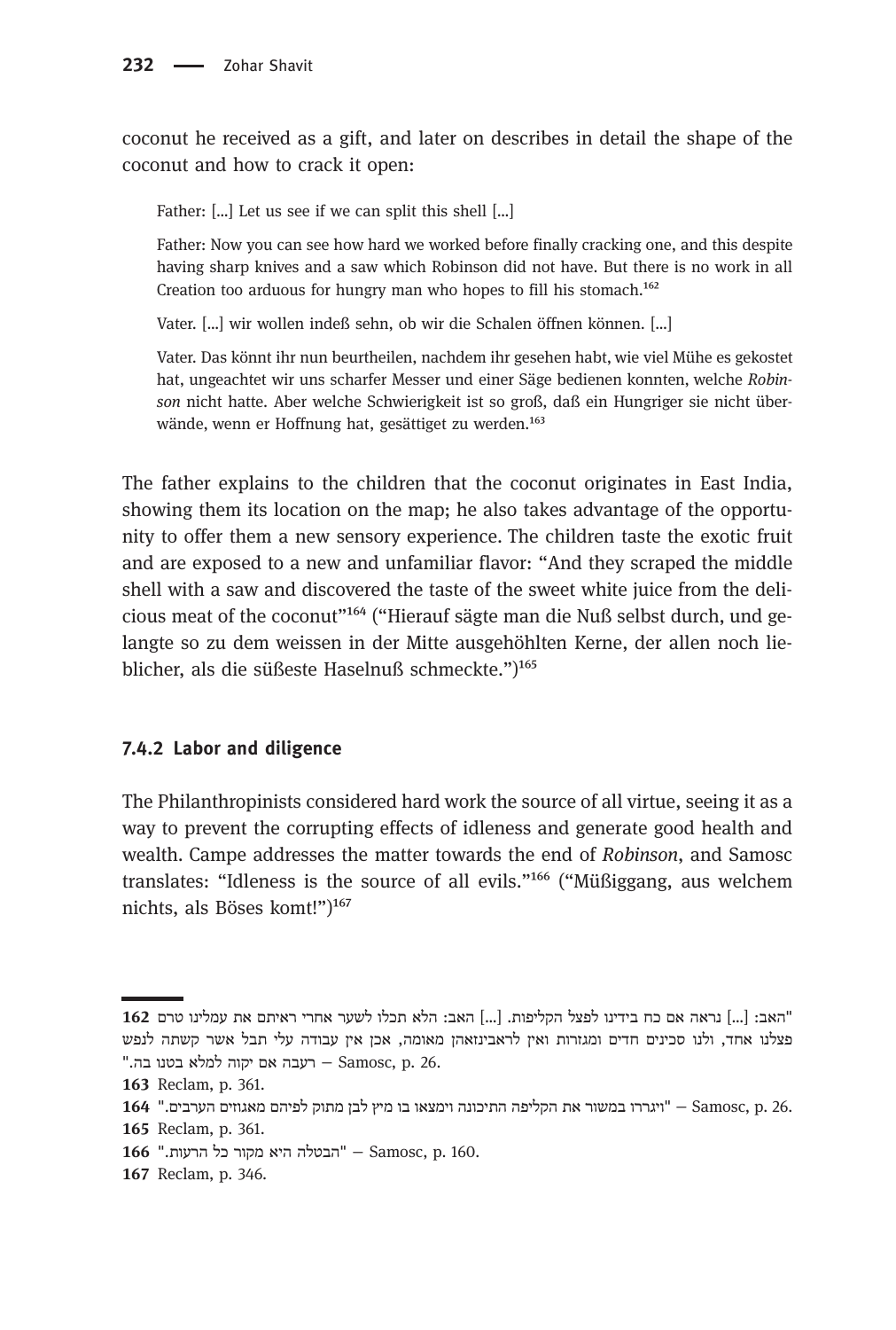Following Campe's source text, Samosc's translation is rich in descriptions of the importance of hard work and industry; the following is a typical scene in which the children refer to Robinson and Freitag's joint efforts to build their home. One of the children (Hans/Matityahu) wishes he could join Robinson and contribute to his labors. This wish leads to a discussion of the importance of work:

Matityahu: I wish I were there to help him!

Dan: Why do you need to go to a desolate island? If you wish to work, you can work here, just open your eyes and pay attention to what Father always gives us to do when we have free time. Soon we will gather wood, bring the smaller logs into the kitchen, dig in the garden, fetch water or pull weeds – there is always something to do!

Father: And why do I instruct you to do such work?

Yochanan: Lest we become accustomed to idleness, and you know that work makes us strong.<sup>168</sup>

Hans. Ich hätte mögen dabei wohl sein, um auch so mit zu arbeiten!

Diderich. O deswegen brauchst du nach keiner wüsten Insel zu fahren! Es läßt sich hier eben so gut arbeiten. Solst nur sehen, was uns Vater immer zu thun giebt, wenn wir Freistunden haben! Bald müssen wir Holz mit ihm pakken, bald klein gehauenes Holz in die Küche fahren, bald im Garten graben, dan wieder Wasser zum Begiessen tragen, oder Unkraut ausgäten – o da giebt es immer genug zu thun!

Vater. Und warum führ' ich denn wohl euch zu solchen Arbeiten an?

Johannes. I, daß wir uns gewöhnen sollen, niemals müßig zu sein, und weil uns das gesund und stark macht!<sup>169</sup>

The great importance of industry and physical labor as a way of life is expressed in Robinson's deliberations regarding whether he should continue to work after having settled on the island, or allow himself to take pleasure in idleness and leave Freitag to labor on his behalf:

And he said to himself, who will prevent you from living a pleasant life! Without worries or sorrow, take pleasure in what God gave you, eat and drink from your flock and from the fruits of the tree (for you have abundance in everything), let your body enjoy good food,

<sup>&</sup>quot;מתתיהו: לו הייתי שמה להיות לו מעיר לעזור. דן: הלעשות זאת תרד לגור על אי שומם! גם פה תוכל לעבוד 168 עבודה, פקח נא עיניך וראה את אשר יתן אבינו בידינו לעשות, עת חפשים אנחנו מעסקינו, מהר נערוך עמו עצים מהר נביא העצים הקטנים אל בית המבשל, מהר נשדד אדמה בגן, נביא מים לצקת, או נסיר הבאושים מהנטעים, כן תמיד לנו מה לעשות. האב: ומדוע אורה אתכם לעשות כזאת? יוחנז: בל נרגיל אותנו לטמון ידינו בצלחת, ואתה יודע ". העבודה תחזקנו <sup>.m</sup> - Samosc, p. 134f.

<sup>169</sup> Reclam, p. 289.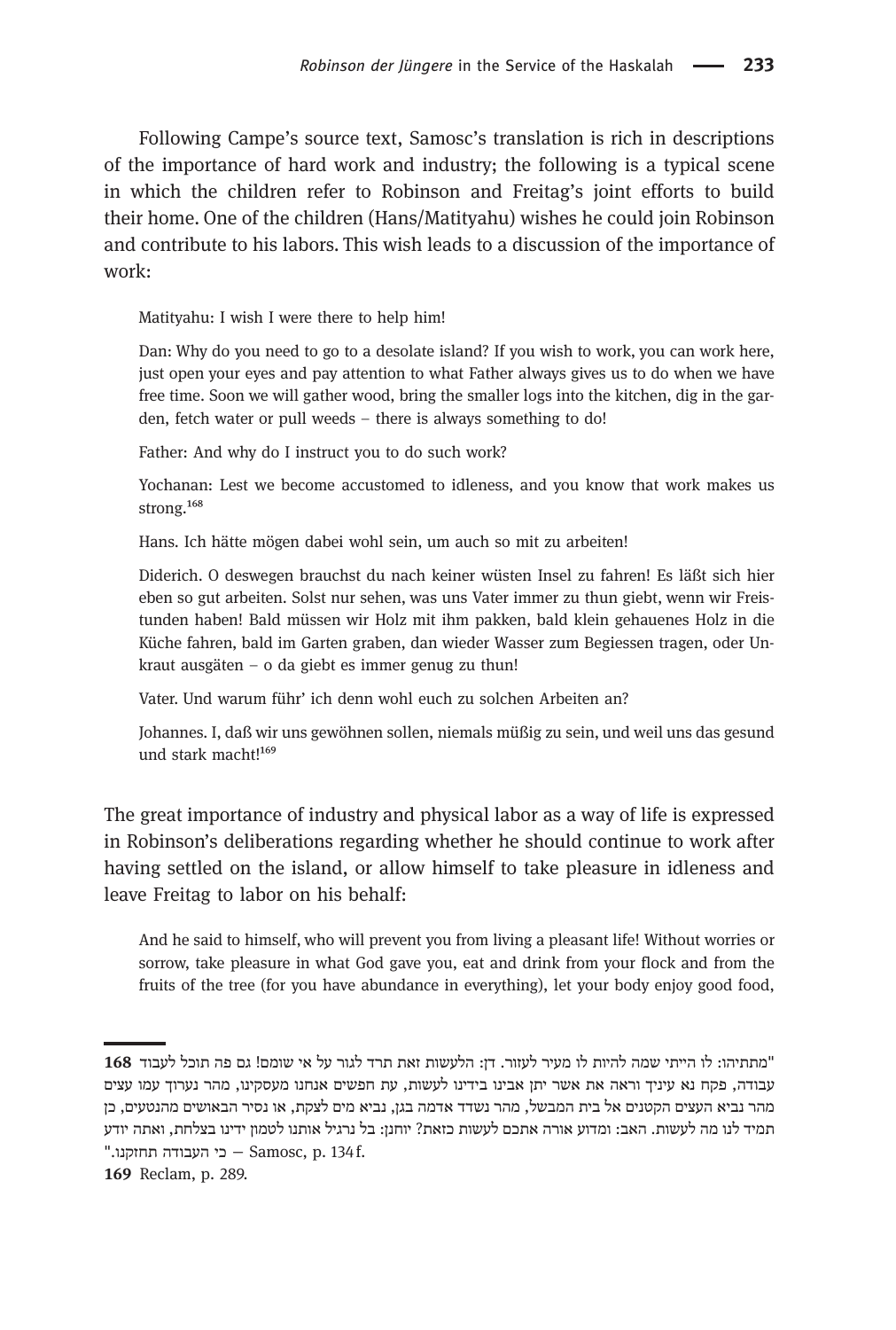drink, and joy, to compensate you for all the trouble and privation of past years. Freitag will do your work; he is young and strong, and you were so generous and charitable with him.<sup>170</sup>

Was kan dich, dacht' er, nun noch hindern, vergnügt und unbekümmert zu leben? Geneuß also der mannigfaltigen Wohlthaten des Himmels; iß und trink von deiner Heerde und von den Früchten des Landes das Beste, (denn du hast ja Ueberfluß an allem) und halte dich nun durch Ruhe und gutes Essen und Trinken schadlos für die ausgestandnen Mühseeligkeiten und den Mangel der verflossenen Jahre! Dein Freitag mag für dich arbeiten; er ist jung und stark und du hast es ja um ihn verdient, daß er dein Knecht sei.<sup>171</sup>

Robinson decides to go on working and grounds his decision, rationally of course, in both pragmatism and morality. The pragmatic reason has to do with his fear that the fire may die out if he does not tend to it; the moral consideration is that idleness corrupts and may thus lead Robinson to forget God's grace in saving him. Ultimately, he chooses labor as a way of life not out of altruism or concern for Freitag, but out of self-reliance, because hard work guarantees physical and mental health:

What will you do if this success comes to an end? If Freitag dies? If the fire goes out again? A cold shudder ran through him at the thought. […] And you wish to be idle and lazy, and corrupt your soul and body that grew so accustomed to hard work […] And Robinson continued to deliberate on the matter and said: If you spend your days wallowing in the pleasures of the world, will you not quickly forget God and the mercy he showed you – grow fat, and become arrogant, and forget your Creator? And he cried: Heaven forbid! And fell on his knees and prayed to God to save him from such villainy.<sup>172</sup>

Aber wie? dacht' er, wenn deine ganze gegenwärtige Glükseeligkeit einmahl wieder ein Ende nähme? Wenn dein Feuer abermahls erlöschte? Ein kalter Schauder lief ihm bei diesem Gedanken durch alle Glieder.[…] Robinson fuhr in seiner Betrachtung also fort: "Und, dacht' er, wenn du von nun an ein ruhiges und schwelgerisches Leben führtest, wie lange würd' es dauern, daß du aller überstandenen Noth, und der väterlichen Hülfe, die dein lieber Gott bis hieher dir geleistet hat, vergessen würdest? Wie bald würdest du übermüthig, trozig, gottvergessen werden? Schreklich! schreklich!" rief er aus und fiel auf seinem Knie,

<sup>&</sup>quot;ויאמר בלבו מי ימנעד לחיות בנעימים! בלי דאגה ותוגה התענג בטוב אשר נתן לך ה', אכל ושתה מעדרך 170 ומפרי העץ (הלא כל טוב ה' בידך) החזק את גויתך במאכל ומשתה ובשמחה, תגמול על המפגעים והמחסור "הא עשית עמו חסד ואמת!" בשנים ובריא אולם, הלא עשית עמו חסד ואמת - Sa<br>mosc, p. 100.

<sup>171</sup> Reclam, p. 217 f.

<sup>&</sup>quot; ויאמר! מה תעשה אם עת קץ ההצלחה הזאת הגיעה? אם ימות פרייאטאג? אם יכבה האש עוד הפעם? בחשבו 172 זאת אחז לבו פלצות ויאמר עוד מה תעשה אחרי תפנק נפשך ותטמון ידיך בצלחת ויקשה לך לשוב לשפל מצבך הראשון [...] ויוסף ראבינזאן לפקוח עיניו על מקרהו, ויאמר: אם תבלה ימיך בתענוגי תבל הלא מהר תשכח את ה' ואת חסדו אשר עשה עמך ותשמן ותבעט ותלבש רהב כשריון, ותשכח אל מחוללך? ויקרא: חלילה חלילה! .f ויפול על ברכיו ויתפלל לה' כי יצילהו מהנבלה הזאת."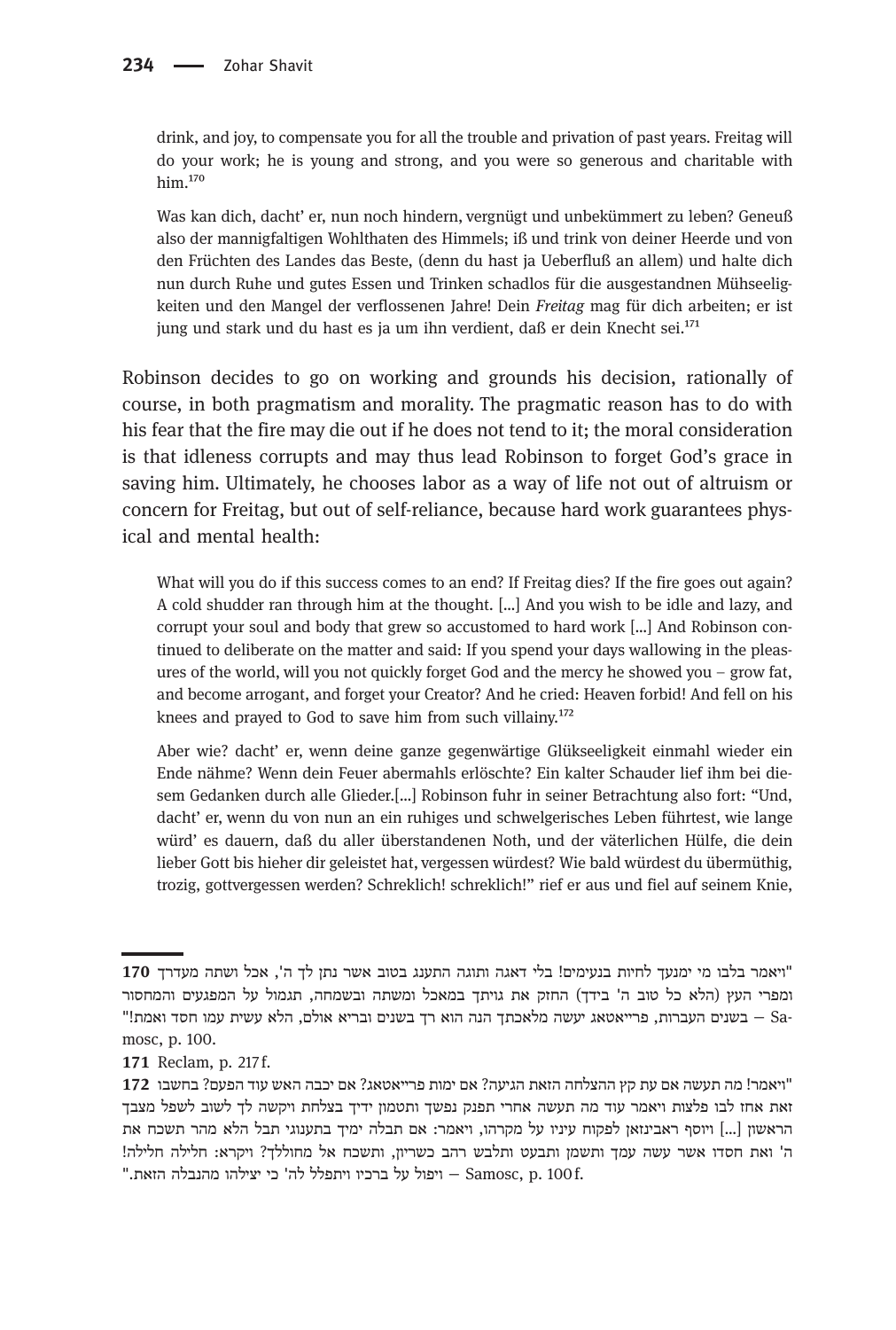um Gott zu bitten, daß er ihn doch ja vor diesem abscheulichen Undanke bewahren mögte.<sup>173</sup>

Throughout the story, recurrent scenes demonstrate the value of industry and a strong work ethic. Even on the first night of storytelling the children learn not to sit idle as they listen, and the answer to the father's rhetorical question is clear to all:

Father: What will you do while I tell you the story? Will you sit idly?

Yochanan: If only we had something to do!<sup>174</sup>

Vater. Aber, was denkt ihr denn zu machen unter der Zeit, daß ich euch erzäle? So ganz müssig werdet ihr doch wohl nicht gern da sizzen wollen?

Johannes. Ja, wenn wir nur was zu machen hätten!<sup>175</sup>

The book describes the dynamic and industrious atmosphere that characterizes the children while they are listening to the story. The boys crack seeds, the young daughter practices knitting, and the whole of their behavior exemplifies the values of labor and diligence:

Father: Here are seeds to crack, if you wish.

Everyone: I do, me! Me! […]

Leah: With your permission, I will first work on the stitches as mother instructed [...].

Dan: How sweet and pleasant it is for brethren to dwell together in unity. Here there is room for everybody, let see who amongst us will crack the most seeds. $^{176}$ 

Mutter: Hier sind Erbsen auszukrüllen! Hier türksche Bonen abzustreifen; wer hat Lust?

Alle. Ich! ich! ich! ich!

[…] Lotte. Nein, mit Erlaubniß, ich muß erst den Kettenstich machen, den Mutter mir gezeigt hat.

[...] Diederich. O gern, gern! Hier ist noch Plaz genug. Das ist exzellent! Nun wollen wir sehen, wer am meisten abstreifen kan!<sup>177</sup>

175 Reclam, p. 20.

"האב: הנה זרעונים לפצל לאשר יחפוץ! כלם: אנכי אחפוץ, אנכי! אנכי! [...] לאה: אם יש את נפשך אעשה 176 ללאות השתי אשר הורתני אמי [...] דן: מה טוב שבת אחים יחד, הלא פה רחבת ידים, נראה מי בתוכנו ירבה לפצל ." םינ וערז − Samosc, p. 6 f. Samosc changes the gender of the parent in his translation. 177 Reclam, p. 20.

<sup>173</sup> Reclam, p. 218 f.

<sup>&</sup>quot;האב: ומה תעשו משך הזמן אשר אספר לכם הקרות הבאות? התטמנו ידיכם בצלחת? יוחנן: לו יהי לנו דבר 174 6. .p ,Samosc − המ על תוש "!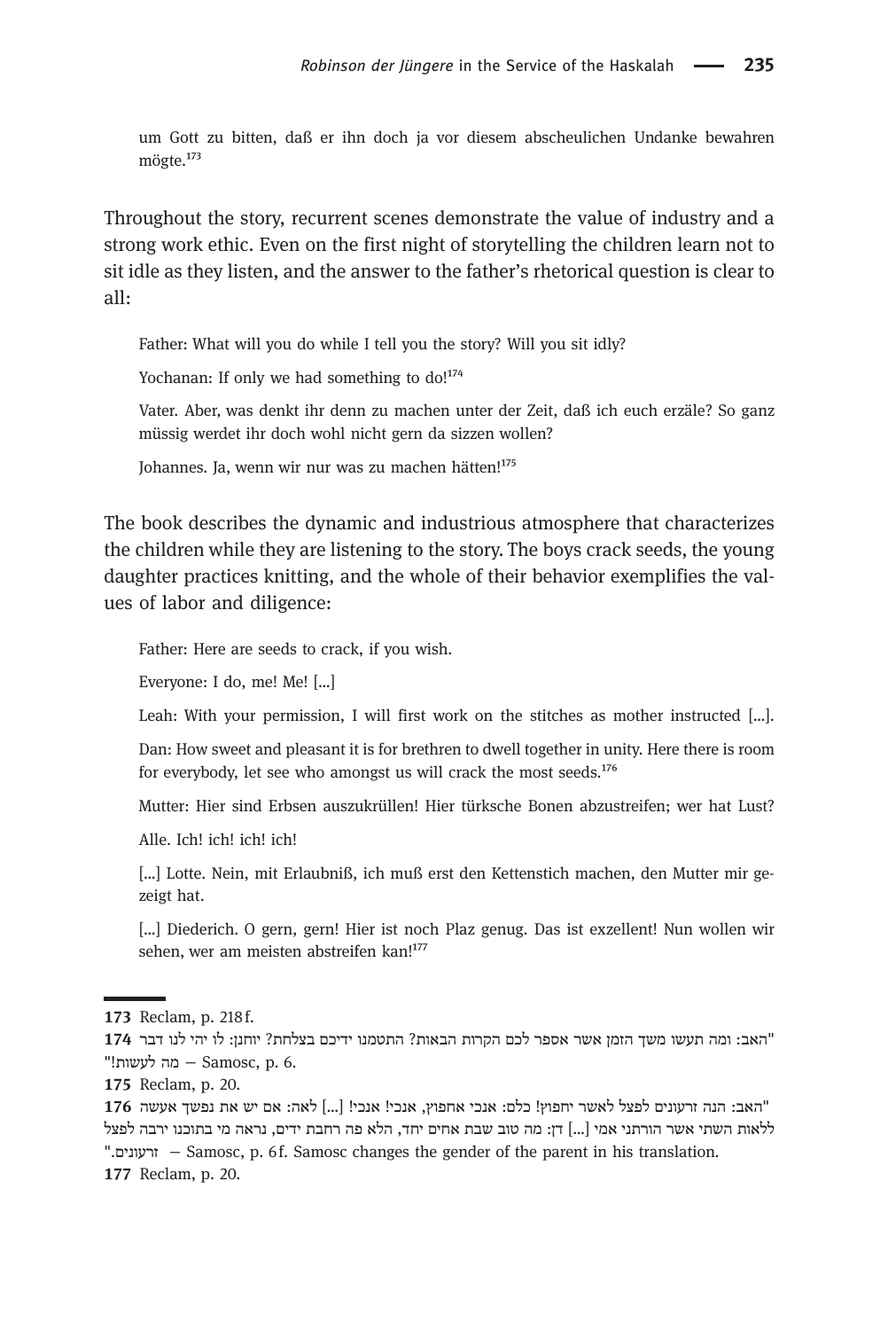The parents' success in educating their children and imparting to them the values of diligence and dedication to work is seen as a measure and reflection of their parental love. Robinson's own parents supply an opposite and negative example, having failed to provide Robinson with a "good education" because their love for him led them to accept his idleness and forgive his faults.

#### 7.4.3 Virtuous Living

The adoption of bourgeois virtues plays a major role in the progression of events in Robinson. These virtues include faith in Divine Providence, modesty, proportionality and moderation, making do with little, and self-reliance. In the spirit of Rousseau, acquiring virtues is not a passive development but instead an effort comprising an active part of one's daily activities. In Campe's book the father encourages the children to imagine how Robinson would have coped with specific problems and then to reenact Robinson's life, "playing" his role, experiencing what he went through, praising him, yet also evaluating his actions critically. The father intentionally sets up situations in which the children may learn how to live modestly and deprive themselves of material satisfaction. For example, they learn to delay gratification. On the sixteenth night of storytelling, Robinson meets an inhabitant of the island named Freitag; the children are frightened that the wild Freitag might kill Robinson. Here the father pauses and the children wait in suspense for him to continue, but the father offers the children a choice between immediately gratifying their curiosity or deciding to take advantage of the moment and apply restraint. When the children ask why he has paused, he answers:

In order to afford you the opportunity to moderate your burning desire to learn the news. You are all curious to know the outcome of this terrible battle. I will tell you, if you really wish it. $178$ 

Um euch abermahls eine Gelegenheit zu geben, eure Begierden bändigen zu lernen! Vermuthlich seid ihr jetzt alle sehr neugierig, den Ausgang des fürchterlichen Kampfes zu wissen, der unserm Robinson bevorzustehen scheint; auch bin ich, wenn ihr es so wolt, sogleich bereit, ihn euch zu erzählen.<sup>179</sup>

<sup>&</sup>quot;למען אתן לכם דרד, להשקיט אש התאוה אשר לשמוע חדשות בקרבכם בוערת. כלכם תחפצו לשמוע אחרית 178

<sup>&</sup>quot;.ש החפצו − Samosc, p. 95. הקרב האיום הזה אנכי אספר לכם אם תחפצו.

<sup>179</sup> Reclam, p. 204.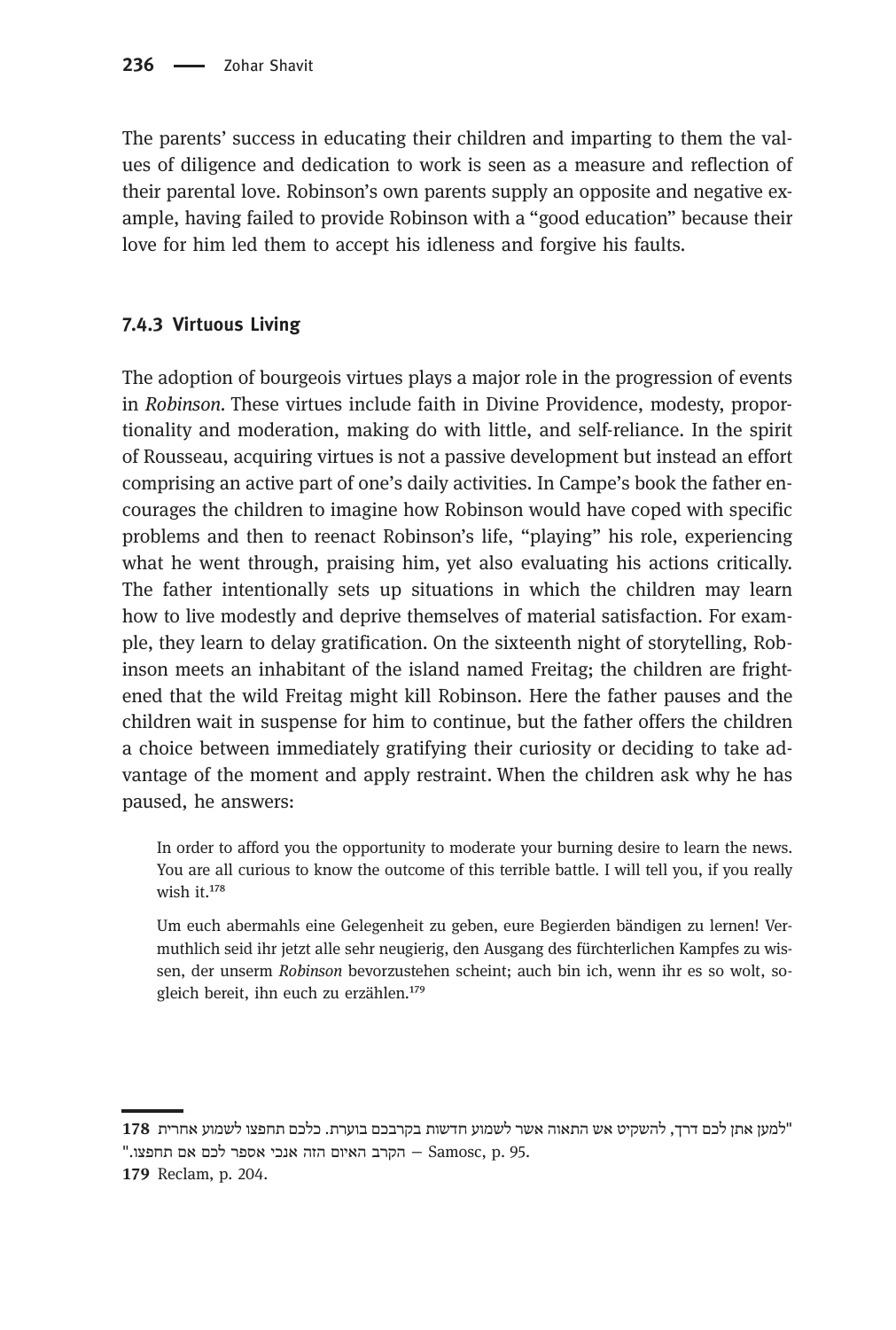He offers, however, the alternative of continuing the story on the following evening. Needless to say, the children choose to put off hearing the rest of the story and each one of them turns to do some work. Campe commented, as an aside, on the importance of teaching children to postpone gratification:

Please note, dear readers, that not so long ago these youths had taught themselves to endure suffering, that they might restrain their desire to hear the news, and thus happily they discard all vanity as their father wishes; you will be very wise to learn from them.<sup>180</sup>

Unsere jungen Leser müssen aber wissen, daß alle diese Kinder seit einiger Zeit, so manche Uebung in der Selbstüberwindung gehabt hatten, daß es ihnen gar nicht mehr sauer wurde, auch auf ihre liebsten Vergnügungen, wenn es sein muste, mit lachendem Munde Verzicht zu thun; und sie werden wohl thun, wenn sie diese Kinder, die sich sehr gut dabei befinden, darin nachzuahmen suchen.<sup>181</sup>

In another episode, the children practice self-denial. They ask the father's permission to fast for the whole day and deprive themselves of sleep for the whole night.<sup>182</sup> Not only is permission granted, but the father praises them for their request and decides to join in the exercise.

Dan: Shimon, Yochanan and I ask your permission not to eat bread tomorrow afternoon.

Yedidia: And Yissachar and Leah and I would like to ask to be given only dry bread tomorrow and nothing in the evening.

Father: And why?

Yohanan: That we might learn to master ourselves!<sup>183</sup>

Diderich. Ich und Nikolas und Johannes wollten bitten, daß es uns erlaubt wäre, morgen Mittag nicht zu essen.

Gotlieb. Und ich, und Frizchen und Lotte wollten bitten, daß wir Morgen zum Frühstük nur ein Bischen trokken Brod und den Abend gar nichts essen dürften.

Vater. Und warum das?

Johannes. Ja, wir wollen uns auch gern überwinden lernen.<sup>184</sup>

184 Reclam, p. 220 f.

<sup>&</sup>quot;ידעו נא קוראים נעימים! כי זה ימים לא כבירים הנערים הרגילו את עצמם לשאת ולסבול, בל יתאוו לשמוע 180 חדשות, בפנים שחקות השליכו כל תענוגי תבל אחרי גום, אם לא השיגום בנקל, וברצון אביהם, יחכמו אם מהם יראו ".וכן יעשו. - Samosc, p. 95.

<sup>181</sup> Reclam, p. 205.

<sup>182</sup> Reclam, p. 220−223.

<sup>&</sup>quot;דן: אנכי ושמעון ויוחנן נבקש ממך כי תתן לנו רשיון בל נאכל מחר לחם הצהרים. ידידיה: ואנכי וישכר ולאה 183 נבקש בל יותן לנו מחר להברות [=לאכול] כי אך לחם יבש, ובערב אין כל. האב: ומדוע? יוחנן: למען נלמוד למשול "102. .p. 102. ברוחנו = Samosc, p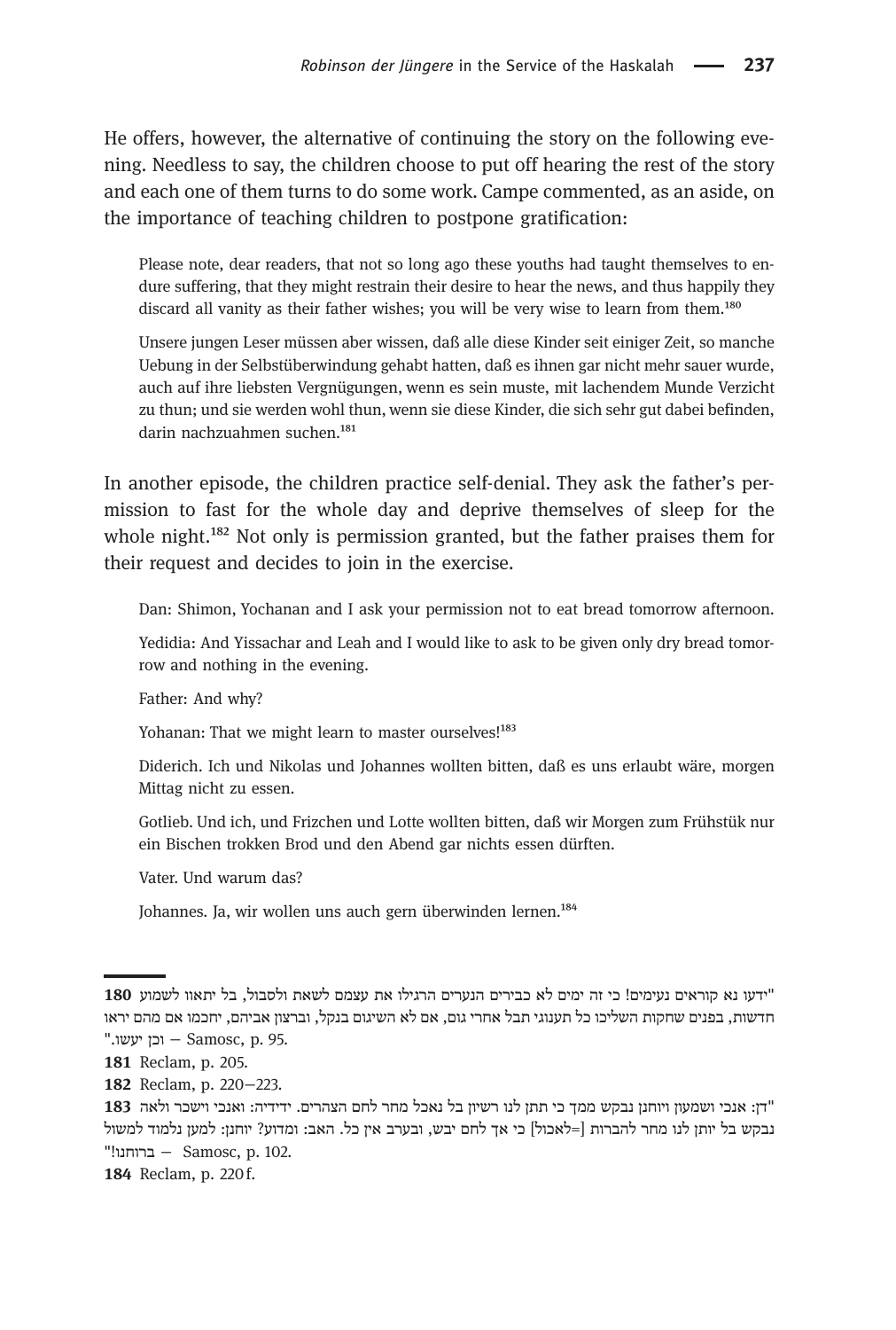#### 7.4.4 Love for Others

Universal love for humankind  $-$  love for all simply by virtue of their membership in the great family of humanity – was a fundamental principle of Philanthropinism, as evident from the name of the movement and as demonstrated by the following anecdote, in which Robinson's ship runs into trouble and sailors from another ship come to its aid. One of the children listening to the story asks whether the sailors are from Hamburg. The father uses this opportunity to teach the children of the obligation to help others, and the reason he offers for that obligation is a sense of shared humanity. This sentiment is more explicit in Samosc's translation: while the original German reads "Nun, eben so menschlich dachten die Leute in dem Boote auch<sup>n185</sup> ("The people in the boat also thought in a humane way"), Samosc's father explains why all people are equal, after all: "These people have a heart just like mine."<sup>186</sup> When the child goes on to wonder whether this refers to all people, including "the others" (for Samosc, "others" refers to the Ishmaelites; for Campe, they are the Turks), the father responds that all people should be treated equally and not be judged by their nationality:

Father: You should know that in every nation and every country there are good people, and in every nation and every generation there are empty and reckless people.<sup>187</sup>

Vater. Lieber Johannes, du wirst immer mehr erfahren, daß es unter allen Völkern, in allen Ländern gute Leute gibt; so wie es unter allen Völkern, in allen Ländern und zu allen Zeiten auch hin und wieder Taugenichts gegeben hat.<sup>188</sup>

The father warns the children not to be overquick in their judgment of other people, and in addition teaches them the importance of forgiving. Johannes/Shimon [elsewhere Johannes is Yochanan] announces angrily that he does not pity Robinson because the latter sinned gravely and left home without his parents' permission. To this the father responds that Robinson deserves some mercy:

For he is our brother, our lost brother; his offense will no longer be remembered, but we will strive to help him if we are able.<sup>189</sup>

<sup>185</sup> Reclam, p. 358.

<sup>186 °</sup>F, בס לאנשים האלה לב כמוני. "<br/> Samosc, p. 10.

<sup>&</sup>quot;האב: תוסף לדעת כי יש בכל עם ועם מדינה ומדינה אנשים טובים כאשר יש בכל עם ועם בכל דור ודור אנשים 187 .". לעים ופוחזים – Samosc, p. 10f.

<sup>188</sup> Reclam, p. 358.

<sup>−</sup> שנשום על לבנו כי אחינו הוא, אחינו התועה, פשעו לא יזכר עוד, אך נקומה לעזור לו אם יש לאל ידינו." 189 Samosc, p. 13.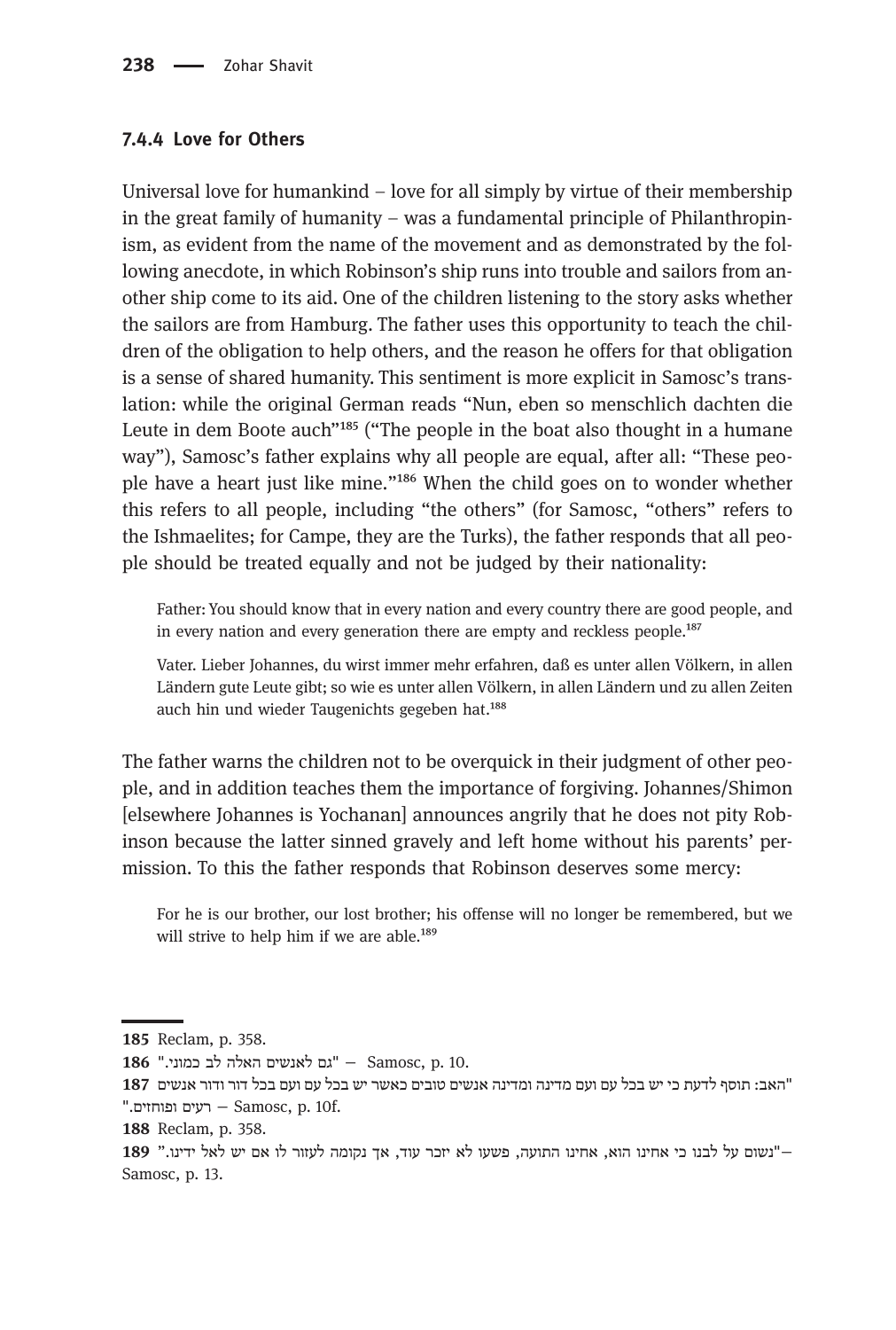[…] da wollen wir bedenken, daß er unser Bruder, unser armer verirter Bruder sei, und seine Schuld vergessen, und ihm nicht bloß unser Mitleid schenken, sondern, wenn wir können, ihm auch helfen auf den Weg des Rechtthuns und der Glückseligkeit zurückzukehren.<sup>190</sup>

#### 7.4.5 Natural/Universal Religion

Piety and faith in God occupy a central place in Campe's thought. These attitudes help overcome hardships, fears, and frustrations in life, as the father explains to his daughter Leah (Lotte): "As you know, nothing in this world brings me more pleasure to tell of than the greatness and benevolence [of God]."<sup>191</sup> ("Du weist, ich rede von nichts lieber, als von ihm, der so gut und so groß und so liebevol  $\text{ist.} ")^{192}$ 

The central role that religious education played in books for children in the second half of the eighteenth century has been described at length by Rüdiger Steinlein, who sees Robinson der Jüngere as one of the most prominent books to address moral and religious education. $^{193}$  Indeed, Campe drew a strong connection between accepting God and doing good, and believed that religious education and a genuine acceptance of God were fundamental to the construction of a "bourgeois person" – that is, to the adoption of bourgeois values and the bourgeois way of life: "You are correct, my daughter: if you know the ways of God and strive to do only good, happiness will be yours from now on<sup>"194</sup> ("wenn du Gott erst recht wirst kennen lernen: so wirst du dich noch vielmehr bemühen, so ganz gut zu werden, und dan wirst du noch vielmehr Freude haben, als jetzt.") $195$ 

Because of Campe's universalist understanding of religion, Samosc found no difficulty in transmitting his ethical and religious message to his own Jewish readers. This is, for example, the case when Robinson teaches Freitag about God's universality:

195 Reclam, p. 59.

<sup>190</sup> Reclam, p. 32, p. 358.

<sup>191 &</sup>quot;הלא ידעת כי טוב לי לספר מגדלו וטובו מספר מכל אשר על פני תבל?" (Samosc, p. 23 - "

<sup>192</sup> Reclam, p. 59.

Steinlein, Rüdiger: Aufgeklärte Gottesfurcht – das Gott-Vater-Paradigma als religionspädagogisches und wirkungsästhetisches Prinzip erzählender Kinder- und Jugendliteratur der Aufklärung (am Beispiel von J. H. Campes Robinson der Jüngere). In: Zeitschrift für Germanistik Neue Folge 4,1 (1994). P. 7−23.

<sup>− &</sup>quot;צדקת בתי היקרה! אם תדעי דרכי ה' ומפעליו מגמת פניך תהי לעשות רק טוב סלה, תשמחי אז מעתה." 194 Samosc, p. 23.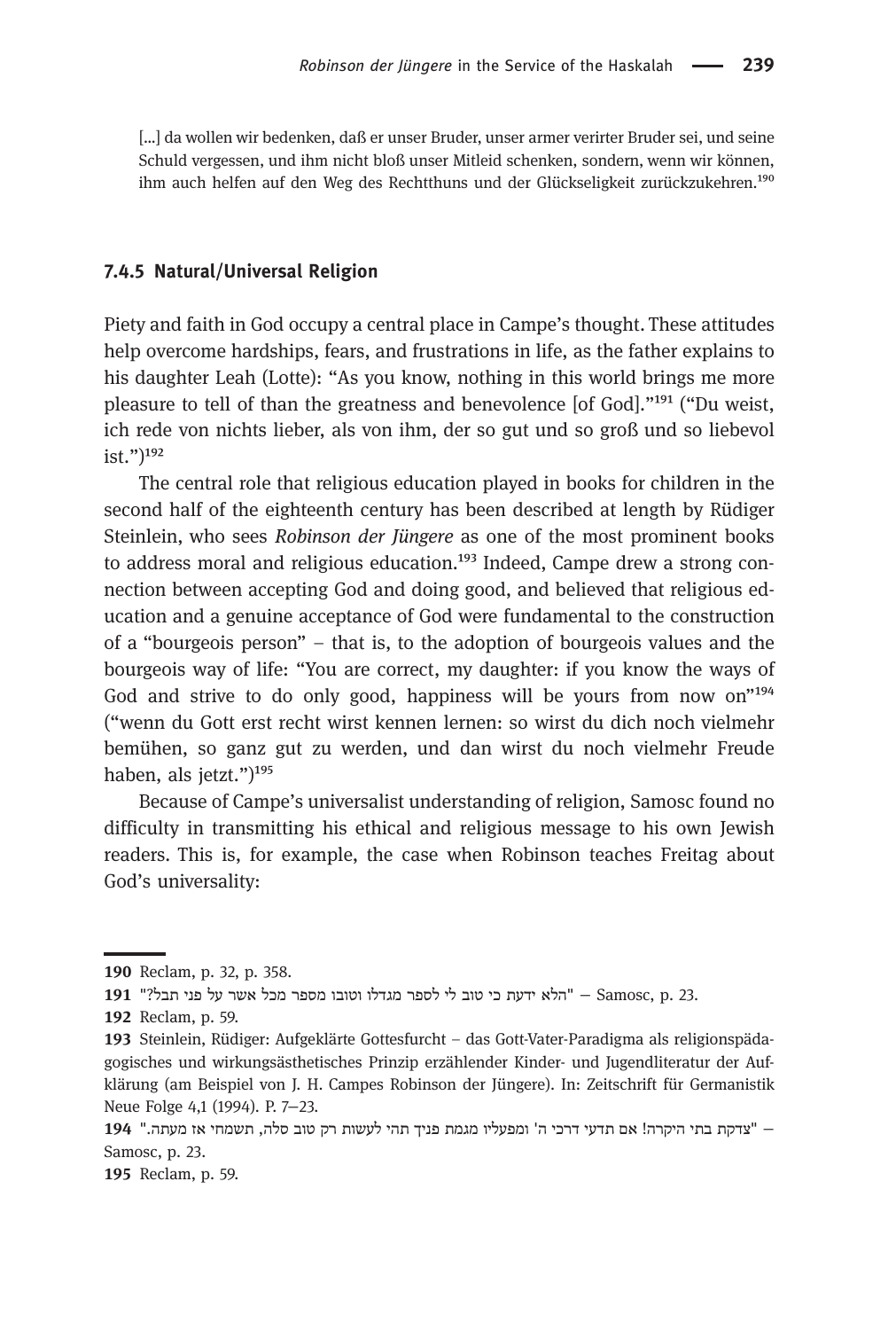And he taught him of the ways of God and told him that there is an end, that there is reward and punishment in eternal life, and instructed him that God is powerful and glorious, that wisdom is his and he is compassionate to all. He created everything that exists on this Earth and breathes life into us all. He has no beginning and no end, and even if he is beyond our ken he exists and knows our thoughts and our deeds, loves what is good and hates what is evil. $196$ 

[…] und fing von dem Augenblikke an, ihm besser Begriffe von Gott und von dem Leben nach dem Tode mitzutheilen. Er lehrte ihn, daß Gott ein unsichtbares, höchst mächtiges, höchst weises und gütiges Wesen sei; daß er Alles, was da ist, erschaffen habe, und für alles sorge; er selbst aber habe nie einen Anfang genommen; daß er überal zugegen sei, und wisse alles, was wir denken, reden und thun; daß er Wholgefallen am Guten finde und alles Böse verabscheue.<sup>197</sup>

In another case Robinson recites a prayer to (the universal) God: "You are the source of life! Accept my thanks for having shown to me your precious sun, to behold by its light the wonders of your deeds."<sup>198</sup> ("O du ewiger Quel des Lebens, rief er aus, indem er sich auf seine Knie warf; Gott! Gott! Habe Dank, daß du mich noch einmahl deine schöne Sonne erblikken, und in ihrem Lichte die Wunder deiner Schöpfung sehen läßt'.") $^{199}$ 

Samosc did not omit references to religion unless they featured Christian elements explicitly. For example, the following hymn of praise, "das Loblied", was left untouched: "[…] Your mercy and your righteousness are found everywhere under the sky  $\ell$  I will exalt you among the living  $\ell$  Each day your powers are renewed / All that we require, you supply."<sup>200</sup> ("So weit die Himmel gehen / Geht, Vater deine Treu; / Ich will sie, Gott, erhöhen, / Denn täglich wird sie neu. / Von dem wir Alles haben  $[...]$ .")<sup>201</sup>

Nevertheless, explicit references to Christianity were replaced by universalist ones. For example, Samosc omitted the reference to the cross in the following phrase: "[...] Den wird er wunderlich erhalten / in allem Kreuz und Herzeleid."<sup>202</sup>

- "תחת כל השמים, חסדך אלוהים וצדקותיך / ארוממך בקהל החיים, לבקרים תחדש גבורותיך / מידך כל 200 ".([...] ברכינו − Samosc, p. 128.
- 201 Reclam, p. 369.
- 202 Reclam, p. 57.

<sup>&</sup>quot;וילמדהו לדעת את ה' והגיד לו כי יש אחרית ויש תגמול ועונש בחיי הנצחי, ויורהו כי אלקים הוא בעל הכח 196 והגבורה לו החכמה והוא המרחם על כל, הוא יצר את כל אשר על פני תבל ומחיה את כלם, אין לו ראשית ואין תכלית .98. Samosc, p. 108 − או נסתר במסתרים שם הוא ויודע כל מחשבותינו וכל מעשינו גלוים לו, אוהב טוב ושונא רע.

<sup>197</sup> Reclam, p. 233 f.

<sup>−&</sup>quot;אתה מקור החיים! קח תודה ממני כי הראתני הפעם שמשך היקר הולך, לראות באורו נפלאות מעשיך." 198 Samosc, p. 77 f.

<sup>199</sup> Reclam, p. 167.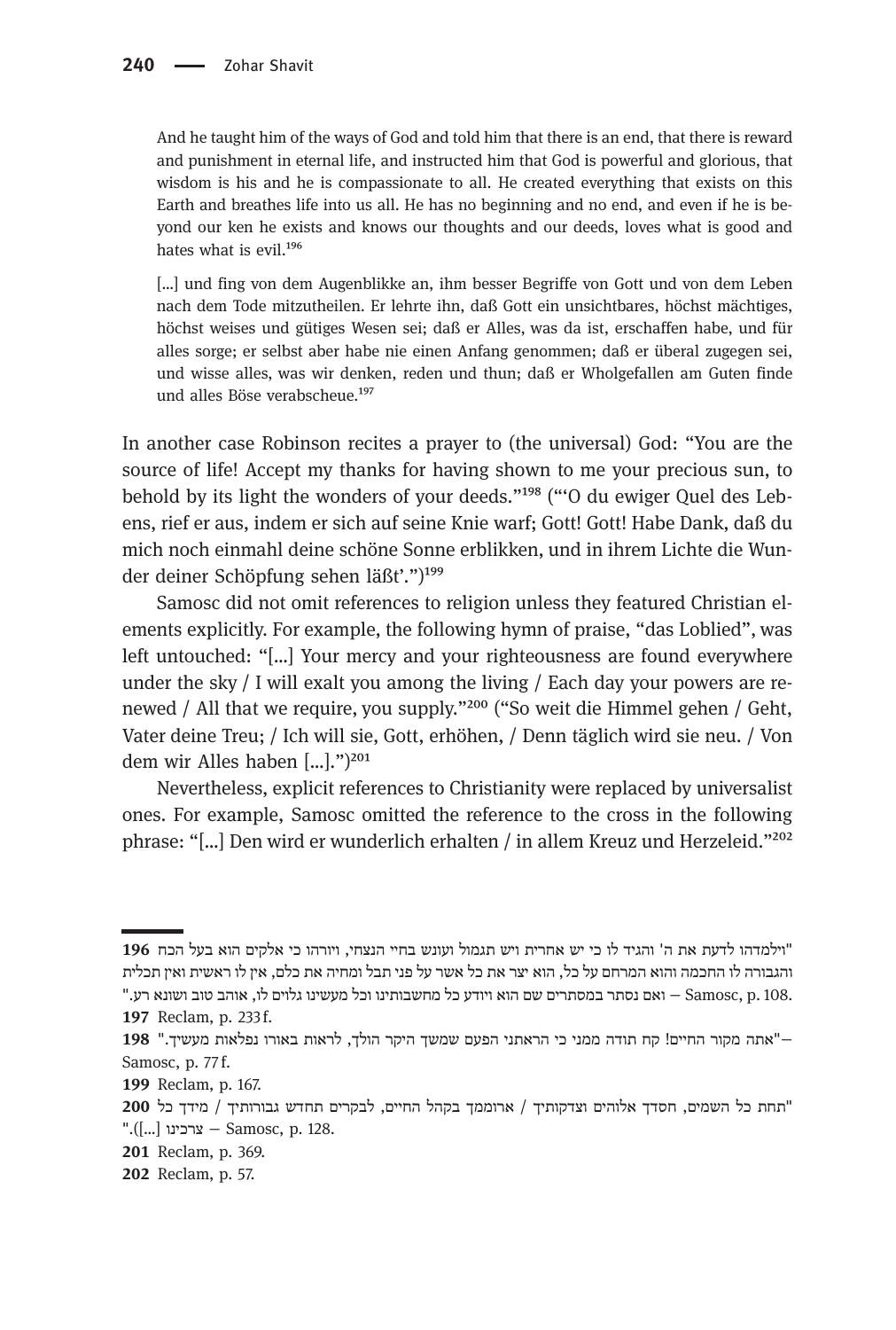Instead of the cross, he references the universal God: "His great wonders will soon be evident when illness and soreness afflict his tent."203

#### 7.4.6 Honoring One's Parents

The value of honoring one's father and mother is emphasized time and again. It is only during his life on the island that Robinson learns to appreciate parental love and the value of filial obedience. Early in the story Robinson sins before his parents in leaving them without their permission, and a long process of learning is required before Robinson internalizes this understanding. After first boarding his ship Robinson confesses to the captain that he never obtained his parents' permission to depart. The agitated captain rebukes him and says that had he known this in Hamburg, he would not have let Robinson aboard. Embarrassed, Robinson weeps and does not know what to do. The father explains to the children why the captain was so hard on Robinson: "It is the duty of every man to prevent his fellow man from doing wrong," $^{204}$  ("Er that, was jeder thun muß, wenn er seinen Nebenmenschen fehlen sieht; er erinnerte den jungen Menschen an seine Pflicht.")<sup>205</sup>

On the island, Robinson and Freitag manage to construct a well-equipped house for themselves and cultivate a magnificent vegetable garden. Their material needs are entirely satisfied, and the only shadow over Robinson's life is his longing for his parents and his strong sense of remorse for not having sought their forgiveness. His feelings for his parents, as well as Freitag's for his own, are described time and again. In one scene, the intensity of their longing is described as preventing them from finding peace. In another, the very mention of Robinson's parents brings tears to his and Freitag's eyes:

Tears fell down [Freitag's cheek], and Robinson recalled his own parents and wiped tears from his face, and both were silent for long moments.<sup>206</sup>

Father: […] it would seem as if Robinson lacks for nothing. But what do you think?

Yedidia: Only his being away from his parents made him troubled.<sup>207</sup>

<sup>203 &</sup>quot; נפלאותיו הגדלות יראהו / בקרוב באהלו מחלה ונגע. " 203

<sup>11.</sup> הובת כל אנוש להשיב רעהו מאון." Samosc, p. 11.

<sup>205</sup> Reclam, p. 28f.

<sup>.</sup>p. 116. .p. 116. […] ודמעות ירדו על לחיו, ויזכור גם ראבינזאהן את הוריו ומחה הדמעות מעל פניו." - Samosc, p.

<sup>&</sup>quot;האב: [...] למלאות שלות ראבינזאהן אין מחסור, אך – מה תדמו בנפשכם? ידידיה: אך פרידת הוריו היתה 207 ". בעכרו – Samosc, p. 137.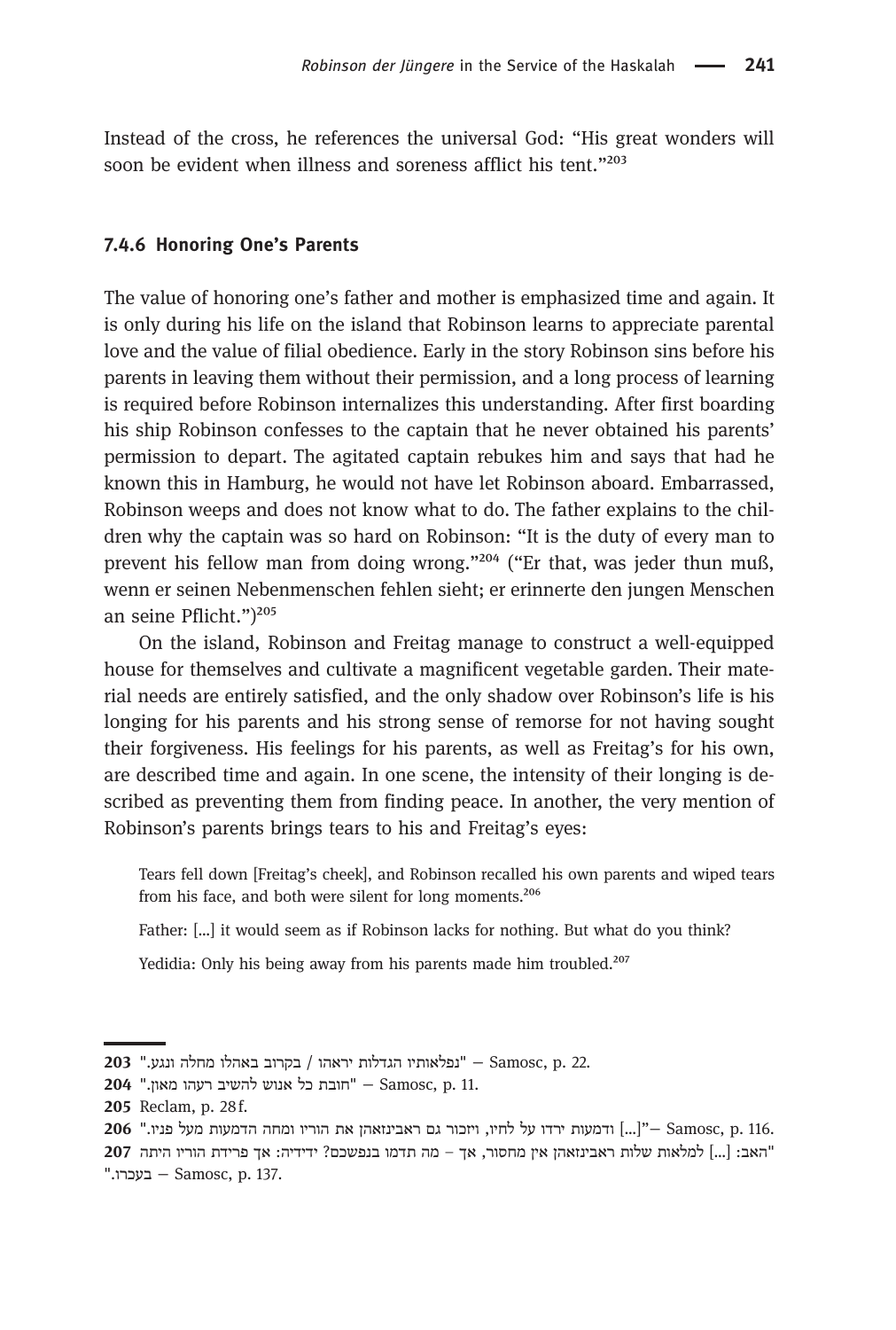[...] ein Paar große Tränen rolten ihm die Bakken herab. Robinson dachte an seine eigene Eltern und muste sich gleichfals die Augen wischen. Beide beobachteten eine Zeitland ein rührendes Stilschweigen.<sup>208</sup>

Vater. […] Zu Robinsons volkommener Glükseeligkeit fehlte also weiter nichts mehr, als – was meint ihr?

Gotlieb. Daß er nicht bei seinen Eltern war!<sup>209</sup>

To this the father adds: "Thus did the Creator sow love and gratitude for one's parents in the hearts of every creature."<sup>210</sup> ("So gewiß, fügte der Vater hinzu, hat Gott die Liebe und Dankbarkeit gegen Eltern allen Menschen ins Herz ge $legt!")^{211}$ 

The captain suggests that Robinson return home to his parents and ask them to forgive him.<sup>212</sup> While many years must pass before Robinson can do so, the ceremony of begging forgiveness ends his story and closes the circle. Upon returning to Hamburg, Robinson earns his father's forgiveness and shows his great respect for the latter by requesting his permission to venture forth in his own field of work – even though he is no longer a young lad just leaving the nest:

Robinson's father was an estate agent and wished to teach his son the business, that he might take his place after his death. But Robinson, who had become accustomed to working with his own hands for many years, asked his father's permission to learn the craft of carpentry [Tischler, in Hebrew transliteration]; and his father fulfilled his desire. $^{213}$ 

Robinsons Vater war ein Makler. Er wünschte, daß sein Sohn sich in diesen Geschäften üben mögte, um nach seinem Tode an seine Stelle treten zu können. Aber Robinson, der seit vielen Jahren an das Vergnügen der Handarbeiten gewöhnt war, bat seinen Vater um die Erlaubniß, das Tischler-Handwerk zu lernen; und dieser ließ ihm seinen freien Wil $len.<sup>214</sup>$ 

<sup>208</sup> Reclam, p. 248 f.

<sup>209</sup> Reclam, p. 294.

<sup>116. .</sup>p. 116. היצירים בלב כל היצירים - Samosc, p. 116

<sup>211</sup> Reclam, p. 249.

<sup>,</sup>Samosc – "מה תעשה ענה החובל שוב אל בית אביך, חזק ברכי והוריך ובקש מהם סליחה על מעותך." 212 p. 11.

<sup>&</sup>quot;אבי ראבינזאהן היה סרסר ויבקש לחנך את בנו לעשות כמוהו למען ימלא את מקומו אחרי מותו, אכן 213 ראבניזאהן אשר הסכין זה שנים אחדות במלאכת היד בקש רשיון מאביו כי ילמדהו מלאכת חרשי עץ (טישלער) ". הימלא אביו את רצונו - Samosc, p. 160.

<sup>214</sup> Reclam, p. 346.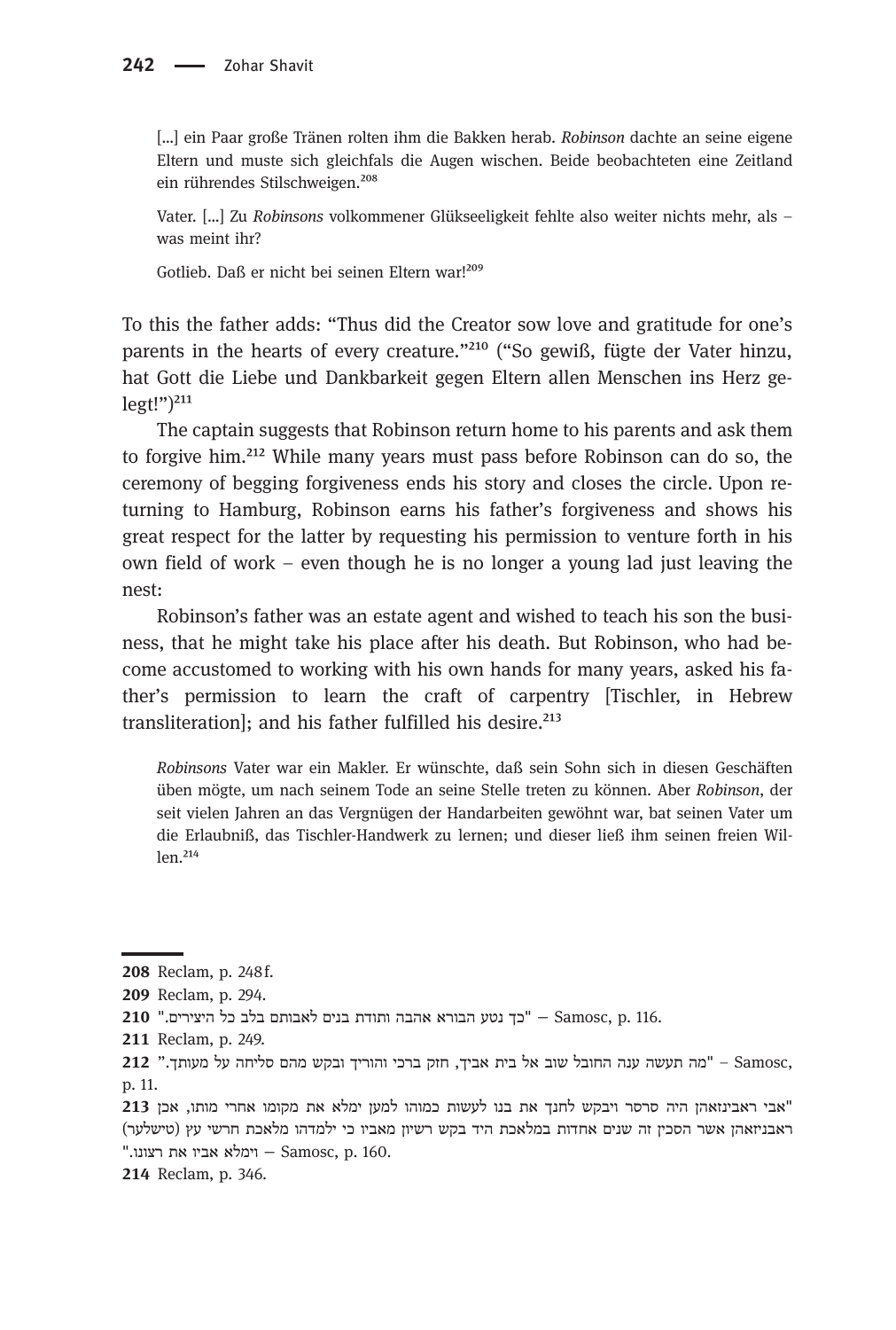Towards the end of the book, Campe presents two golden rules of parent-child relations. One is addressed to parents and the other to children; loving parents must instill sound values in their children, and children must strive to learn those values well:

Parents! If you love your children, educate them to be honest, to make do with little and work industriously […] Little children! Obey your parents and teachers, do your utmost to learn well, fear your Lord and beware of idleness, which is the source of all evils.<sup>215</sup>

Eltern, wenn ihr eure Kinder liebt, so gewöhnt sie ja frühzeitig zu einem frommen, mäßigen und arbeitsamen Leben! […] lieben Kinder seid gehorsam euren Eltern und Vorgesezten; lernt fleißig alles, was ihr zu lernen nur immer Gelegenheit habt; fürchtet Gott, und hütet euch – o hütet euch – vor Müßiggang, aus welchem nichts, als Böses, komt!<sup>216</sup>

#### 7.4.7 Life in Nature

Philanthropinism sought to bring children out of the traditional closed and stuffy classroom and into nature's fresh air. The importance Campe attributed to nature is noticeable not only in where the frame story takes place – the father relates Robinson's story in the open air of a green garden, beneath an apple tree – but also in how learning to live in nature is necessary for Robinson's survival. In order to stay alive, Robinson must come to know nature through the process of trial and error. This "natural" way of life is at first forced upon Robinson, but after he gains familiarity with nature and is able to control it, he willingly lives in harmony with it. Nevertheless, Robinson's is a story about humankind conquering nature, rather than nature conquering humankind. Nor does Campe present an ideal of an isolated man living in nature; quite the opposite is true. Campe's protagonist does not forego a social life, and Campe demonstrates time and again humankind's fundamental need for a social existence. Robinson learns this lesson when he is able to light a fire  $-$  a prerequisite for the life on the island – only after having cooperated with another person, namely Freitag:

If only he had one helper who might stand by his side and rub the trees together when his own hands grew weak  $[\,...]$ . <sup>217</sup>

<sup>&</sup>quot;הורים! אם תאהבו את בניכם תחנכו אותם היות תמים לחיות במשורה ולעבוד עבודה. [...] ילדים קטנים! סורו 215 למשמעת הוריכם ושופטיכם למדו היטב כאשר לאל ידכם יראו את ה' והשמרו מרשת הבטלה היא מקור כל הרעות!" − Samosc, p. 160.

<sup>216</sup> Reclam, p. 346.

<sup>317 &</sup>quot;(....) היה לו אך עזר אחד אשר יעמוד לימינו להתגרד העצים עת רפו ידיו [...] "C17 ו- 217".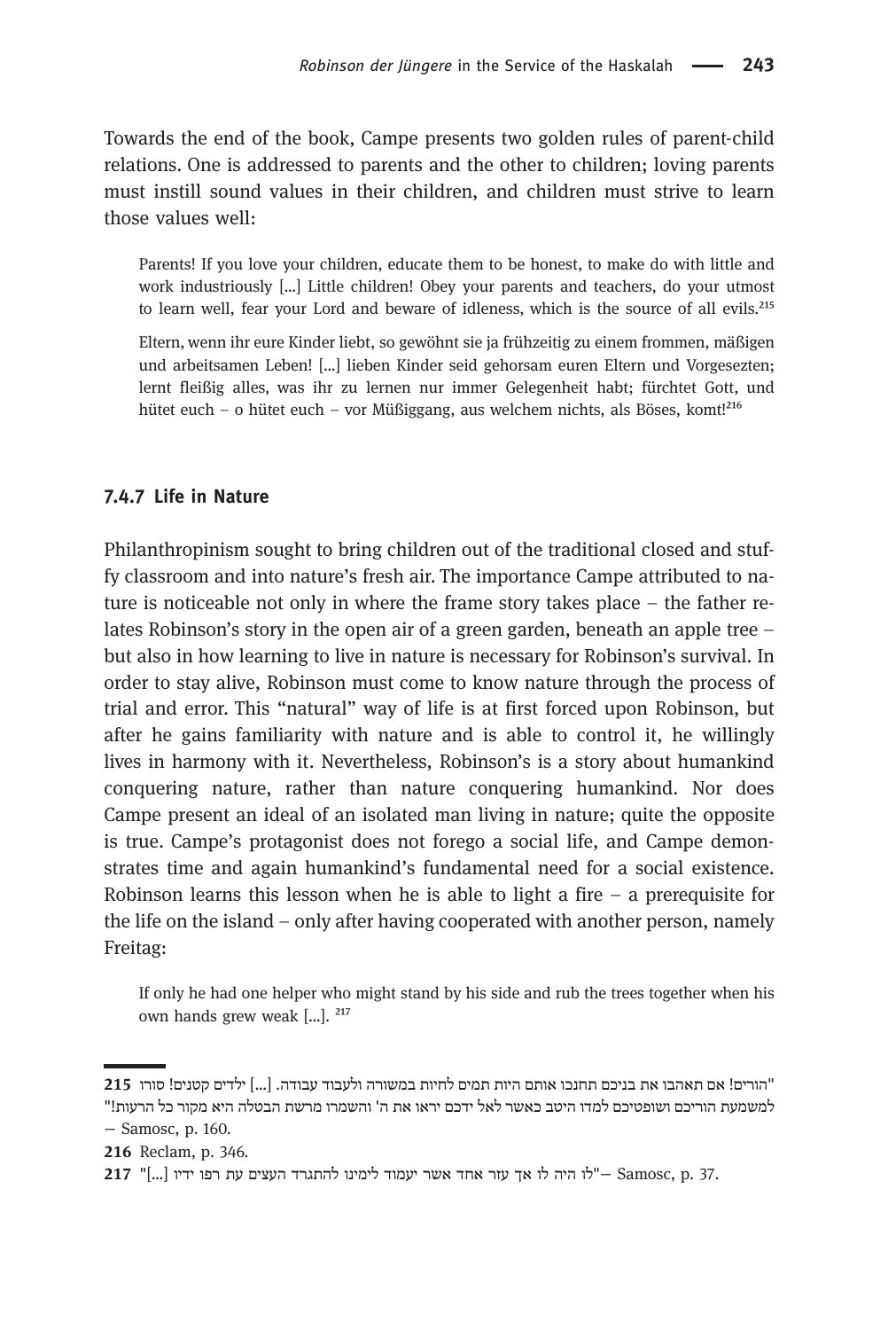It is difficult for one person to fulfill his needs all by himself. Great is the benefit to us of the society of other human beings, my children!<sup>218</sup>

Hätte er nur einen einzigen Gehülfen gehabt, der dan, wenn er selbst ermattet war, fortgefahren hätte zu reiben [...].<sup>219</sup>

So unendlich schwer ist es für jeden einzelnen Menschen, für alle seine Bedürfnisse selbst zu sorgen.<sup>220</sup>

#### 7.5 The Ending

Robinson returns to Hamburg empty-handed, just as he arrived on the island, because his ship sinks before it reaches shore. All the property Robinson had brought with him plunges to the depths of the ocean, and he must once again create a life from scratch. $^{221}$  He chooses, ultimately, to begin a career as a carpenter; in this way, the story's conclusion reinforces the values of resourcefulness and industry which are at the heart of the book. Robinson actively chooses to continue to live by these values, even when he has the option to choose a different path.

In light of the fact that Campe addressed his books to the bourgeoisie and upper classes, one might wonder why he made Robinson a carpenter; after all, a different path in life awaited Campe's readers. I believe that what Campe depicts here is primarily an ideal centered on an independent person who can earn his living from the fruit of his work. Such an approach, of course, closely matched the model way of life that the Haskalah movement sought to disseminate among non-Maskilic Jewish society. Furthermore, while living in Hamburg, Robinson and Freitag continue to maintain a healthy life of productive work, and once a week they consciously exercise the virtues they acquired on the island:

In memory of the time they lived on the island, they dedicated one day each week to live as they did upon the island; living in harmony, forgiving their brothers, helping their friends and loving them had now become their habitual virtues, and they could not comprehend how to live without them. They distinguished themselves by a pure, unfeigned and active

<sup>,</sup>Samosc − "כבד לאיש למלאות כל צרכיו יחידי, גדול מאוד התועלת אשר תגיע לנו מחברת בני אנוש, בני!" 218 p. 41.

<sup>219</sup> Reclam, p. 83.

<sup>220</sup> Reclam, p. 91.

<sup>221</sup> See: Zantop, Colonial Fantasies, p. 115.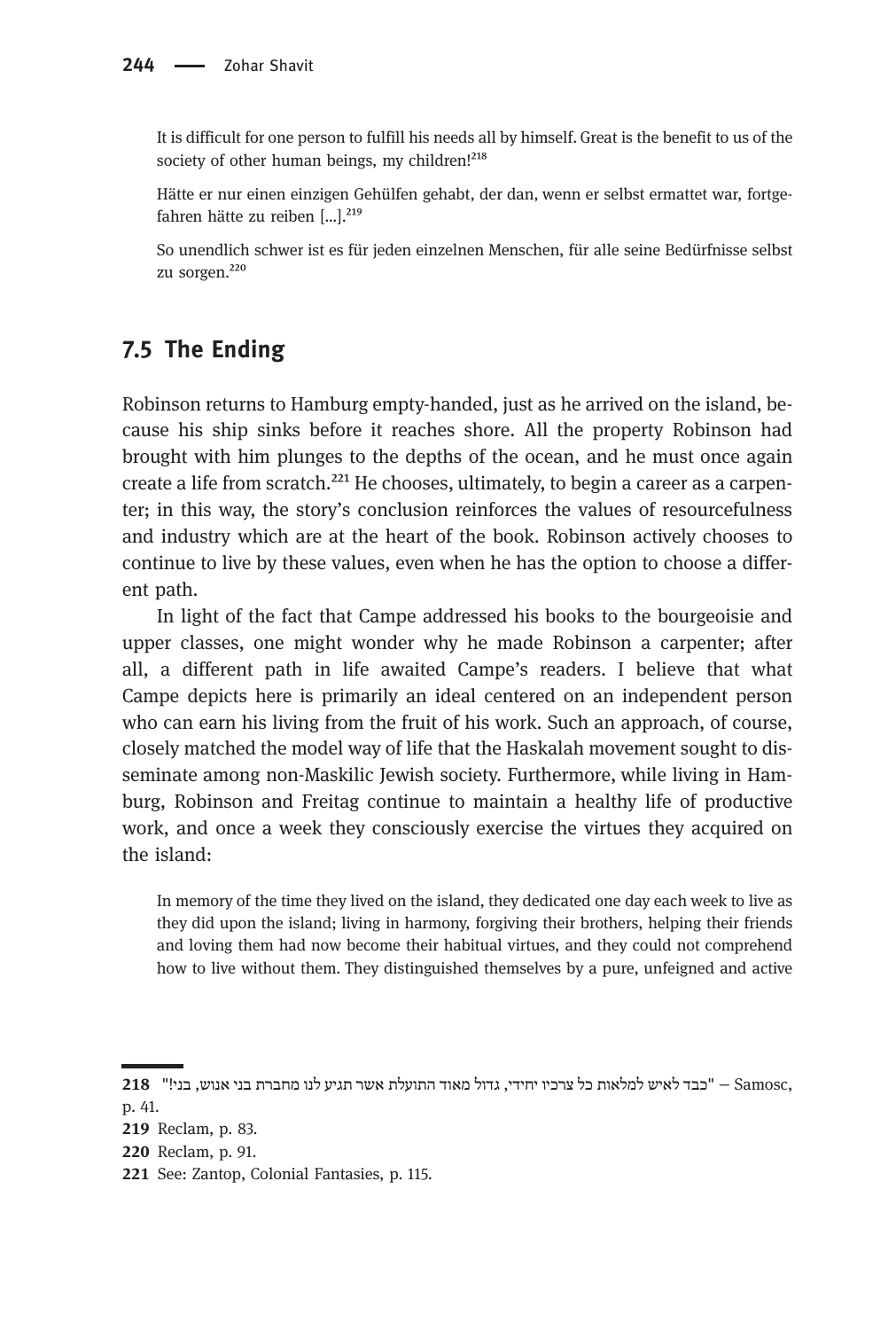piety. And when they pronounced the name of God, joy and love shone from their eyes. […] They lived in peace and in health, and did their useful work for many days.<sup>222</sup>

Zur Erinnerung an ihr ehemaliges Einsiedler-Leben sezten sie einen Tag in jeder Woche fest, an dem sie ihre vormahlige Lebensart, so gut es gehen wolte, zu erneuern suchten. Eintracht, Nachsicht mit den Fehlern anderer Menschen, Dienstfertigkeit, und Menschenliebe waren ihnen jetzt so gewohnte Tugenden geworden, daß sie gar nicht begriffen, wie man ohne dieselben leben konte.Vornehmlich zeichneten sie sich durch eine reine, ungeheuchelte und thätige Frömmigkeit aus. So oft sie den Nahmen Gottes aussprachen, strahlte Freude und Liebe aus ihren Augen. […] Sie erlebten in Friede, Gesundheit und nüzlicher Geschäftigkeit ein hohes Alter [...].<sup>223</sup>

Samosc retained Campe's ending with no alteration, in contrast to a contemporaneous Yiddish translation which, as we have seen, judaized the ending in its portrayal of Alter-Leb (Robinson) and Shabbes (Freitag) enjoying much satisfaction in marrying off their children.

#### 7.6 Samosc's Translation and the Philanthropinist Program

The extent to which Samosc made use of his translation to present the Philanthropinist program to Jewish readers becomes clear not only through examination of his translation, but also from comparison to a later Hebrew translation. This later translation, which enjoyed much success, was first published in Warsaw in 1849 and subsequently thrice more (in 1874, 1910, and 1912), each edition differing slightly from its predecessor, particularly in regard to its title.<sup>224</sup> The comparison shows that while Samosc's translation aimed to present his Jewish readers with the Philanthropinist worldview, the translations that followed a quarter-century later sought to turn Robinson der Jüngere into an exciting adventure story, completely discarding the ideological and didactic dimensions of the source text. The abandonment of the Philanthropinist program by the later translator, Eliezer Ben Shimon Hacohen Bloch (Lazar Cohen Bloch) is noticeable in the omission of the frame story and of dialogues that were so central to the Philanthropinic system of pedagogy. The source text was shortened and sections previously dedicated to practical knowledge omitted, such as, for example, the

<sup>&</sup>quot;לזכרון בעת אשר חיו על האי יעדו להם יום אחד בשבוע בו יחיו באפן אשר חיו אז, האחדות ולסלוח עון בני 222 גילם לעזור לרעיהם ולאהוב אותם היו להם צדקה אשר הרגילו בהם לא ידעו איך יהיה גבר בלעדי המדות האלה, ויבדלו מכלן בישרת לבבם ובצדקתם, בזכרם את שם ה' קרני אהבה ושמחה מעיניהם נוצצו [...] חיו שלוים " בריאים ויעשו מלאכתם להועיל ימים רבים. בעו − Samosc, p. 160.

<sup>223</sup> Reclam, p. 346 f.

<sup>224</sup> See Appendix 2.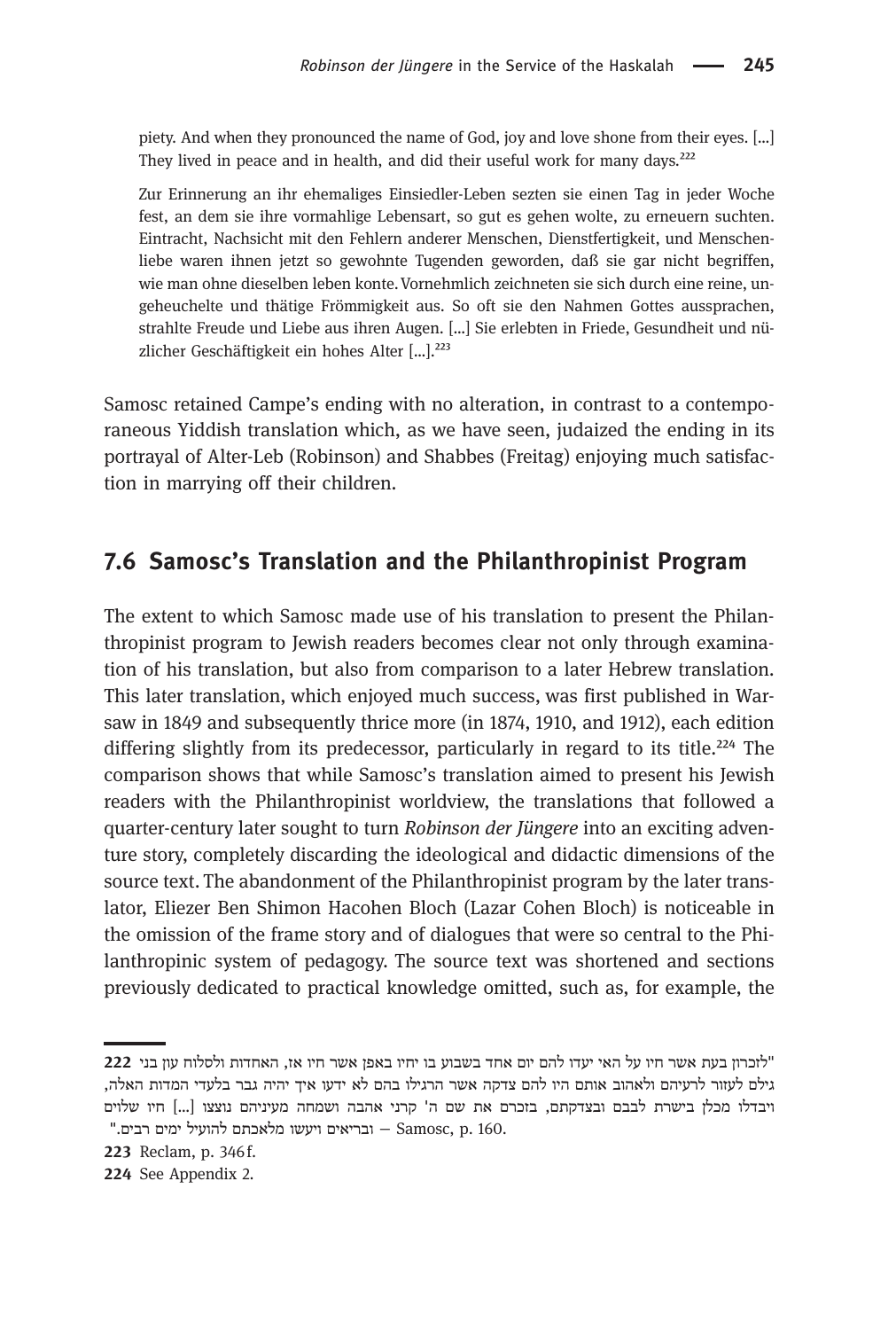meticulous descriptions of how objects were constructed, and entire sections about knowledge of the world, primarily history and geography. The universalist message was also omitted, along with references to the great importance of education and industry. However, unlike Samosc's work, Bloch's translation underlined its religious message. $^{225}$  The judaization of the text is evident not only in minor details like the replacement of oysters with fish, but also in the replacement of Christian allusions with those of the Hebrew Bible and the addition of elements from Jewish tradition. For example, when Robinson instructs Shabbes (i. e. Freitag) in the fundamentals of religion, these include the story of the Creation, which does not appear in Campe's version. Such additions are especially conspicuous because Bloch's translation is considerably shorter than Campe's original text.

As mentioned above, Isaac Erter's (1791−1851) translation (The Hebrew Robinson) was lost and cannot be studied directly. However, we can reconstruct the principles that underlay the translation because Erter described them in a letter to Meir Letteris (1800−1871), an editor and writer. Erter put forth three objectives for his book: 1) It should be readable by children in their leisure time and provide them an opportunity to express their repressed emotions; 2) The book should help to instill rational thinking in place of the irrational modes of thought that children absorb during infancy; 3) It should assist children in learning to read Hebrew, before they begin to learn the Bible.<sup>226</sup>

The description of these three objectives makes it clear that Erter's translation, unlike Samosc's, did not aim primarily at introducing Philanthropinist ideas and did not seek to serve as an agent for the introduction of Philanthropinism in Jewish society.

## 8 Conclusion

Of all the translations of Robinson der Jüngere into Hebrew, only the first, David Samosc's, explicitly sought to impart to Jewish readers the Philanthropinist worldview and the model of a bourgeois society built on the values of "Bildung". The story of a young man who travels the world, finds himself abandoned on an island and then builds his life and home from scratch on the basis of the knowledge he acquires, was perfectly in line with the Maskilim's aspiration to broaden

<sup>225</sup> Shein-Idelson, Difference of a Different Kind, p. 332.

<sup>226</sup> Erter, Issac: Hatzofeh Lebet Yisrael. Vienna 1864. P. 116f. Cited in Klausner, A History of Modern Hebrew Literature, p. 330 f.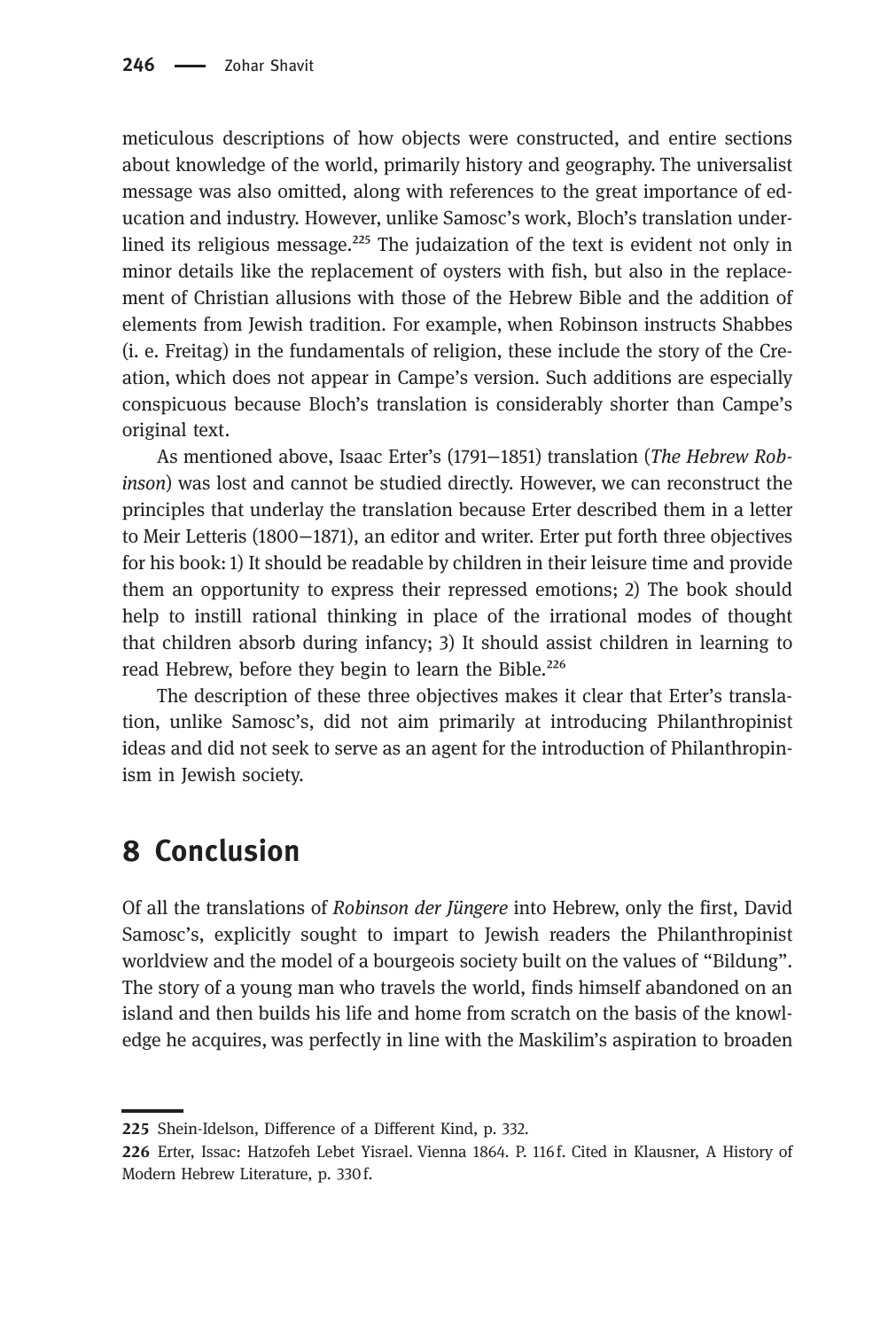the horizons of their Jewish brethren beyond their narrow and provincial world. Samosc gave expression to his objective by using his translation to present an ideal society whose model should be appropriated by Jewish society. Instead of a conservative and insular society, Samosc, like the author of his source text, envisioned one characterized by openness to the world, social mobility, rationality, and a universalist outlook – a society of people who attained a profession, were knowledgeable about the world, and lived off of their own hard work. In place of the isolated Jew keeping to the confines of his home, Samosc sought to portray a society that was open, inclusive, and enjoyed fruitful relations with its surroundings. The "New Jew" in this society adopts the daily practices of non-Jews, speaks the language of the society in which he lives and is familiar with its culture. He makes his living in various professions and enriches his spiritual world not only through religious study but also through secular studies. In this way, David Samosc – an unknown Maskil from Breslau, a provincial city in Prussia – made his own modest contribution to the major reforms the Maskilim aspired to bring to Jewish communities, in the spirit of the European Enlightenment.

## Appendices

#### Appendix 1: Letter by Moses Mendelssohn

Schreiben, die philanthropinische Erziehung jüdischer Kinder betreffend, von Moses Mendelssohn. In: Ha-Me'assef (September 1784). P. 5−10. Also in: Litteratur und Völkerkunde. 2. Band (April 1783). P. 897−900 (shortened by the author of this article).

Aber bester Freuend! War denn der Schritt wirklich so ausserordentlich, so kühn, den das Philanthropin zu Besten meiner Brüder gethan? Liegt es nicht schon im Begriff eines philanthropinischen Instituts, das ihm der Mentsch als Mentsch erziehungswürdig und willkomment seyn muß, ohne darauf zu sehen, ob er einen beschnittenen oder unbeschnittenen Vater gehabt?

[…]

Ich von meiner Seite finde das Anerbieten der philanthropinischen Vorsteher ihrer würdig, aber nicht ausserordentlich. Denn daß jüdische Schüler und Zöglinge aufgenommen werden, dieses geschieht auf allen niedern und hohen Schulen Deutschlands; und auf die Abschaffung kleiner pedantischer Unterscheidungszeichen, die bey Promotionen und Streitübungen noch auf mancher Universität im Schwange sind, legt doch wohl niemand einen Werth. Und daß sie Unchristen auch zu Lehrern annehmen wollen, ist sicherlich nicht befrem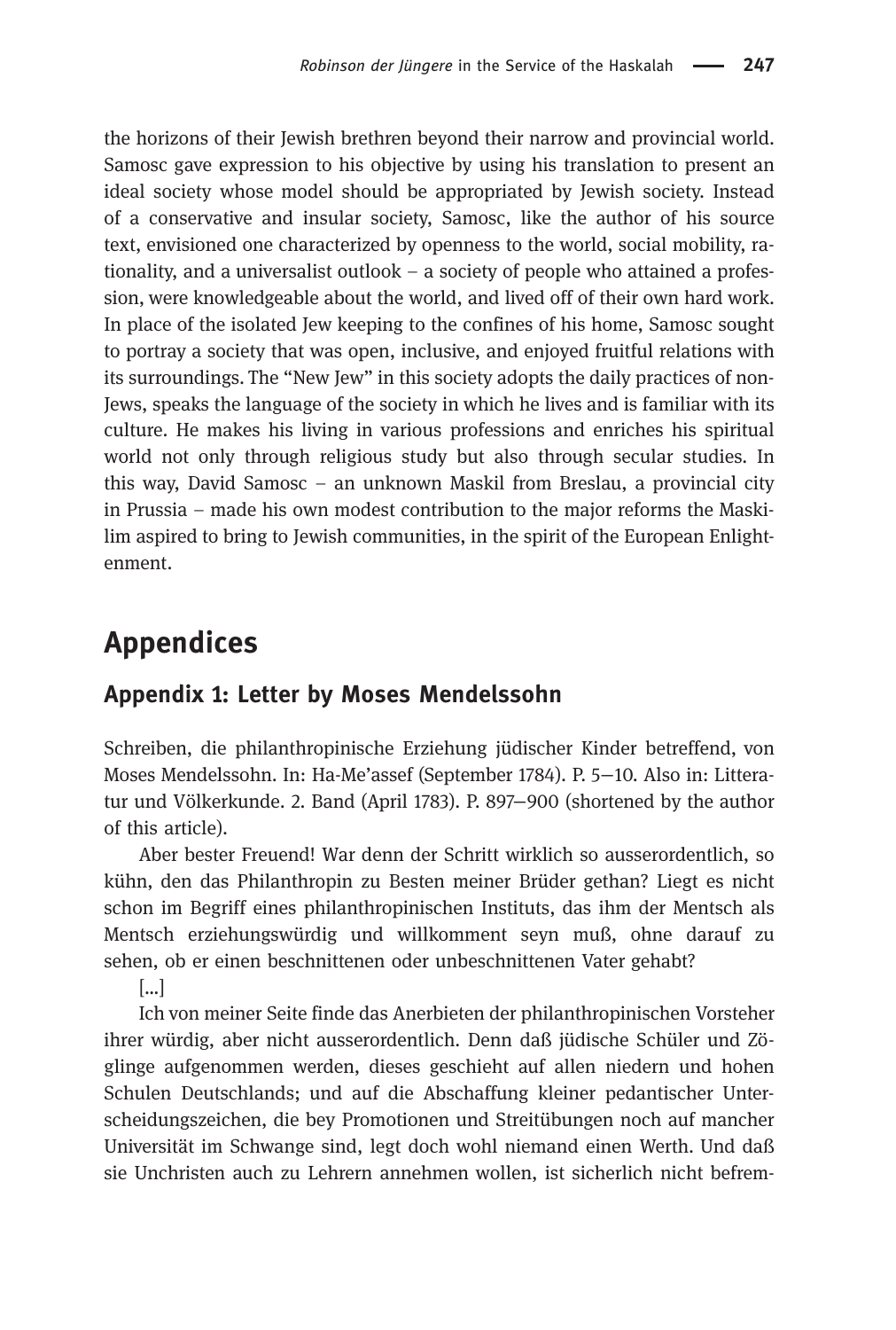dender, also daß eine königlich preussische Akademie der Wissenschaften einen Juden zum Mitgliede erwählt habe; daß die Gesellschaft naturforschender Freunde allhier, Gelehrte vom ersten Range, geheime Finanzräthe und Juden zu Mitgliedern hat; daß Mendes d'Accosta vor einigen Jahren Sekretair der Londoner Societät gewesen; und daß selbst in den dunkelsten Zeiten nicht selten Beschnittene auf den Lehrstühlen der orientalischen Sprachen, der Medicin und der Astronomie gesessen haben. […]

Aber von der andern Seite ist auch dieses so ausgemacht noch nicht, daß nicht so manche Israelilten die philanthropinische Einladung mit dem verdienten Danke annehmen, und sich zu Nutze machen werden. Als ich das Vergnügen hatte, vor ihrer Abreise mit ihnen selbst, und einige Zeit darauf mit Herren P. Simon von dieser Materie zu sprechen, machte ich mir von diesem Projekte überhaupt keine sonderliche Hoffnung; Herr Wessely, der besseres Zutrauen hatte, unterzog sich der Sache mit löblichen Eifer, und fährt noch immer fort sie zu betreiben. Ich hoffe, seine Bemühungen sollen nicht so ganz fruchtlos seyn. Der Erfolg geht etwas langsam von Statten; er wird aber vielleicht desto sichrer und anhaltender seyn. Es liegt in den Gemüthern der Menschen eine gewisse vis inertiae, die nicht immer durch heftige Stöße überwunden seyn will. […].

#### Appendix 2: List of Robinson der Jüngere Translations into Hebrew

Samosc, David

1824 Robinson der Jüngere. Ein Lesebuch für Kinder von Joachim Heinrich Campe. Ins Hebräisch übertragen von David Samosc (Breslau: Sulzbach)

Erter, Isaac 1830? Robinson ha-ivri (lost). Probably Warsaw.

Bloch, Eliezer Ben Shimon HaChohen (Lazar Cohen Bloch) Ma'ase Robinson (Warsaw: Bomberg) Ma'ase Robinson (Warsaw: J. Lebenssohn) Sippur Robinson (Bilsgoraj: Natan Neta Kronenberg) Sippur Robinson (Przemysl: Amkraut & Freund)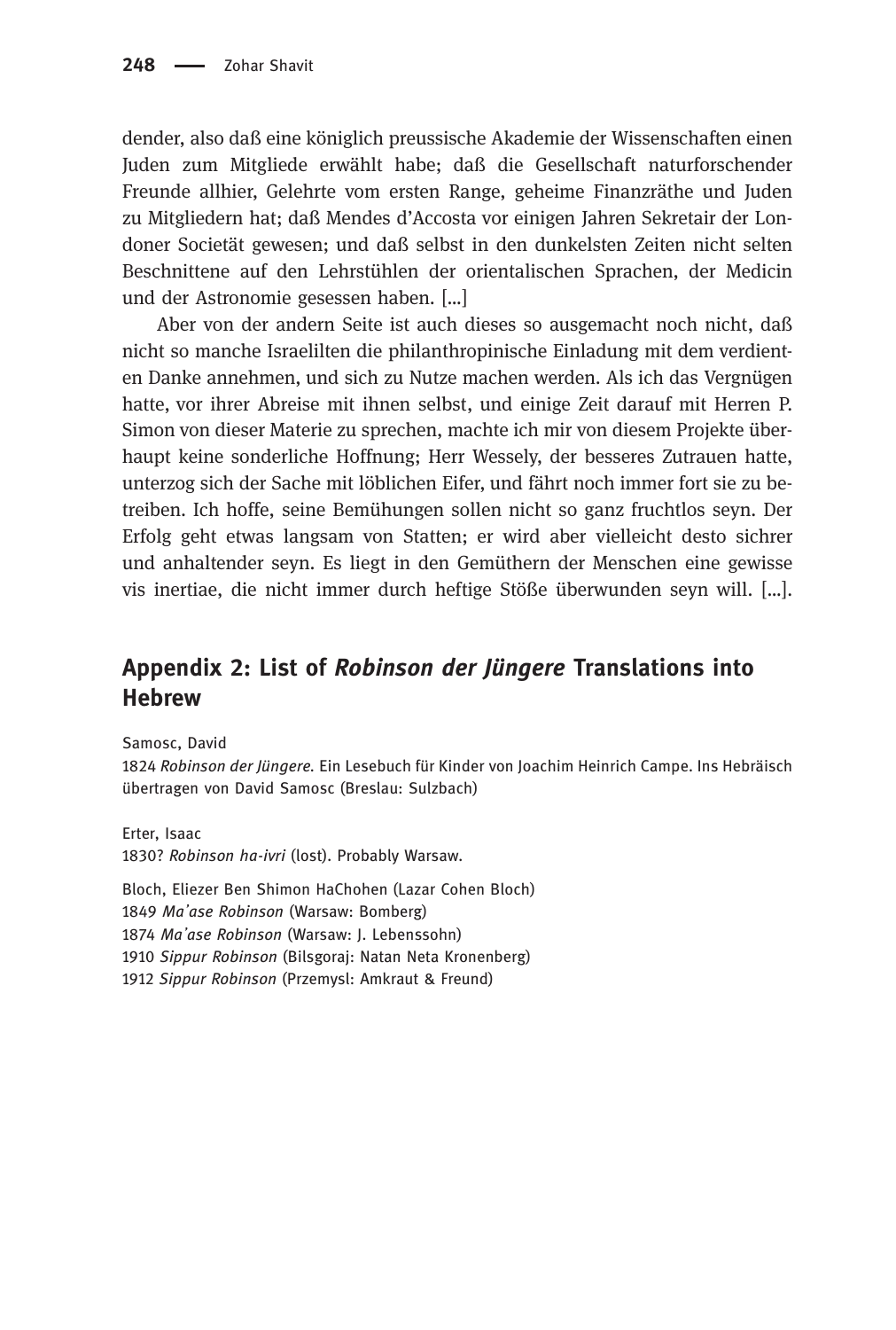## Bibliography

- Anonymous: Historye oder zeltsame und vunderbare bagebenheiten einem yungen zeefarers [Story, or The Odd and Wonderful Circumstances of a Young Seafarer]. Prague 1784.
- Anonymous: Historye fun der zeefahrer Robinzon [The Story of the Seafarer Robinson]. Frankfurt/Oder 1812/1813.
- Basedow, Johann Bernhard: Lehrbuch prosaischer und poetischer Wohlredenheit in verschiedenen Schreibarten und Werken, zu akademischen Vorlesungen. Kopenhagen 1756.
- Basedow, Johann Bernhard: Elementarwerk mit den Kupfertafeln Chodowieckis u. a. Ed. by Theodor Fritzsch. Hildesheim 1972 [1770].
- Behm, Britta: Moses Mendelssohn und die Transformation der jüdischen Erziehung in Berlin: Eine bildungsgeschichtliche Analyse zur jüdischen Aufklärung im 18. Jahrhundert. Münster 2002.
- Ben-Ari, Nitsa: Didactic and Pedagogic Tendencies in the Norms Dictating the Translation of Children's Literature. The Case of Postwar German-Hebrew Translations. In: Poetics Today 13,1 (1992). P. 221−230.
- Furnace I...] ספר כור עני. והוא ספור [...] בתבנית ראבינזאן החדש [...] The Furnace ו- Gen Moshe Rumsch, Yitzhak of Affliction]. Vilna 1883.
- Bodian, Miriam:. The Jewish Entrepreneurs in Berlin and the "Civil Improvement of the Jews" in the 1780's and 1790's [Hebrew with English summary]. In: Zion 49,2 (1984). P. 159 −184.
- Brunner, Horst: Kinderbuch und Idylle. Rousseau und die Rezeption des "Robinson Crusoe" im 18. Jahrhundert. In: Jahrbuch der Jean-Paul-Gesellschaft. Ed. by Kurt Wölfel. München 1967. P. 85−116.
- Dottin, Paul: Daniel De Foe et ses Romans. Paris 1924.
- Campe, Joachim Heinrich: Robinson der Jüngere. Zur angenehmen und nützlichen Unterhaltung für Kinder. Stuttgart 1981.
- Dohm, Christian Wilhelm von: Über die bürgerliche Verbesserung der Juden (1781). Hildesheim – New York 1973.
- Eckermann, Johann Peter: Gespräche mit Goethe. In den letzten Jahren. Ed. by Heinz Schlaffer. München 1986.
- Eliav, Mordechai: Jewish Education in Germany in the Period of Enlightenment and Emancipation [Hebrew]. Jerusalem 1960.
- Ewers, Hans-Heino: Joachim Heinrich Campe als Kinderliterat und als Jugendschriftsteller. In: Ewers, Hans-Heino: Erfahrung schrieb's und reicht's der Jugend. Frankfurt/Main 2010. P. 53−78.
- Feiner, Shmuel: The Freischule on the Crossroads of the Crisis in Jewish Society. In: Chevrat Chinuch Nearim. Die jüdische Freischule in Berlin (1778−1825) im Umfeld preußischer Bildungspolitik und jüdischer Kultusreform. Ed. by Ingrid Lohmann and Uta Lohmann. Münster 2000. P. 6−12.
- Feiner, Shmuel: Moses Mendelssohn. Jerusalem 2005.
- כנסת ישראל. זכרונות לתולדות גדולי ישראל הנועדים לשם בתורתם, בחכמתם, :Fin, Shmuel Yosef ובמעשיהם. Warsaw 1887.
- Fertig, Ludwig: Campes Politische Erziehung. Darmstadt 1977.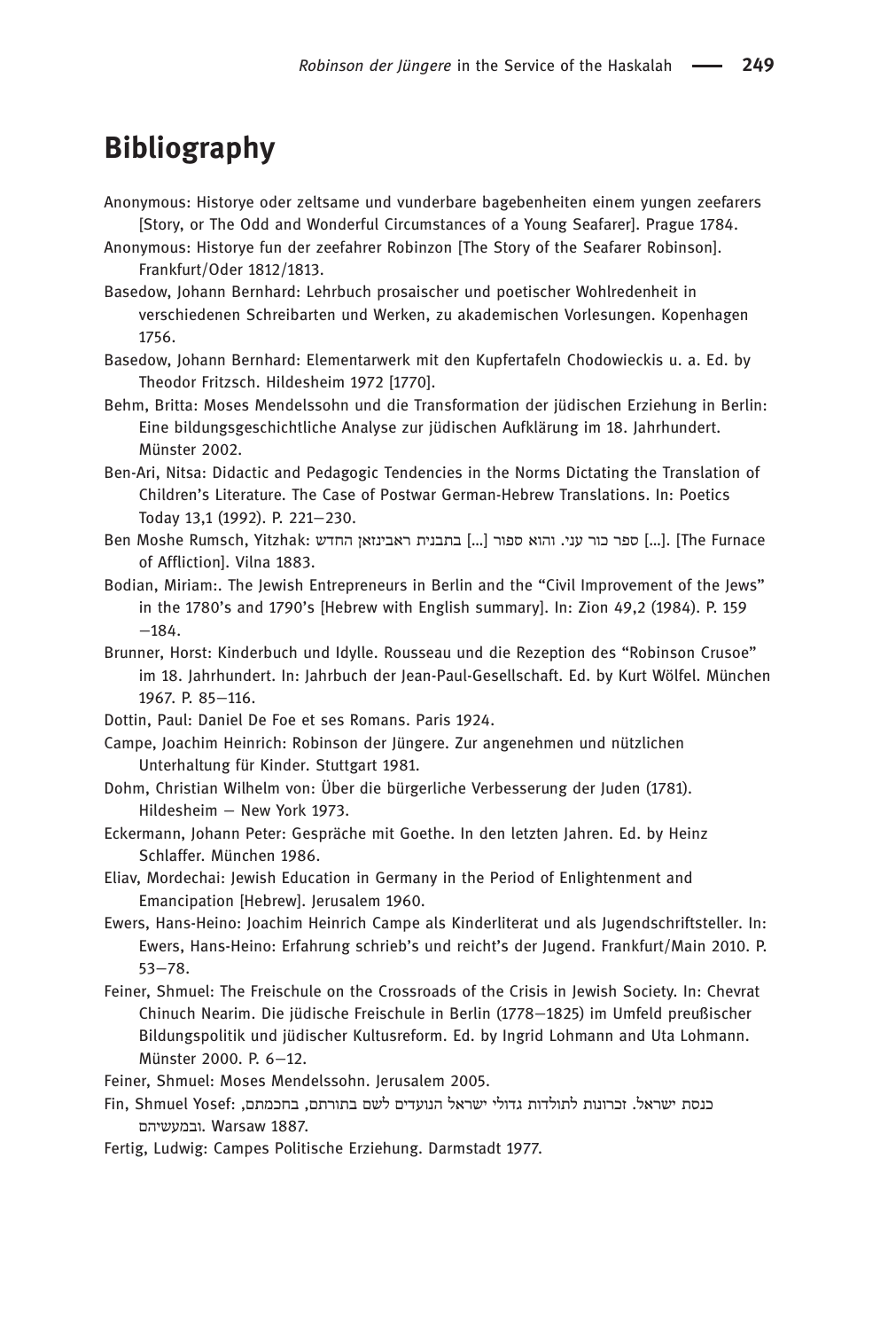Fohrmann, Jürgen: Abenteuer und Bürgertum. Zur Geschichte der deutschen Robinsonaden in 18. Jahrhundert. Stuttgart 1981.

Fraenkel, Albert: Mendelssohn und die Erziehungsreformation. In: Lessing-Mendelssohn Gedenkbuch. Zur hundertfünfzigjährigen Geburtsfeier von Gotthold Ephraim Lessing und Moses Mendelssohn, sowie zur Säcularfeier von Lessing's "Nathan". Ed. by Deutsch-Israelitischer Gemeindebund. Leipzig 1879. P. 190−192.

Freudenthal, Max: R. Wolf Dessau. Breslau 1916.

Freudenthal, Max: Aus der Heimat Moses Mendelssohns. In: Gedenkbuch für Moses Mendelssohn. Ed. by Verband der Vereine für Jüdische Geschichte und Literatur in Deutschland. Berlin 1929. P. 11−40.

Frieden, Ken: Travels in Translation: Sea Tales at the Source of Jewish Fiction. Syracuse 2016. Fürst, Julius: Bibliotheca Judaica. Leipzig 1863.

- Garber, Jörn: Joachim Heinrich Campes Reisen in die "Hauptstadt der Menschheit" (1789 −1802). In: Visionäre Lebensklugheit. Joachim Campe (1746−1818) in seiner Zeit. Ed. by Hanno Schmitt and Peter Albrecht. Wiesbaden 1996. P. 225−246.
- Geriguis, Lina Lamanauskaitė: Discovering the Lithuanian Reinscription of Robinson Crusoe. A Literary Construct of Nineteenth Century Cultural, Political and Historical Discourses in Lithuania. Lithuanias 54,4 (2008). http://www.lituanus.org/2008/08\_4\_07% 20Geriguis.html.
- Garrett, Leah: The Jewish Robinson Crusoe. In: Comparative Literature 54,3 (2002). P. 215 −228.
- HaCohen, Ran: German in Hebrew Characters Some Remarks on a Hybrid Writing System [Hebrew]. In: The Library of the Haskalah [Hebrew]. Ed. by Shmuel Feiner, Zohar Shavit, Natalie Naimark-Goldberg, and Tal Kogman. Tel Aviv 2014. P. 459−474.
- Hettling, Manfred: Bürger, Bürgertum, Bürgerlichkeit.

http://docupedia.de/zg/hettling\_buerger\_v1\_2015.

- Kersting, Christa: Die Genese der Pädagogik im 18. Jahrhundert: Campes Allgemeine Revision im Kontext der neuzeitlichen Wissenschaft. Weinheim 1992.
- Klausner, Joseph: A History of Modern Hebrew Literature [Hebrew]. Vol. 2. Third edition. Jerusalem 1960.

Kressel, Getzel: Lexicon of Hebrew Literature in Recent Generations. Vol. 1. Jerusalem 1964.

Kunze, Horst: Schatzbehalter. Vom Besten aus der älteren deutschen Kinderliteratur. Hanau/Main 1965.

- Lässig, Simone: How German Jewry Turned Bourgeois. Religion, Culture, and Social Mobility in the Age of Emancipation. In: Bulletin of the German Historical Institute (GHI). 37 (2005). P. 59−73.
- Liebs, Elke: Die wohltemperierte Seele. Wezels Robinson Krusoe. In: Die pädagogische Insel: Studien zur Rezeption des "Robinson Crusoe" in deutschen Jugendbearbeitungen. Stuttgart 1977. P. 95−134.
- Lohmann, Ingrid, Rainer Wenzel and Uta Lohmann (ed.): Naphtali Herz Wessely Worte des Friedens und der Wahrheit. Dokumente einer Kontroverse über Erziehung in der europäischen Spätaufklärung. Münster – New York 2014.
- Mendelssohn, Moses: Basedows Lehrbuch prosaischer und poetischer Wohlredenheit. In: Bibliothek der schönen Wissenschaften und der freien Künste. 2. Band erstes Stück. Leipzig 1757/1758. P. 57−90.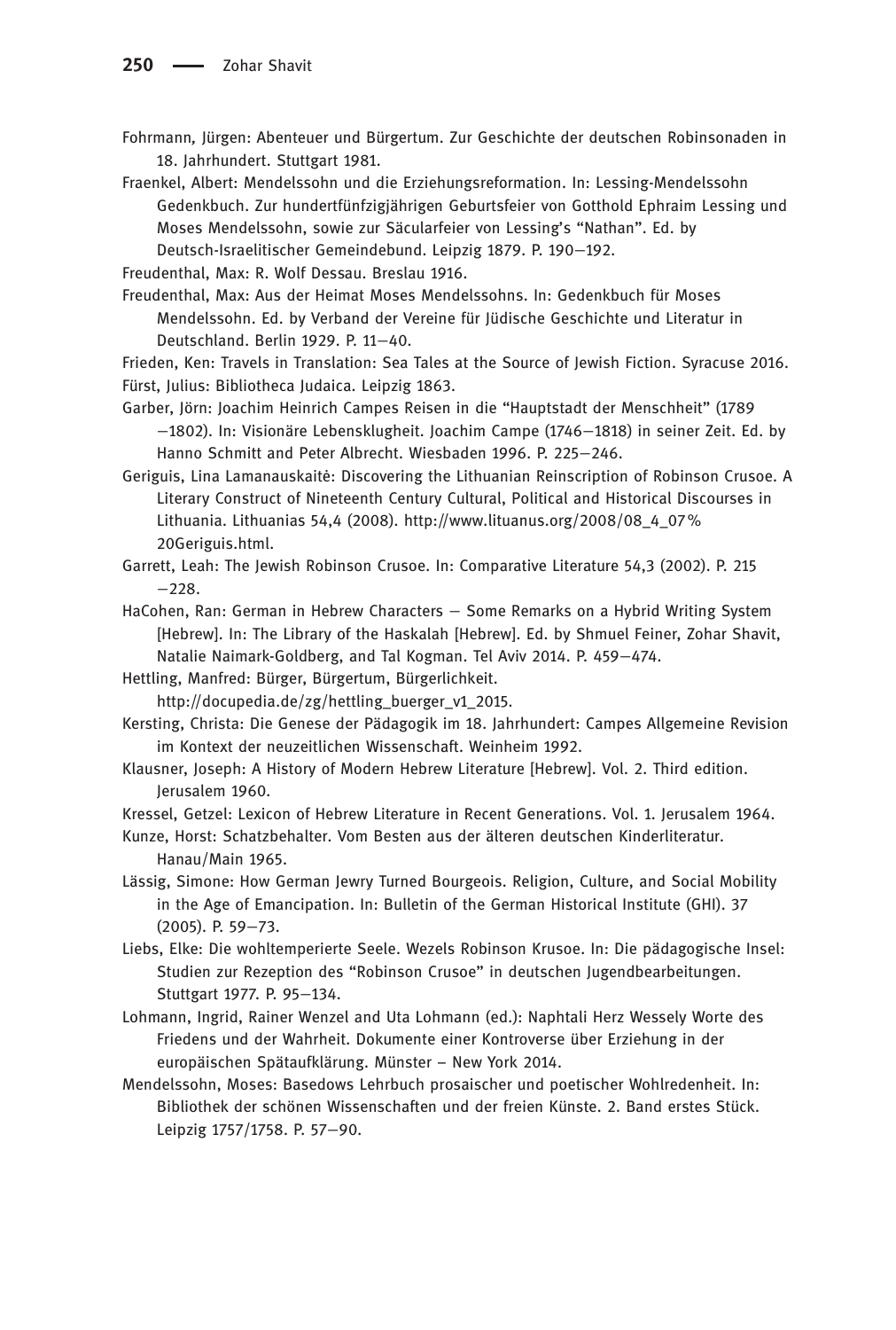Mendelssohn, Moses: Schreiben, die philanthropinische Erziehung jüdischer Kinder betreffend. In: Ha-Me'assef 1 (September 1784). P. 5−10.

Menzel, Wolfgang: Die deutsche Literatur. 2. verm. Aufl. Stuttgart 1836.

Mouchet, Claude: Robinson Crusoé: un héros pédagogique entre Rousseau et Campe. In: Revue Philosophique de la France et de l'Étranger 185, 3 (1995). P. 311−336.

Niedermeier, Michael: Campe als Direktor des Dessauer Philanthropins. In: Visionäre Lebensklugheit. Joachim Heinrich Campe in seiner Zeit (1746–1818). Ed. by Hanno Schmitt and Peter Albrecht. Wiesbaden 1996. P. 45−66.

Ofek, Uriel: Hebrew Children's Literature: The Beginnings [Hebrew]. Raanana 1979.

Roskies, David G.: A Bridge of Longing: The Lost Art of Yiddish Storytelling. Cambridge 1995. Rousseau, Jean Jacques: Émile, ou De l'éducation. Deux-Ponts 1782. Livre III, p. 307.

https://fr.wikisource.org/wiki/%C3%89mile,\_ou\_De\_l%E2%80%99%C3%A9ducation/% C3%89dition\_1782/Livre\_III.

Rürup, Reinhard: Judenemanzipation und bürgerliche Gesellschaft in Deutschland. In: Emanzipation und Antisemitismus. Studien zur "Judenfrage" der bürgerlichen Gesellschaft. Göttingen 1975. P. 11−36.

Samosc, David (Transl.): תוכחות מוסר. Breslau 1819.

Samosc, David (Transl.): מציאת אמעריקא. Breslau 1824.

Samosc, David (Transl.): Robinson der Jüngere, ein Lesebuch für Kinder. Breslau 1824.

Schmitt, Hanno: Visionäre Lebensklugheit. Zur Biographie Joachim Heinrich Campes. In: Visionäre Lebensklugheit. Joachim Campe (1746−1818) in seiner Zeit. Ed. by Hanno Schmitt and Peter Albrecht. Wiesbaden 1996. P. 13−32.

Schmitt, Hanno: Vernunft und Menschlichkeit. Studien zur Philanthropischen Erziehungsbewegung. Bad Heilbrunn 2007.

Shavit, Yaacov: The Hebrew Bible Reborn: From Holy Scripture to the Book of Books. Berlin 2007.

Shavit, Zohar: Literary Interference between German and Jewish-Hebrew Children's Literature During the Enlightenment. The Case of Campe. In: Poetics Today, Vol. 13,1 (1992). P. 41 −61.

Shavit, Zohar: From Time to Time: Fictional Dialogue in Hebrew Texts for Children. In: Translating Fictional Dialogue for Children and Young People. Ed. by Martin B. Fischer and Maria Wirf Naro. Berlin 2012. P. 17−42.

Shavit, Zohar: What Do You Do When You Get Up in The Morning. The Function of The Haskalah Library in the Change Which Took Place in the Jewish Habitus. In: The Library of the Haskalah. Ed. by Shmuel Feiner, Zohar Shavit, Natalie Naimark-Goldberg, and Tal Kogman. Tel Aviv 2014. P. 39−62 [Hebrew].

Shavit, Zohar: Train Up a Child: On the Maskilic Attempt to Change the Habitus of Jewish Children and Young Adults. In: Journal of Jewish Education 82,1 (2016). P. 28−53.

Shimon, Eliezer Ben Hacohen Bloch (Lazar Cohen Bloch): ןהא זנ יב אר הש עמ . Warsaw 1849. Reprinted as סיפור ראבינזאהן in 1874 (Warsaw) and in 1912 (Przemysl).

Simon, Ernst: Philanthropism and Jewish Education [Hebrew]. In: Mordecai M. Kaplan. Jubilee Volume on the Occasion of His Seventieth Birthday. New York 1953. P. 149−187.

Stach, Reinhard: Robinson der Jüngere als pädagogisch-didaktisches Modell des philantropistischen Erziehungsdenkens. Studie zu einem Klassischen Kinderbuch. Ratingen – Wuppertal – Kastellaun 1970.